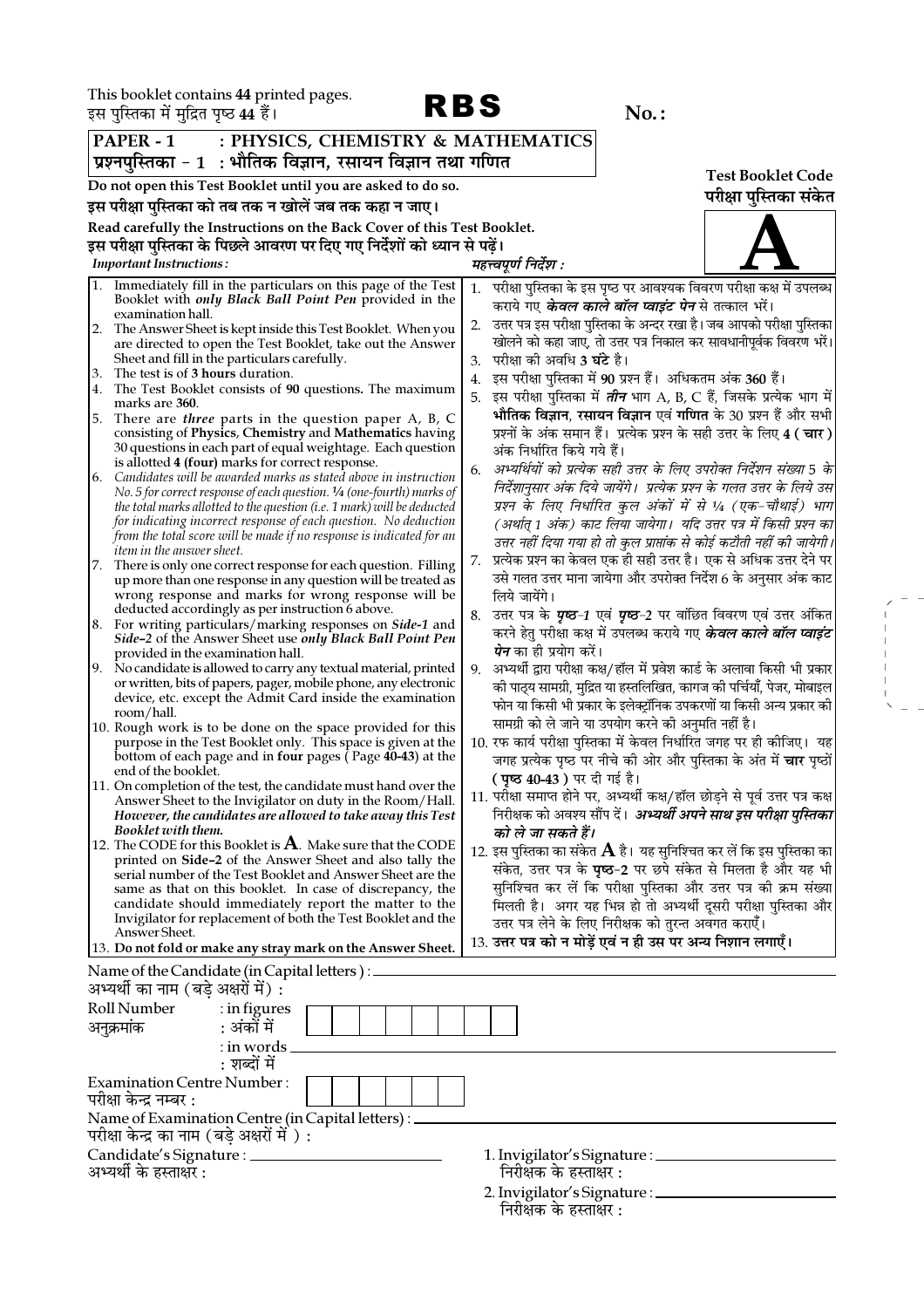## **PART A - PHYSICS** ALL THE GRAPHS/DIAGRAMS GIVEN ARE SCHEMATIC AND NOT DRAWN TO SCALE.

- 1. A man grows into a giant such that his linear dimensions increase by a factor of 9. Assuming that his density remains same, the stress in the leg will change by a factor of :
	- 9  $(1)$
	- $\mathbf{1}$  $(2)$  $\overline{9}$
	- $(3)$ 81
	- $\mathbf 1$
	- $(4)$
- $2.$ A body is thrown vertically upwards. Which one of the following graphs correctly represent the velocity vs time?



## भाग  $A - \hat{A}$ मीतिक विज्ञान दिए गये सभी ग्राफ/ रेखाकृतियाँ आरेखीय हैं और स्केल के अनुसार रेखांकित नहीं है।

- एक मनुष्य, एक विशालकाय मानव में इस प्रकार 1. परिवर्तित होता है कि उसकी रेखीय विमायें 9 गुना बढ जाती हैं। माना कि उसके घनत्व में कोई परिवर्तन नहीं होता है तो उसके टाँग में प्रतिबल कितने गुना हो जायेगा ?
	- $(1)$ 9
	- $\frac{1}{9}$  $(2)$
	- $(3)$ 81
	- $\mathbf{1}$
	- $(4)$

 $2.$ 

एक पिण्ड को ऊर्ध्वाधर ऊपर की तरफ फेंका जाता है। निम्न में से कौन सा ग्राफ समय के साथ वेग को सही दर्शाता है ?





SPACE FOR ROUGH WORK / रफ कार्य के लिए जगह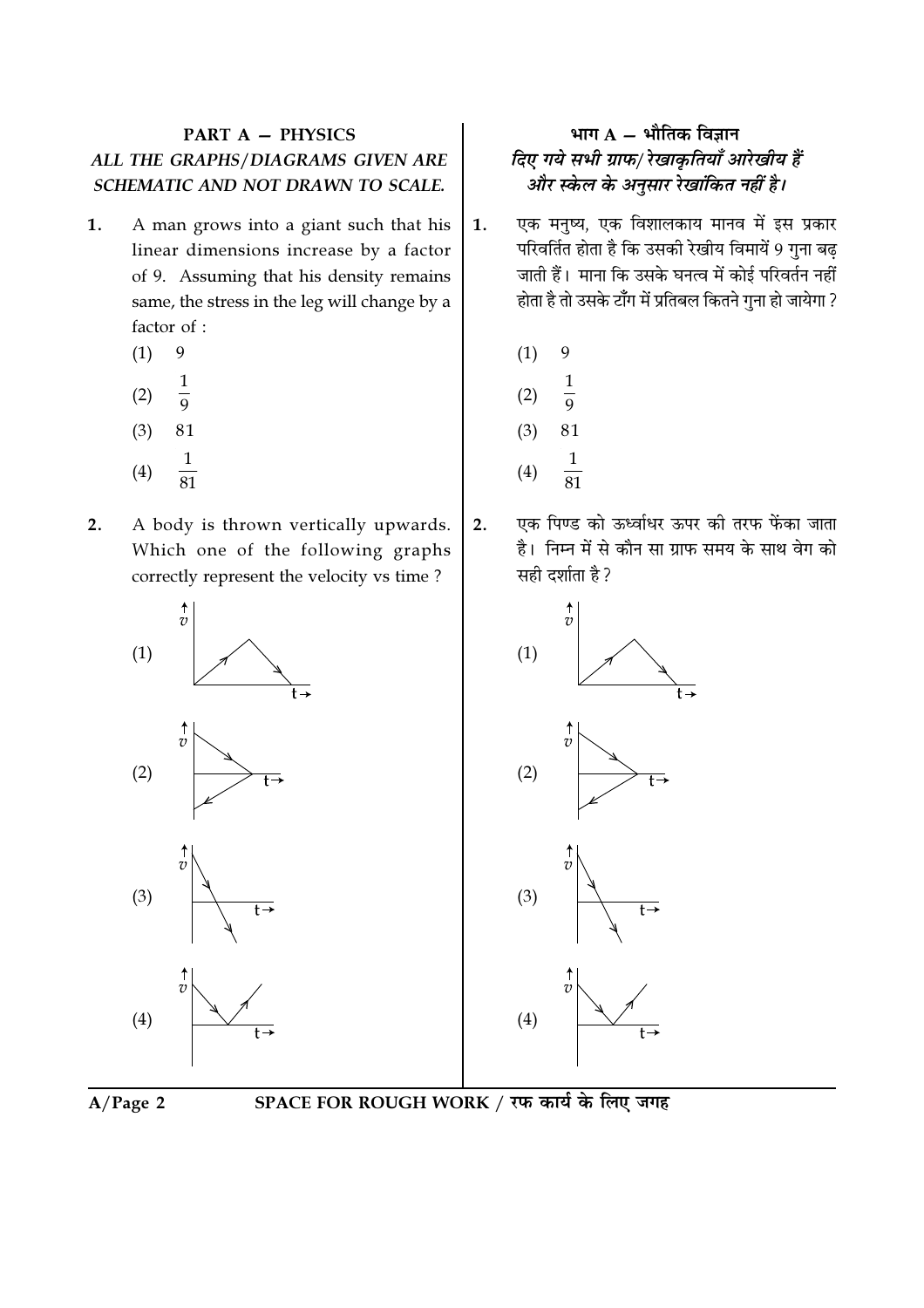- A body of mass  $m = 10^{-2}$  kg is moving in 3. a medium and experiences a frictional force  $F = -kv^2$ . Its initial speed is  $v_0$ =10 ms<sup>-1</sup>. If, after 10 s, its energy is  $\frac{1}{8}$  mv<sub>0</sub><sup>2</sup>, the value of k will be :
	- (1)  $10^{-3}$  kg m<sup>-1</sup>
	- $10^{-3}$  kg s<sup>-1</sup>  $(2)$
	- $10^{-4}$  kg m<sup>-1</sup>  $(3)$
	- $10^{-1}$  kg m<sup>-1</sup> s<sup>-1</sup>  $(4)$
- $m = 10^{-2}$  kg द्रव्यमान का एक पिण्ड एक माध्यम  $3.$ में जा रहा है और एक घर्षण बल  $F = -k v^2$  का अनुभव करता है। पिण्ड का प्रारम्भिक वेग  $v_0$ =10 ms<sup>-1</sup> है। यदि 10 s के बाद उसकी ऊर्जा  $\frac{1}{8}$  m $v_0^2$  है तो k का मान होगा :
	- (1)  $10^{-3}$  kg m<sup>-1</sup>
	- $10^{-3}$  kg s<sup>-1</sup>  $(2)$
	- $10^{-4}$  kg m<sup>-1</sup>  $(3)$
	- $10^{-1}$  kg m<sup>-1</sup> s<sup>-1</sup>  $(4)$
- 1 kg द्रव्यमान का एक कण, एक समय पर निर्भर  $4.$ A time dependent force  $F = 6t$  acts on a  $4.$ (time dependent) बल  $F = 6t$  का अनुभव करता particle of mass 1 kg. If the particle starts है। यदि कण विरामावस्था से चलता है तो पहले 1 s में from rest, the work done by the force बल द्वारा किया गया कार्य होगा : during the first 1 sec. will be :

 $(1)$ 

 $(2)$ 

 $(3)$ 

 $(4)$ 

4.5 J

 $22J$ 

9 J

18 J

- $(1)$  $4.5$  J
- $(2)$  $22$  J
- 9 J  $(3)$
- 

 $18<sup>7</sup>$ 

 $(4)$  $A/Page$  3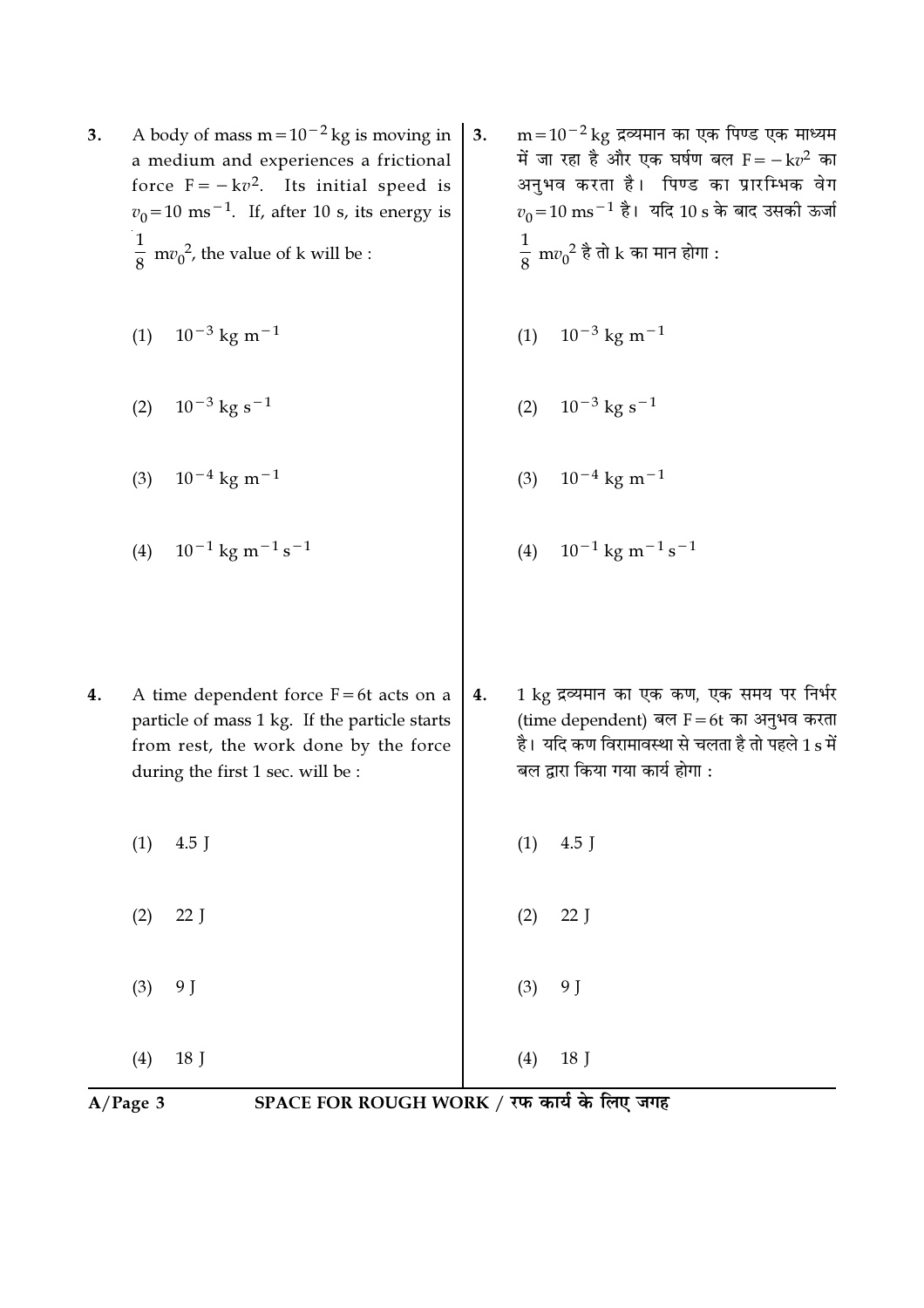5. The moment of inertia of a uniform cylinder of length  $l$  and radius  $R$  about its perpendicular bisector is I. What is the ratio  $l/R$  such that the moment of inertia is minimum?

$$
(1) \quad \sqrt{\frac{3}{2}}
$$

$$
(2) \quad \frac{\sqrt{3}}{2}
$$

$$
(3) \quad 1
$$

$$
(4) \quad \frac{3}{\sqrt{2}}
$$

A slender uniform rod of mass M and 6. length *l* is pivoted at one end so that it can rotate in a vertical plane (see figure). There is negligible friction at the pivot. The free end is held vertically above the pivot and then released. The angular acceleration of the rod when it makes an angle  $\theta$  with the vertical is:

एक त्रिज्या  $R$  तथा लम्बाई  $l$  के एक समान बेलन का 5. उसके अभिलम्ब द्विभाजक के सापेक्ष जड़त्व आघूर्ण I है। जड़त्व आघूर्ण के निम्नतम मान के लिये अनुपात  $1/R$  क्या होगा ?

(1) 
$$
\sqrt{\frac{3}{2}}
$$
  
\n(2)  $\frac{\sqrt{3}}{2}$   
\n(3) 1  
\n(4)  $\frac{3}{\sqrt{2}}$ 

एक द्रव्यमान M एवं लम्बाई 1 की पतली एवं एक 6. समान छड़ का एक सिरा धुराग्रस्त है जिससे कि वह एक ऊर्ध्वाधर समतल में घूम सकती है (चित्र देखिये)। धुरी का घर्षण नगण्य है। छड़ के दूसरे सिरे को धुरी के ऊपर ऊर्ध्वाधर रखकर छोड दिया जाता है। जब छड़ ऊर्ध्व से  $\theta$  कोण बनाती है तो उसका कोणीय त्वरण होगा :





SPACE FOR ROUGH WORK / रफ कार्य के लिए जगह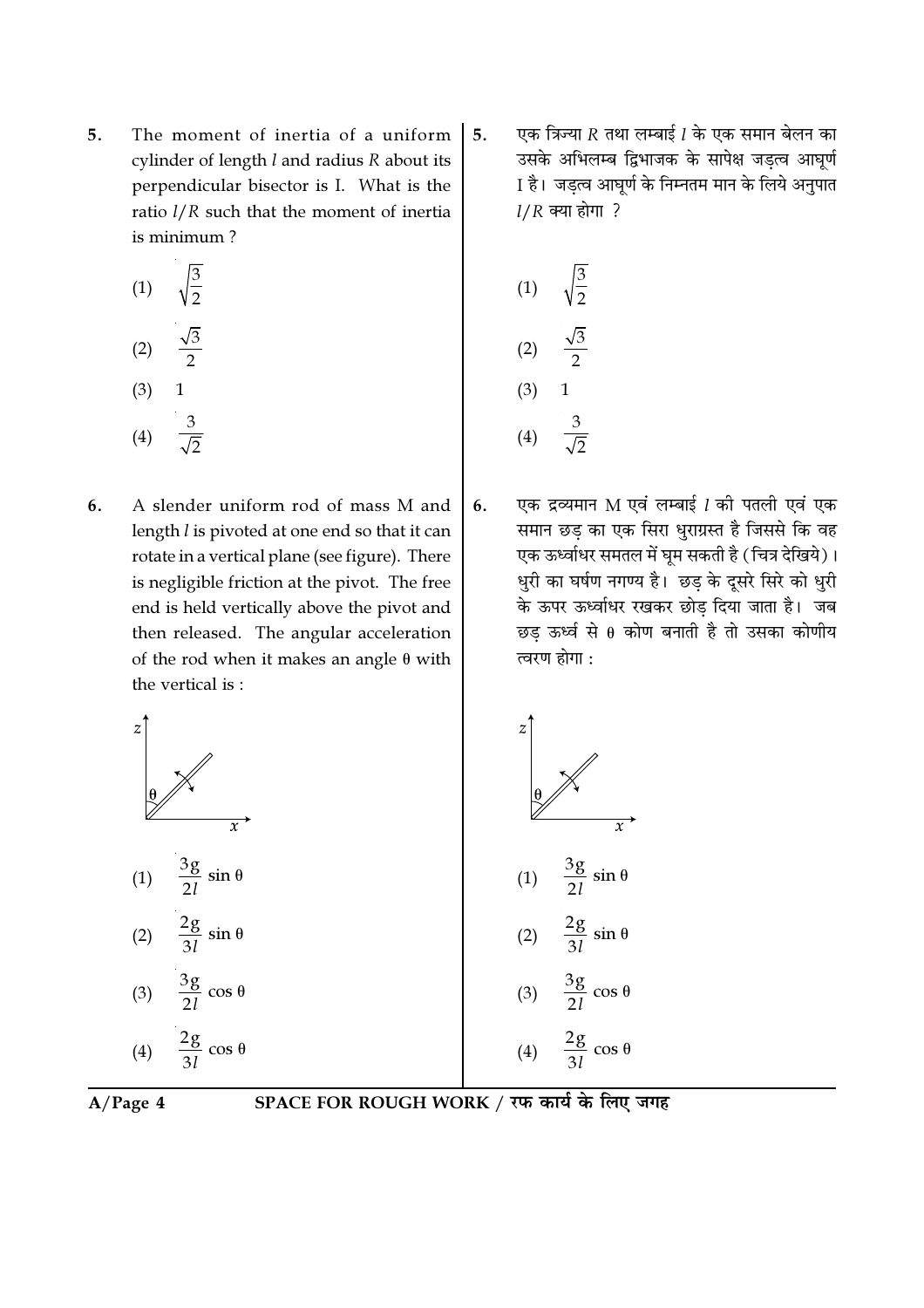7. The variation of acceleration due to gravity g with distance d from centre of the earth is best represented by  $(R = Earth's)$ radius) :



8. A copper ball of mass 100 gm is at a temperature T. It is dropped in a copper calorimeter of mass 100 gm, filled with 170 gm of water at room temperature. Subsequently, the temperature of the system is found to be  $75^{\circ}$ C. T is given by :

> (Given : room temperature =  $30^{\circ}$ C, specific heat of copper=0.1 cal/gm<sup>o</sup>C)

- $(1) 800^{\circ}C$
- (2)  $885^{\circ}$ C
- $(3)$  1250°C
- (4)  $825^{\circ}$ C

7.  $-$  पृथ्वी के केन्द्र से दूरी  $d$  के साथ गुरुत्वीय त्वरण  $g$  का बदलाव निम्न में से किस ग्राफ में सबसे सही दर्शाया गया है?  $(R = 9$ थ्वी की त्रिज्या)



8.  $100 \text{ gm}$  द्रव्यमान वाला ताँबे के एक गोले का तापमान  $T$  है। उसे एक 170 gm पानी से भरे हुए 100 gm के ताँबे के कैलोरीमीटर, जोकि कमरे के तापमान पर है, में डाल दिया जाता है। तत्पश्चात् निकाय का तापमान 75℃ पाया जाता है। T का मान होगा :

> ( दिया है : कमरे का तापमान $=30^{\circ}$ C, ताँबे की विशिष्ट ऊष्मा =  $0.1 \text{ cal/gm}^{\circ}C$ )

- $(1) 800^{\circ}C$
- (2)  $885^{\circ}$ C
- $(3)$  1250°C
- (4)  $825^{\circ}$ C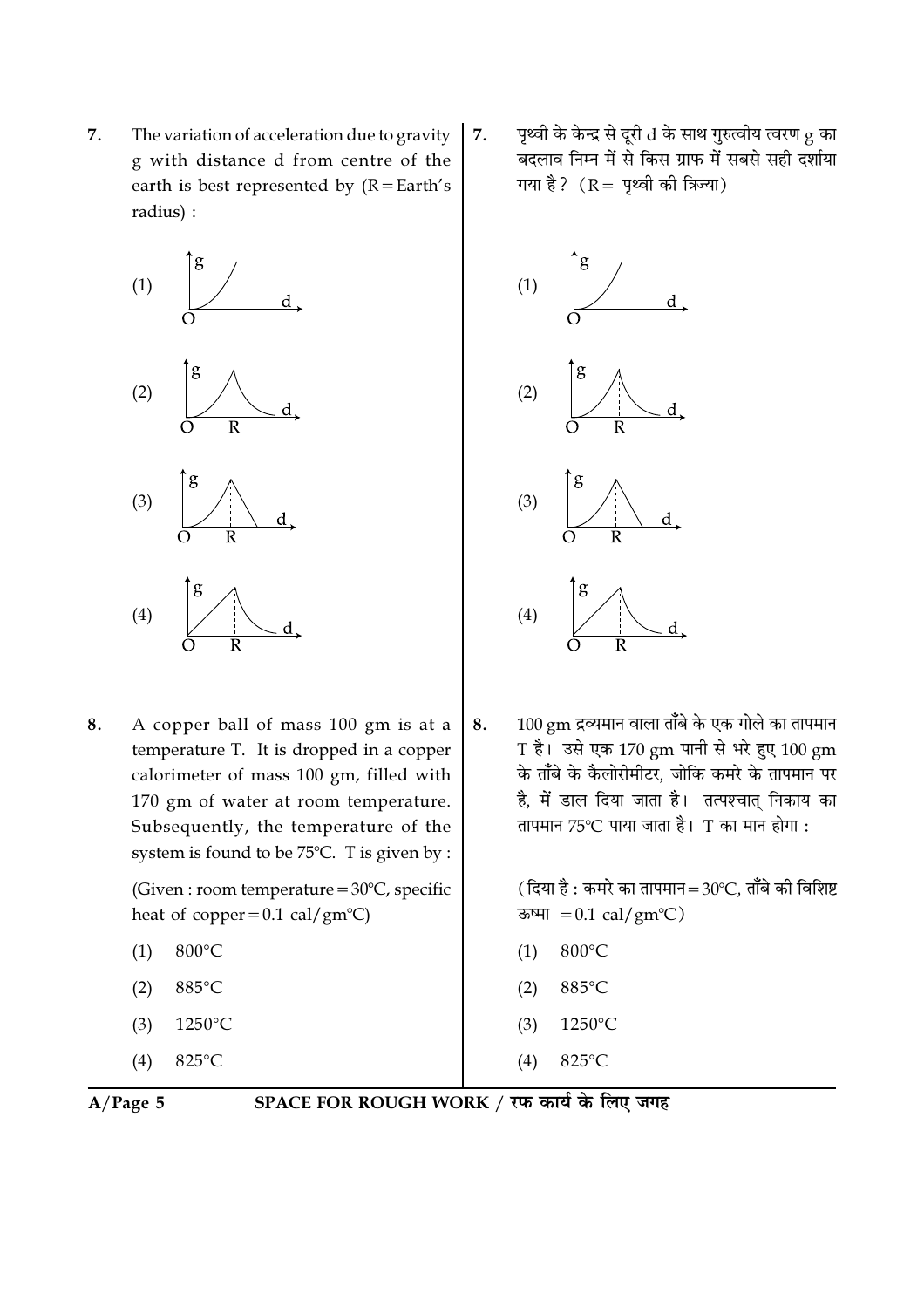- 9. An external pressure P is applied on a cube at  $0^{\circ}$ C so that it is equally compressed from all sides. K is the bulk modulus of the material of the cube and  $\alpha$  is its coefficient of linear expansion. Suppose we want to bring the cube to its original size by heating. The temperature should be raised  $by:$ 
	- $rac{P}{3\alpha K}$  $(1)$  $(2)$  $3\alpha$  $(3)$
	- $(4)$  $3PK\alpha$  $(4)$
- $C_n$  and  $C_v$  are specific heats at constant **10.** pressure and constant volume respectively. It is observed that
	- $C_p C_v =$ a for hydrogen gas  $C_n - C_n = b$  for nitrogen gas

The correct relation between a and b is:

- (1)  $a = \frac{1}{14} b$
- $(2)$  $a = b$
- $(3)$  $a = 14$  b
- $a = 28$  b  $(4)$

0°C पर रखे हुए एक घन पर एक दबाव P लगाया 9. जाता है जिससे वह सभी तरफ से बराबर संपीडित होता है। घन के पदार्थ का आयतन प्रत्यास्थता गुणांक K एवं रेखीय प्रसार गुणांक  $\alpha$  है। यदि घन को गर्म करके मूल आकार में लाना है तो उसके तापमान को कितना बढ़ाना पड़ेगा ?

$$
(1) \quad \frac{P}{3\alpha K}
$$

$$
(2) \quad \frac{P}{\alpha K}
$$

$$
(3) \quad \frac{3\alpha}{PK}
$$

- $3PK\alpha$
- 10. स्थिर दाब तथा स्थिर आयतन पर विशिष्ट ऊष्मायें क्रमशः  $C_p$  तथा  $C_v$  हैं। पाया जाता है कि

हाइड्रोजन के लिये,  $C_p - C_v = a$ नाइट्रोजन के लिये,  $C_p - C_v = b$ 

- $a$  और  $b$  के बीच का सही सम्बन्ध होगा :
- (1)  $a = \frac{1}{14} b$
- $(2)$   $a = b$
- $(3)$  a=14 b
- $a = 28$  b  $(4)$

 $A/Page$  6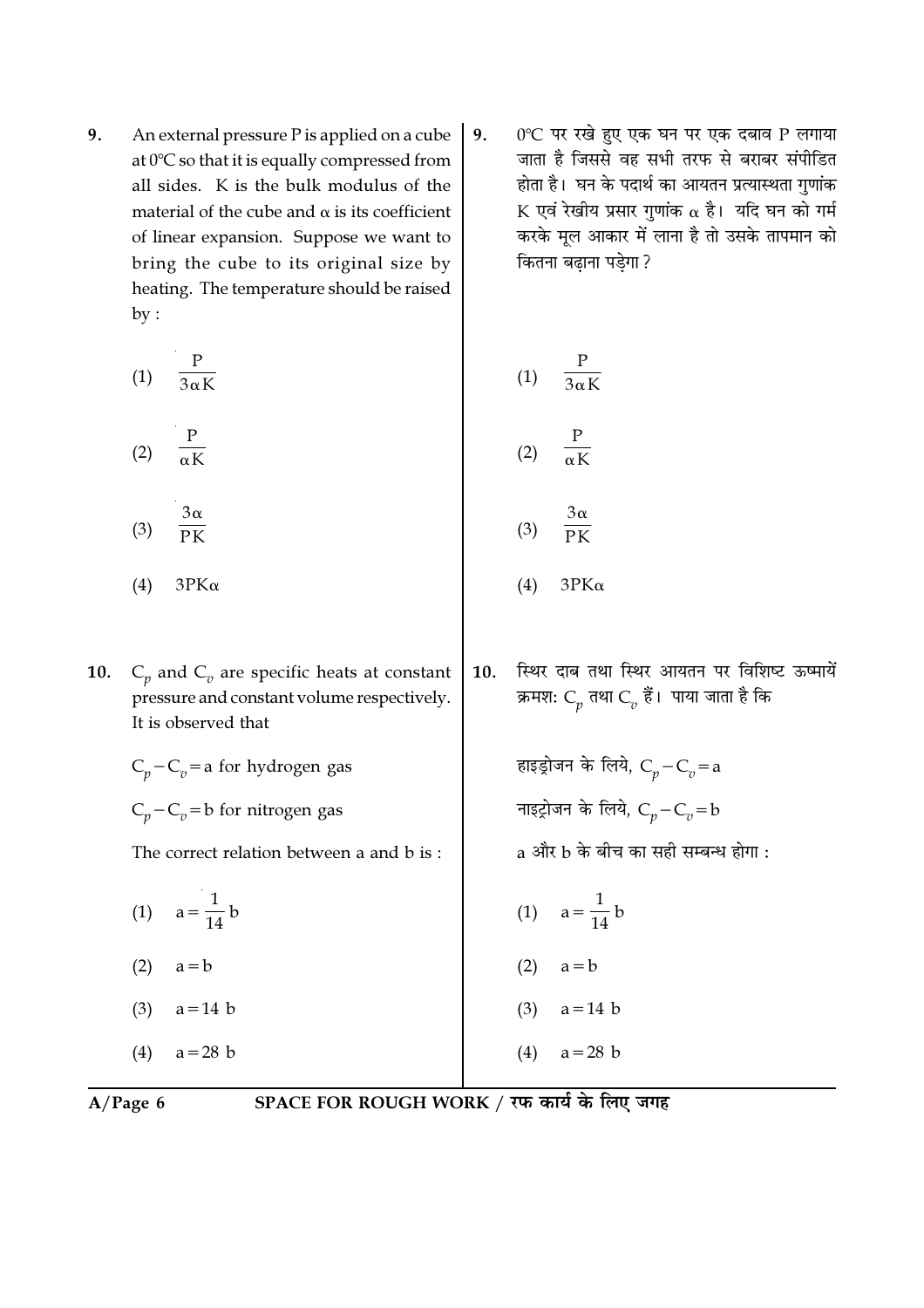- The temperature of an open room of 11. volume 30 m<sup>3</sup> increases from 17°C to 27°C due to the sunshine. The atmospheric pressure in the room remains  $1 \times 10^5$  Pa. If  $n_i$  and  $n_f$  are the number of molecules in the room before and after heating, then  $n_f - n_i$  will be :
	- $-1.61 \times 10^{23}$  $(1)$
	- $1.38 \times 10^{23}$  $(2)$
	- $2.5 \times 10^{25}$  $(3)$
	- $-2.5 \times 10^{25}$  $(4)$
- A particle is executing simple harmonic 12. motion with a time period T. At time  $t = 0$ , it is at its position of equilibrium. The kinetic energy - time graph of the particle will look like:
- सूर्य की किरणों से एक खुले हुए 30 m<sup>3</sup> आयतन 11. वाले कमरे का तापमान 17°C से बढ़कर 27°C हो जाता है। कमरे के अन्दर वायुमंडलीय दाब  $1\times10^5$  Pa ही रहता है। यदि कमरे के अन्दर अणुओं की संख्या गर्म होने से पहले एवं बाद में क्रमश:  $\mathbf{n}_i$  व  $n_f$  हैं तो  $n_f - n_i$  का मान होगा :
	- $-1.61 \times 10^{23}$  $(1)$
	- $1.38 \times 10^{23}$  $(2)$
	- $2.5 \times 10^{25}$  $(3)$
	- $-2.5 \times 10^{25}$  $(4)$
- एक कण, आवर्तकाल T से सरल आवर्त गति कर रहा  $12.$ है। समय t = 0 पर वह साम्यावस्था को स्थिति में है। निम्न में से कौन सा ग्राफ समय के साथ गतिज ऊर्जा को सही दर्शाता है ?





SPACE FOR ROUGH WORK / रफ कार्य के लिए जगह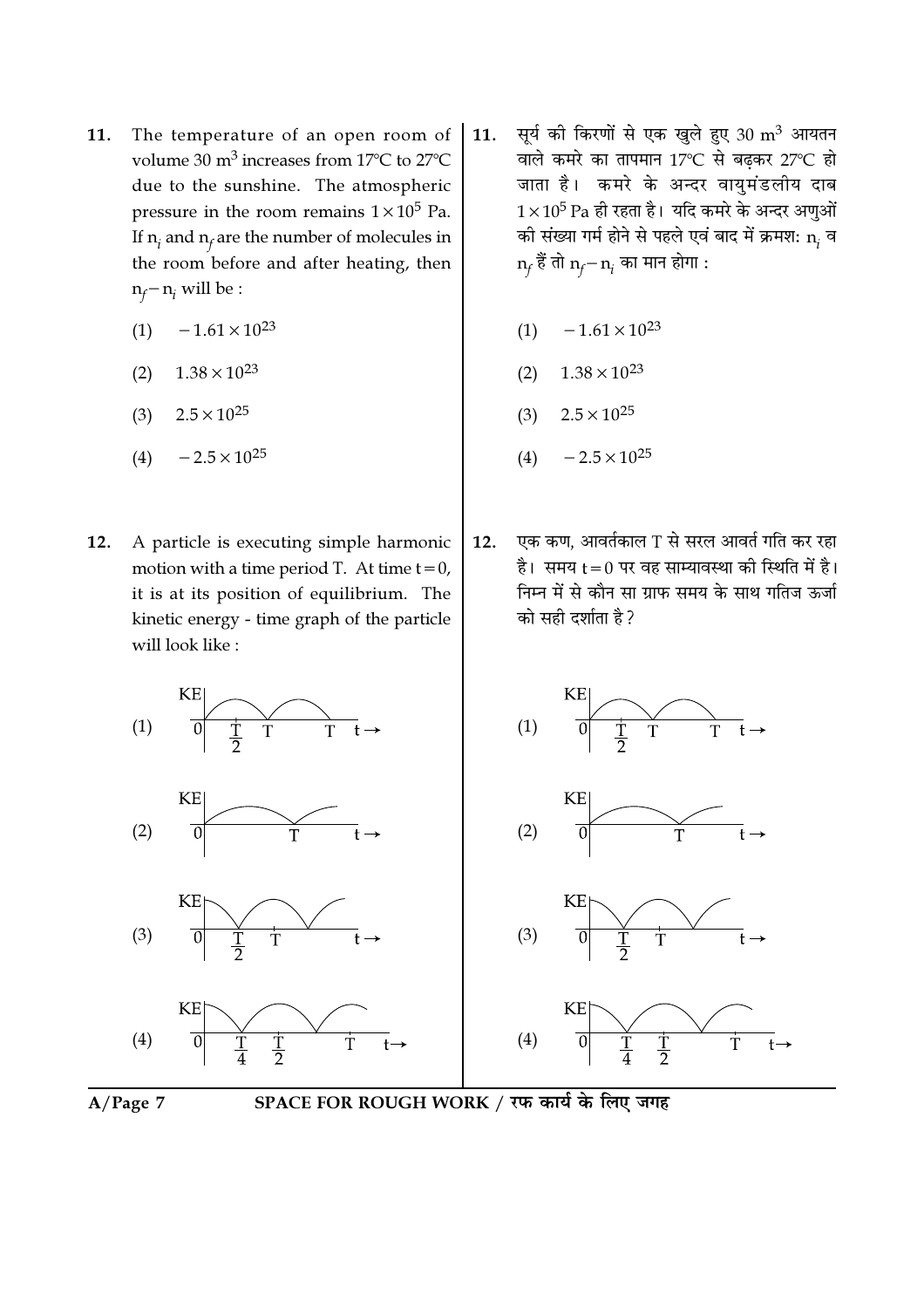- An observer is moving with half the speed 13. of light towards a stationary microwave source emitting waves at frequency 10 GHz. What is the frequency of the microwave measured by the observer? (speed of light =  $3 \times 10^8$  ms<sup>-1</sup>)
	- 10.1 GHz  $(1)$
	- $(2)$ 12.1 GHz
	- 17.3 GHz  $(3)$
	- 15.3 GHz  $(4)$
- An electric dipole has a fixed dipole 14. moment  $\overrightarrow{p}$ , which makes angle  $\theta$  with respect to x-axis. When subjected to an electric field  $\overrightarrow{E}_1 = E \overrightarrow{i}$ , it experiences a torque  $\overrightarrow{T_1} = \tau \hat{k}$ . When subjected to another electric field  $\overrightarrow{E}_2 = \sqrt{3} E_1 \hat{j}$  it experiences a torque  $\overrightarrow{T_2} = -\overrightarrow{T_1}$ . The angle  $\theta$  is:  $30^{\circ}$  $(1)$ 
	- $(2)$  $45^{\circ}$
	- $(3)$  $60^{\circ}$
	- $(4)$  $90^{\circ}$
- एक प्रेक्षक प्रकाश गति की आधी गति से 10 GHz 13. आवृत्ति के एक स्थिर सूक्ष्म तरंग (microwave) स्रोत की तरफ जा रहा है। प्रेक्षक द्वारा मापी गयी सूक्ष्म तरंग की आवृत्ति का मान होगा : (प्रकाश की चाल=3×10<sup>8</sup> ms<sup>-1</sup>)
	- 10.1 GHz  $(1)$
	- 12.1 GHz  $(2)$
	- 17.3 GHz  $(3)$
	- $(4)$ 15.3 GHz
- एक विद्युत द्विध्नुव का स्थिर द्विध्नुव आघूर्ण  $\stackrel{\rightarrow}{p}$  है जो 14. कि  $x$ –अक्ष से  $\theta$  कोण बनाता है। विद्युत क्षेत्र  $\overrightarrow{E}_1 = E\overrightarrow{i}$ में रखने पर यह बल आघूर्ण  $\overrightarrow{T}_1 = \tau \overrightarrow{k}$  का अनुभव करता है। विद्युत क्षेत्र  $\overrightarrow{E}_2 = \sqrt{3} E_1 \overleftarrow{j}$  में रखने पर यह बल आघूर्ण  $\overrightarrow{T}_2 = -\overrightarrow{T}_1$  का अनुभव करता है। कोण  $\theta$  का मान होगा :
	- $30^\circ$  $(1)$
	- $(2)$  $45^{\circ}$
	- $(3)$  $60^{\circ}$
	- $90^{\circ}$  $(4)$

 $A/Page 8$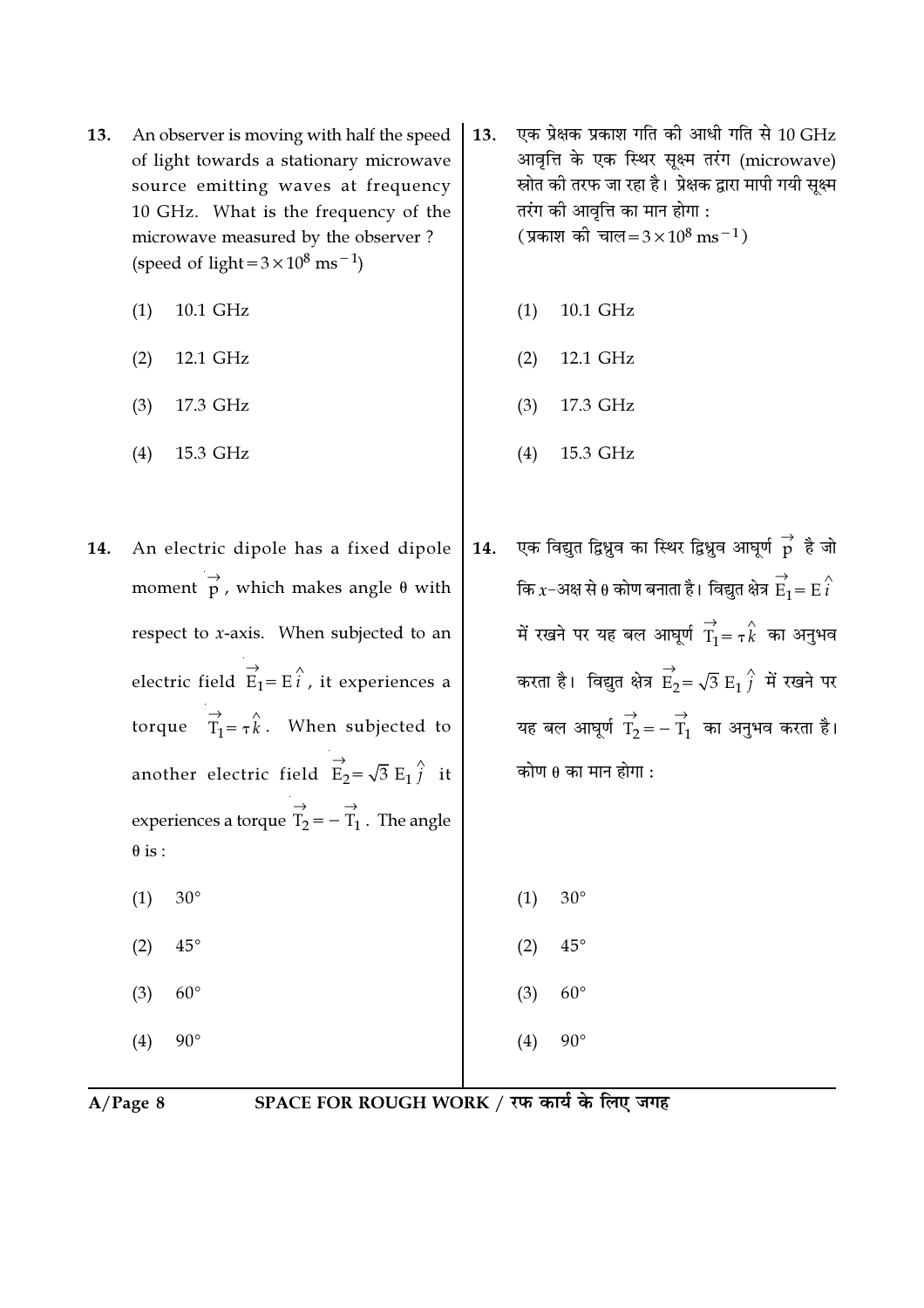A capacitance of  $2 \mu F$  is required in an 15. electrical circuit across a potential difference of 1.0 kV. A large number of  $1 \mu$ F capacitors are available which can withstand a potential difference of not more than 300 V.

> The minimum number of capacitors required to achieve this is:

- $\overline{2}$  $(1)$
- $(2)$ 16
- 24  $(3)$
- $(4)$ 32
- In the given circuit diagram when the 16. current reaches steady state in the circuit, the charge on the capacitor of capacitance C will be:

एक विद्युत परिपथ में एक 2 µF धारिता के संधारित्र 15. को 1.0 kV विभवान्तर के बिन्दुओं के बीच लगाना है। 1 µF धारिता के बहुत सारे संधारित्र जो कि 300 V विभवान्तर तक वहन कर सकते हैं, उपलब्ध हैं।

> उपरोक्त परिपथ को प्राप्त करने के लिये न्यूनतम कितने संधारित्रों की आवश्यकता होगी ?

- $\overline{2}$  $(1)$
- 16  $(2)$
- $(3)$ 24
- $(4)$ 32
- दिये गये परिपथ में जब धारा स्थिरावस्था में पहुँच जाती 16. है तो धारिता C के संधारित्र पर आवेश का मान होगा :



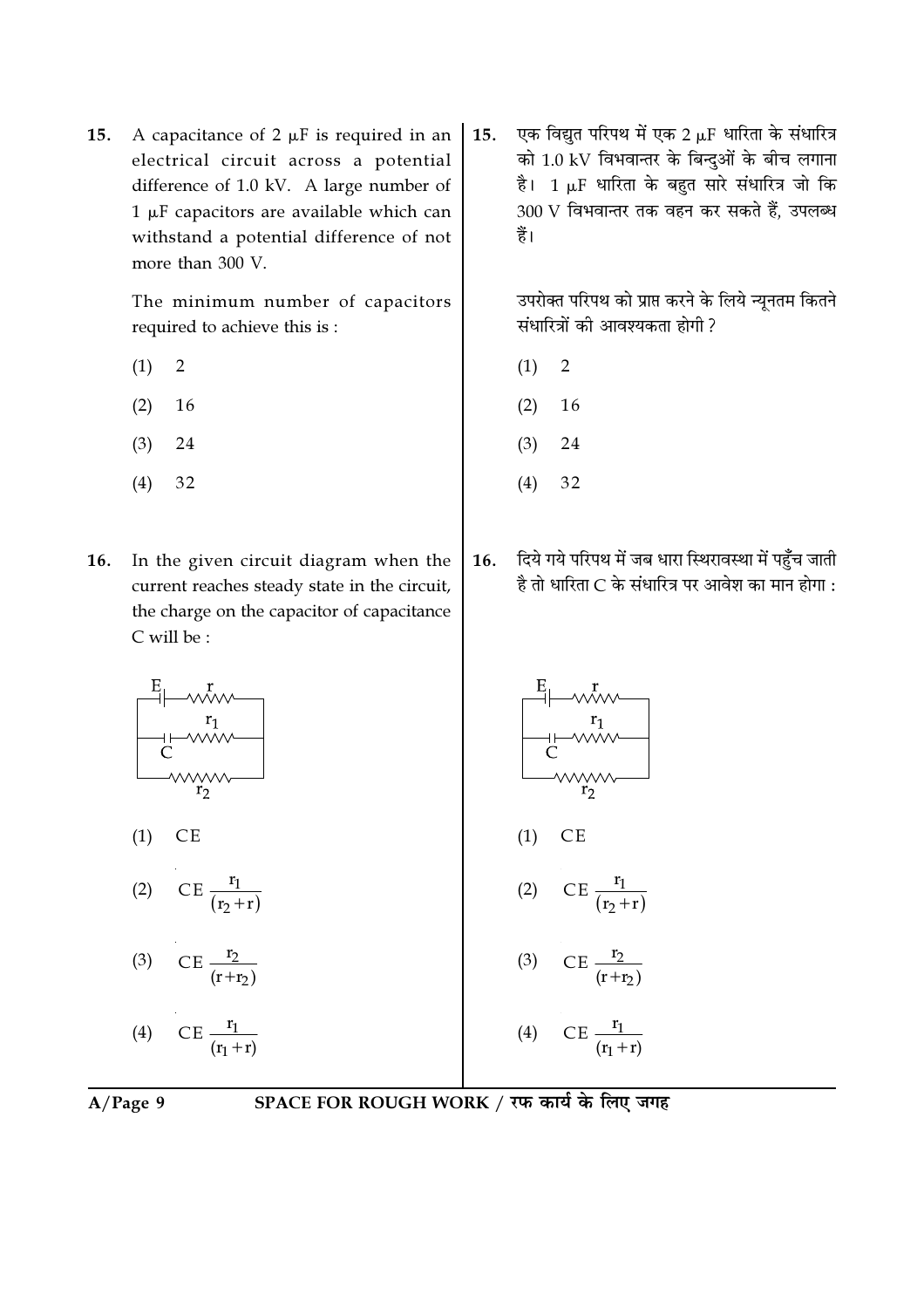

 $A/Page$  10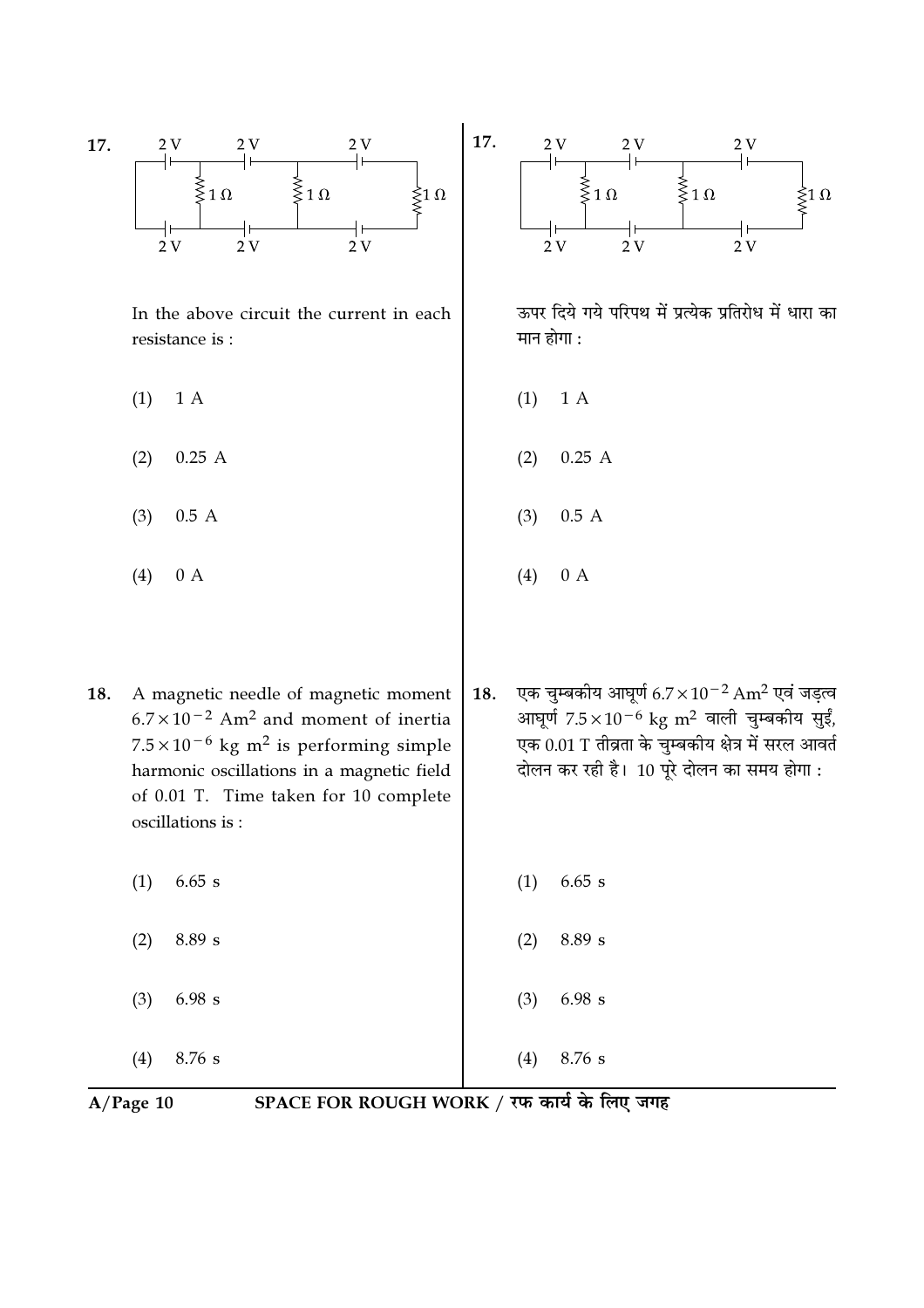- 19. When a current of 5 mA is passed through a galvanometer having a coil of resistance 15  $\Omega$ , it shows full scale deflection. The value of the resistance to be put in series with the galvanometer to convert it into a voltmeter of range  $0-10$  V is :
	- $1.985 \times 10^3 \Omega$  $(1)$
	- $2.045 \times 10^3 \Omega$  $(2)$
	- $2.535 \times 10^3 \Omega$  $(3)$
	- $4.005 \times 10^3 \Omega$  $(4)$
- In a coil of resistance 100  $\Omega$ , a current is  $20.$ induced by changing the magnetic flux through it as shown in the figure. The magnitude of change in flux through the coil is:
- 15  $\Omega$  के कुण्डली प्रतिरोध के गैल्वेनोमीटर से जब 19. 5 mA की धारा प्रवाहित की जाती है तो वह पूर्ण स्केल विक्षेप दर्शाता है। इसे 0-10 V परास के विभवमापी में बदलने के लिये किस मान के प्रतिरोध को गैल्वेनोमीटर के साथ श्रेणी क्रम में लगाना होगा ?
	- $1.985 \times 10^3 \Omega$  $(1)$
	- $2.045 \times 10^3 \Omega$  $(2)$
	- $2.535 \times 10^3 \Omega$  $(3)$
	- $4.005 \times 10^3 \Omega$  $(4)$
- चम्बकीय फ्लक्स के बदलने से 100  $\Omega$  प्रतिरोध की 20. कण्डली में प्रेरित धारा को चित्र में दर्शाया गया है। कृण्डली से गुजरने वाले फ्लक्स में बदलाव का परिमाण होगा :





SPACE FOR ROUGH WORK / रफ कार्य के लिए जगह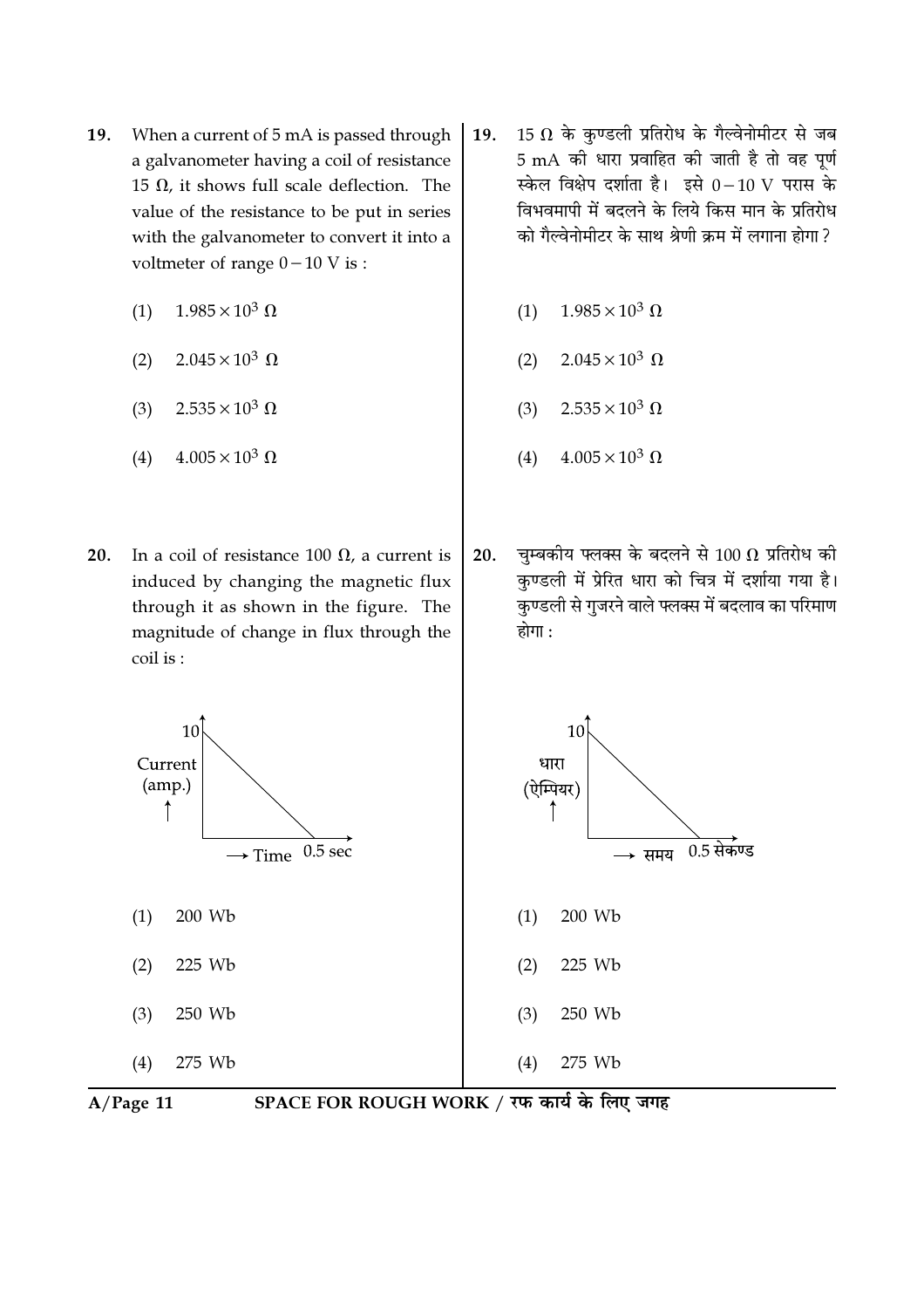- 21. An electron beam is accelerated by a potential difference V to hit a metallic target to produce X-rays. It produces continuous as well as characteristic X-rays. If  $\lambda_{\min}$  is the smallest possible wavelength of X-ray in the spectrum, the variation of  $\log \lambda_{\text{min}}$  with  $\log V$  is correctly represented  $in:$
- $X$ -किरणें उत्पन्न करने के लिये एक इलैक्ट्रॉन किरणपुँज 21. को विभवान्तर V से त्वरित करके धातु की प्लेट पर आपतित किया जाता है। इससे विविक्त (characteristic) एवं अविरत (continuous)  $X$ -किरणें उत्पन्न होती हैं। यदि  $X$ -किरण स्पेक्ट्रम में न्यूनतम संभव तरंगदैर्ध्य  $\lambda_{\rm min}$  है तो  $\log \lambda_{\rm min}$  का  $\log\,$ े के साथ बदलाव किस चित्र में सही दिखाया गया है?

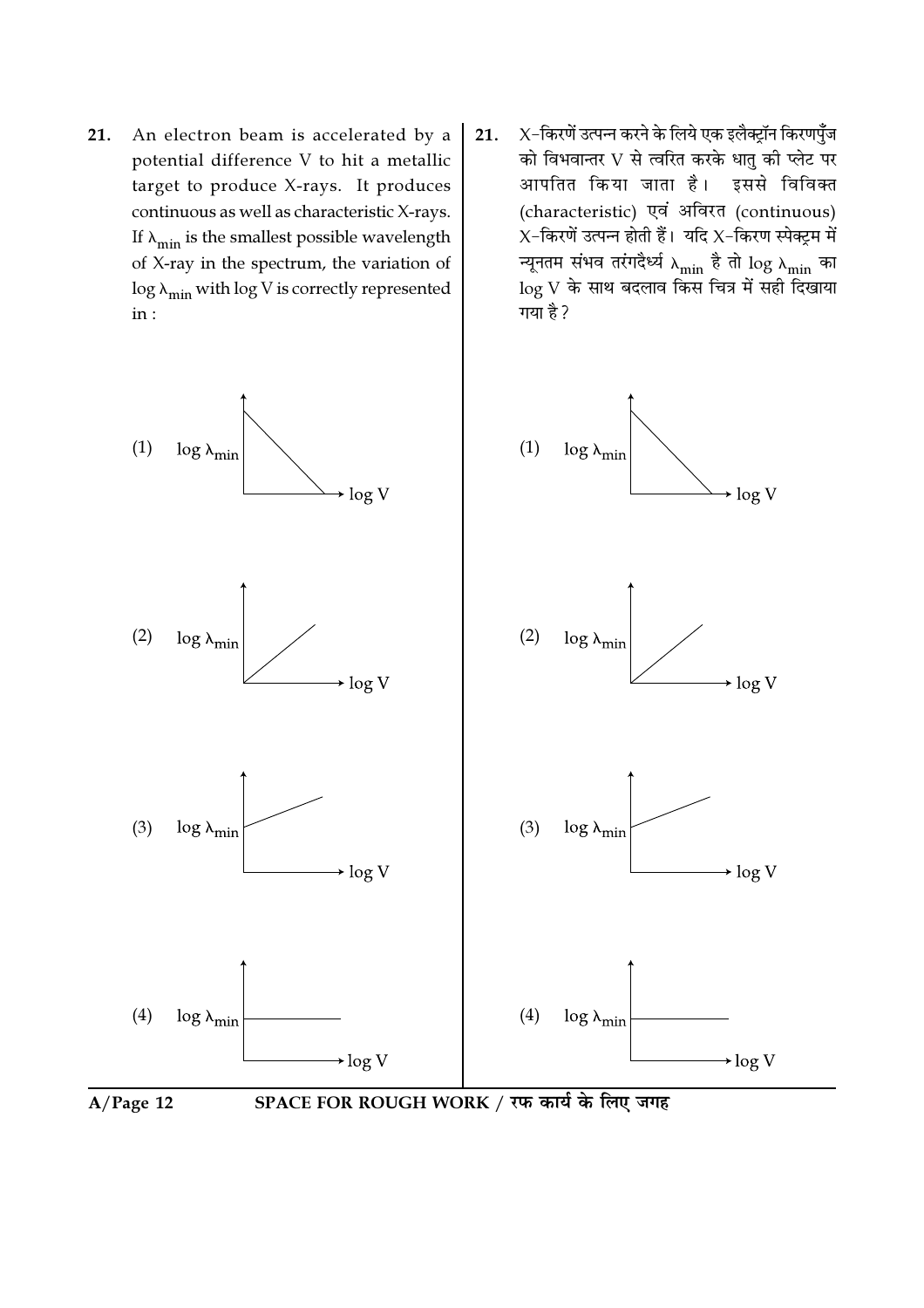- $22.$ A diverging lens with magnitude of focal length 25 cm is placed at a distance of 15 cm from a converging lens of magnitude of focal length 20 cm. A beam of parallel light falls on the diverging lens. The final image formed is:
	- $(1)$ real and at a distance of 40 cm from convergent lens.
	- virtual and at a distance of 40 cm  $(2)$ from convergent lens.
	- real and at a distance of 40 cm from  $(3)$ the divergent lens.
	- $(4)$ real and at a distance of 6 cm from the convergent lens.
- 23. In a Young's double slit experiment, slits are separated by 0.5 mm, and the screen is placed 150 cm away. A beam of light consisting of two wavelengths, 650 nm and 520 nm, is used to obtain interference fringes on the screen. The least distance from the common central maximum to the point where the bright fringes due to both the wavelengths coincide is:

 $(1)$  $1.56$  mm  $(2)$  $7.8$  mm  $(3)$ 9.75 mm 15.6 mm  $(4)$ 

- एक 25 cm परिमाण की फोकस दूरी के अपसारी  $22.$ लेन्स को एक 20 cm परिमाण की फोकस दूरी के अभिसारी लेन्स से 15 cm की दूरी पर रखा जाता है। एक समांतर प्रकाश पुंज अपसारी लेंस पर आपतित होता है। परिणामी प्रतिबिम्ब होगा :
	- वास्तविक और अभिसारी लेंस से 40 cm दूरी  $(1)$ पर
	- आभासी और अभिसारी लेंस से 40 cm दरी  $(2)$ पर
	- वास्तविक और अपसारी लेन्स से 40 cm दूरी  $(3)$ पर
	- वास्तविक और अभिसारी लेन्स से 6 cm दरी  $(4)$ पर
- यंग के एक द्विझिरी प्रयोग में, झिरियों के बीच की दुरी 23. 0.5 mm एवं पर्दे की झिरी से दूरी 150 cm है। एक प्रकाश पंज. जिसमें 650 nm और 520 nm की दो तरंगदैर्ध्य हैं. को पर्दे पर व्यतीकरण फ्रिन्ज बनाने में उपयोग करते हैं। उभयनिष्ठ केन्द्रीय उच्चिष्ठ से वह बिन्द, जहाँ दोनों तरंगदैर्ध्यों की दीप्त फ्रिन्जें सम्पाती होती है, की न्यूनतम दूरी होगी :
	- 1.56 mm  $(1)$  $(2)$  $7.8$  mm 9.75 mm  $(3)$

15.6 mm

 $A/Page$  13

SPACE FOR ROUGH WORK / रफ कार्य के लिए जगह

 $(4)$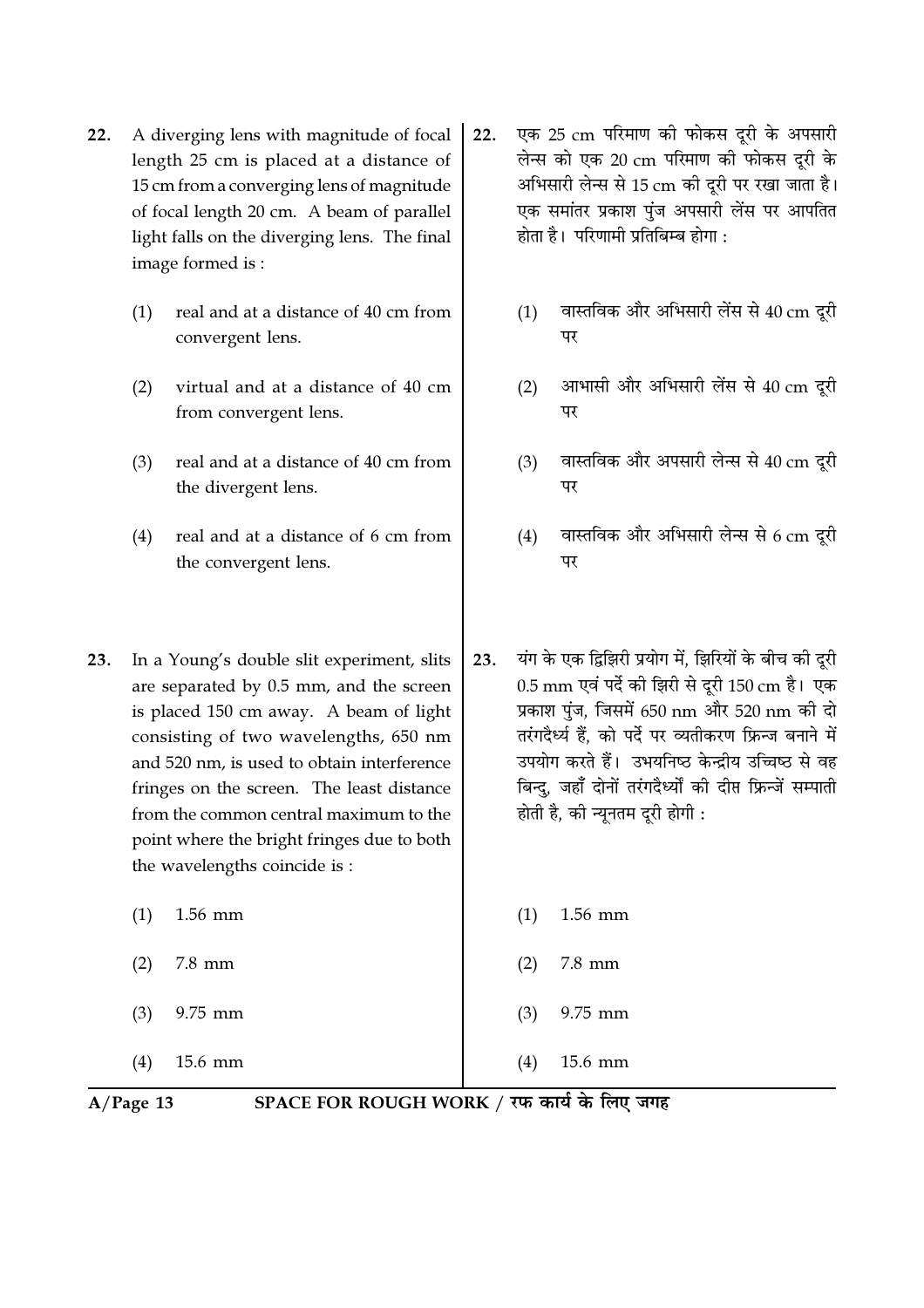24. A particle A of mass m and initial velocity v collides with a particle B of mass  $\frac{m}{2}$ which is at rest. The collision is head on, and elastic. The ratio of the de-Broglie wavelengths  $\lambda_{\rm A}$  to  $\lambda_{\rm B}$  after the collision is :

(1) 
$$
\frac{\lambda_A}{\lambda_B} = \frac{1}{3}
$$
  
(2) 
$$
\frac{\lambda_A}{\lambda_B} = 2
$$
  
(3) 
$$
\frac{\lambda_A}{\lambda_B} = \frac{2}{3}
$$

$$
(4) \qquad \frac{\lambda_{\rm A}}{\lambda_{\rm B}} = \frac{1}{2}
$$

25. Some energy levels of a molecule are shown in the figure. The ratio of the wavelengths  $r = \lambda_1 / \lambda_2$ , is given by :

24. द्रव्यमान m एवं आरम्भिक वेग  $v$  के एक कण- ${\rm A}$ की टक्कर द्रव्यमान  $\frac{\text{m}}{2}$  के स्थिर कण–B से होती है। यह टक्कर सम्मुख एवं प्रत्यास्थ है। टक्कर के बाद डि–ब्रॉग्ली तरंगदैर्ध्यों  $\lambda_{\rm A}$  एवं  $\lambda_{\rm B}$  का अनुपात होगा :

(1) 
$$
\frac{\lambda_A}{\lambda_B} = \frac{1}{3}
$$
  
(2) 
$$
\frac{\lambda_A}{\lambda_B} = 2
$$
  
(3) 
$$
\frac{\lambda_A}{\lambda_B} = \frac{2}{3}
$$
  
(4) 
$$
\frac{\lambda_A}{\lambda_B} = \frac{1}{2}
$$

25. एक अणु के कुछ ऊर्जा स्तरों को चित्र में दिखाया गया है। तरंगदैर्ध्यों के अनुपात  $\rm r\,{=}\, \lambda_1/\lambda_2$  का मान होगा :





A/Page 14 SPACE FOR ROUGH WORK / रफ कार्य के लिए जगह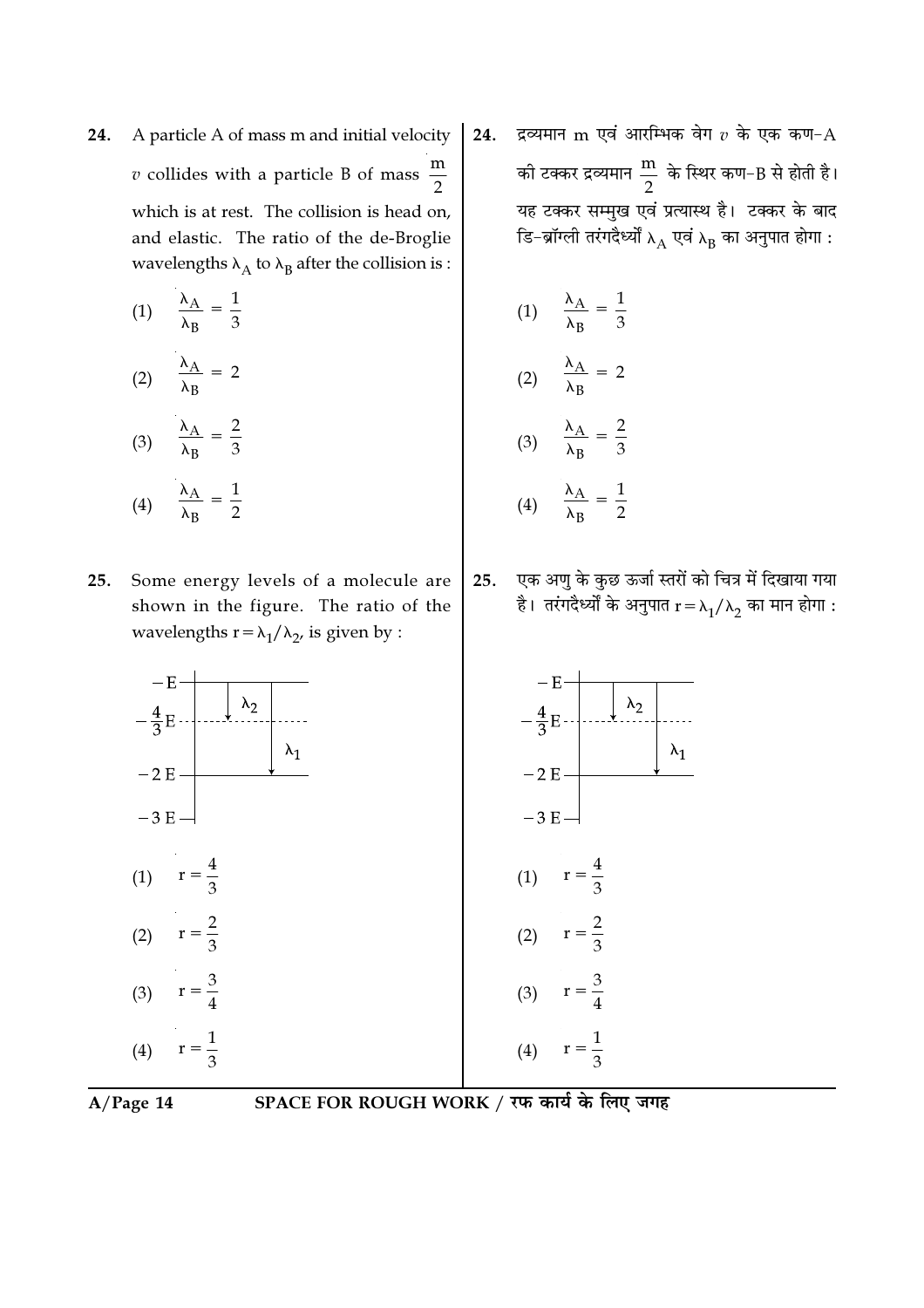A radioactive nucleus A with a half life T, 26. decays into a nucleus B. At  $t=0$ , there is no nucleus B. At sometime t, the ratio of the number of B to that of A is 0.3. Then, t is given by :

(1) 
$$
t = \frac{T}{2} \frac{\log 2}{\log 1.3}
$$
  
\n(2)  $t = T \frac{\log 1.3}{\log 2}$   
\n(3)  $t = T \log (1.3)$   
\n(4)  $t = \frac{T}{\log (1.3)}$ 

- 27. In a common emitter amplifier circuit using an n-p-n transistor, the phase difference between the input and the output voltages will be :
	- $45^{\circ}$  $(1)$
	- $90^\circ$  $(2)$
	- $(3)$  $135^\circ$
	- $(4)$  $180^\circ$
- 28. In amplitude modulation, sinusoidal carrier frequency used is denoted by  $\omega_c$ and the signal frequency is denoted by  $\omega_{\rm m}$ . The bandwidth  $(\Delta\omega_m)$  of the signal is such that  $\Delta\omega_{\rm m}$  << $\omega_{\rm c}$ . Which of the following frequencies is not contained in the modulated wave?
	- $(1)$  $\omega_{\rm m}$
	- $(2)$  $\omega_c$
	- $\omega_m + \omega_c$  $(3)$
	- (4)  $\omega_c \omega_m$

एक रेडियोएक्टिव नाभिक-A जिसकी अर्द्ध-आयु T 26. है, का क्षय एक नाभिक-B में होता है। समय  $\mathsf{t}\!=\!0$ पर कोई भी नाभिक-B नहीं है। एक समय t पर नाभिकों B तथा  $A$  की संख्या का अनुपात  $0.3$  है तो t का मान होगा :

(1) 
$$
t = \frac{T}{2} \frac{\log 2}{\log 1.3}
$$
  
\n(2)  $t = T \frac{\log 1.3}{\log 2}$   
\n(3)  $t = T \log (1.3)$   
\n(4)  $t = \frac{T}{\log (1.3)}$ 

- n-p-n ट्रॉजिस्टर से बनाये हुए एक उभयनिष्ठ उत्सर्जक 27. प्रवर्धक परिपथ में निवेशित तथा निर्गत विभवों के बीच कलांतर का मान होगा :
	- $45^{\circ}$  $(1)$
	- $90^\circ$  $(2)$
	- $(3)$  $135^\circ$
	- $(4)$  $180^\circ$
- आयाम मॉडुलन में ज्यावक्रीय वाहक आवृत्ति को  $\omega_c$ 28. से तथा सिग्नल आवृत्ति को  $\omega_{\rm m}$  से दर्शाते हैं। सिग्नल की बैण्ड चौड़ाई ( $\Delta\omega_{\rm m}$ ) को इस तरह चुनते हैं कि  $\Delta\omega_{\rm m}$ << $\omega_{\rm c}$ . निम्न में से कौनसी आवृत्ति माडुलित तरंग में **नहीं** होगी ?

 $\omega_{m}$  $(1)$ 

- $(2)$  $\omega_c$
- $\omega_m + \omega_c$  $(3)$
- $\omega_c \omega_m$  $(4)$

 $A/Page$  15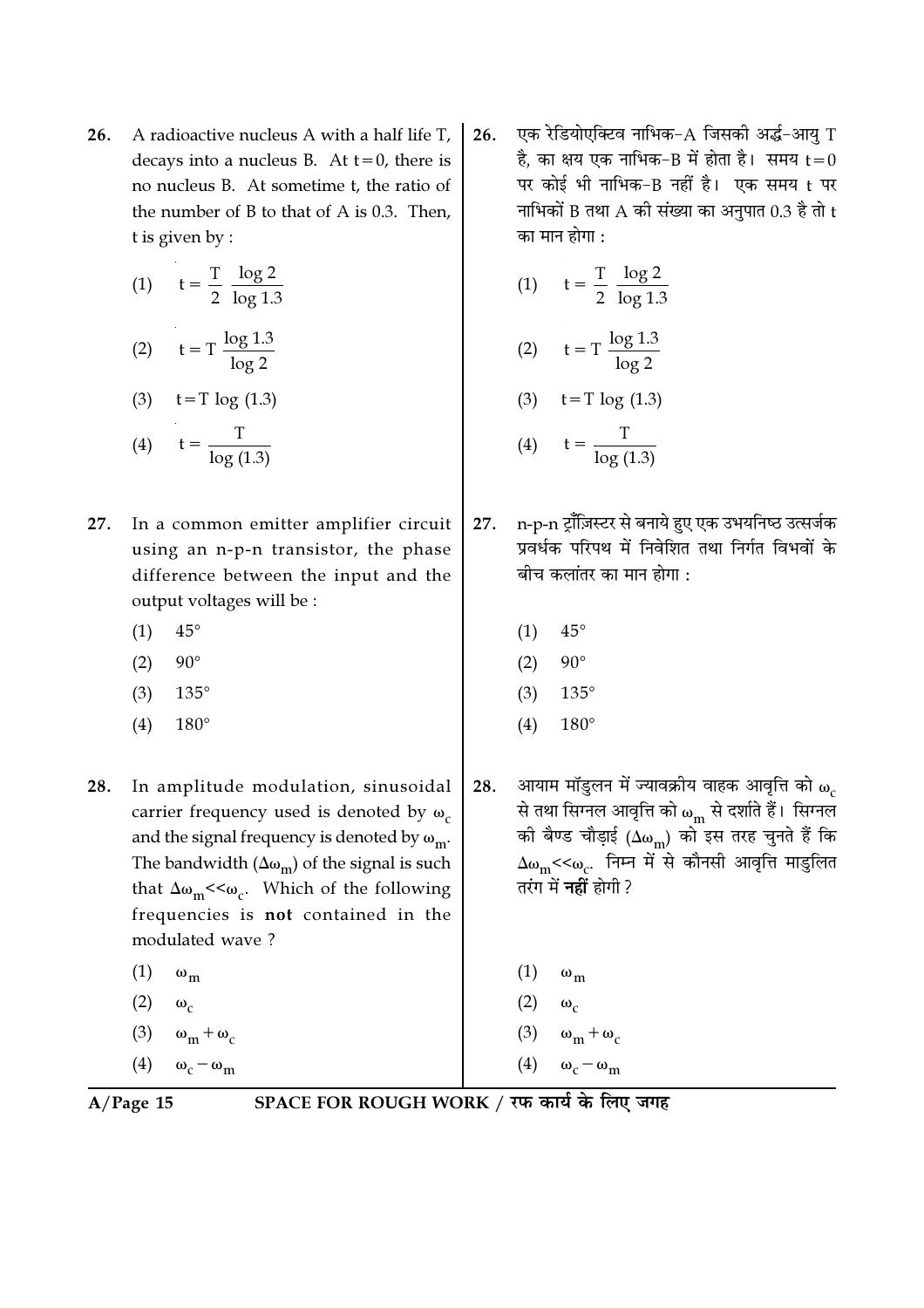- Which of the following statements is 29. false ?
	- $(1)$ Wheatstone bridge is the most sensitive when all the four resistances are of the same order of magnitude.
	- $(2)$ In a balanced wheatstone bridge if the cell and the galvanometer are exchanged, the null point is disturbed.
	- $(3)$ A rheostat can be used as a potential divider.
	- Kirchhoff's second law represents  $(4)$ energy conservation.
- 30. The following observations were taken for determining surface tension T of water by capillary method :

diameter of capillary,  $D = 1.25 \times 10^{-2}$  m

rise of water,  $h = 1.45 \times 10^{-2}$  m.

Using  $g = 9.80$  m/s<sup>2</sup> and the simplified  $T = \frac{rhg}{2} \times 10^3$  N/m, relation the possible error in surface tension is closest  $\mathsf{to}$ :

- $0.15%$  $(1)$
- $(2)$  $1.5%$
- $2.4%$  $(3)$
- $(4)$  $10%$
- निम्नलिखित में से कौन सा कथन **गलत** है ? 29.
	- व्हीटस्टोन सेतु की सुग्रहीता सबसे अधिक तब  $(1)$ होती है जब चारों प्रतिरोधों का परिमाण तल्य होता है।
	- एक संतुलित व्हीटस्टोन सेतु में, सेल एवं  $(2)$ गैल्वेनोमीटर को आपस में बदलने पर शुन्य विक्षेप बिन्दु प्रभावित होता है।
	- एक धारा नियंत्रक को विभव विभाजक की  $(3)$ तरह उपयोग कर सकते हैं।
	- किरचॉफ का दितीय नियम ऊर्जा के संरक्षण  $(4)$ को दर्शाता है।
- निम्न प्रेक्षणों को केशिका विधि से पानी का पृष्ठ तनाव 30. T नापने के लिये किया जाता है।

केशिका का व्यास.  $D = 1.25 \times 10^{-2}$  m पानी का चढाव. h =  $1.45 \times 10^{-2}$  m  $g = 9.80$  m/s<sup>2</sup> तथा सरलीकृत सम्बन्ध  $T = \frac{rhg}{2} \times 10^3$  N/m, को उपयोग करते हुए पृष्ठ तनाव में सम्भावित त्रूटि का निकटतम मान होगा :

- $0.15%$  $(1)$
- $(2)$  $1.5\%$
- $(3)$  $2.4%$

10%

 $(4)$ 

 $A/Page$  16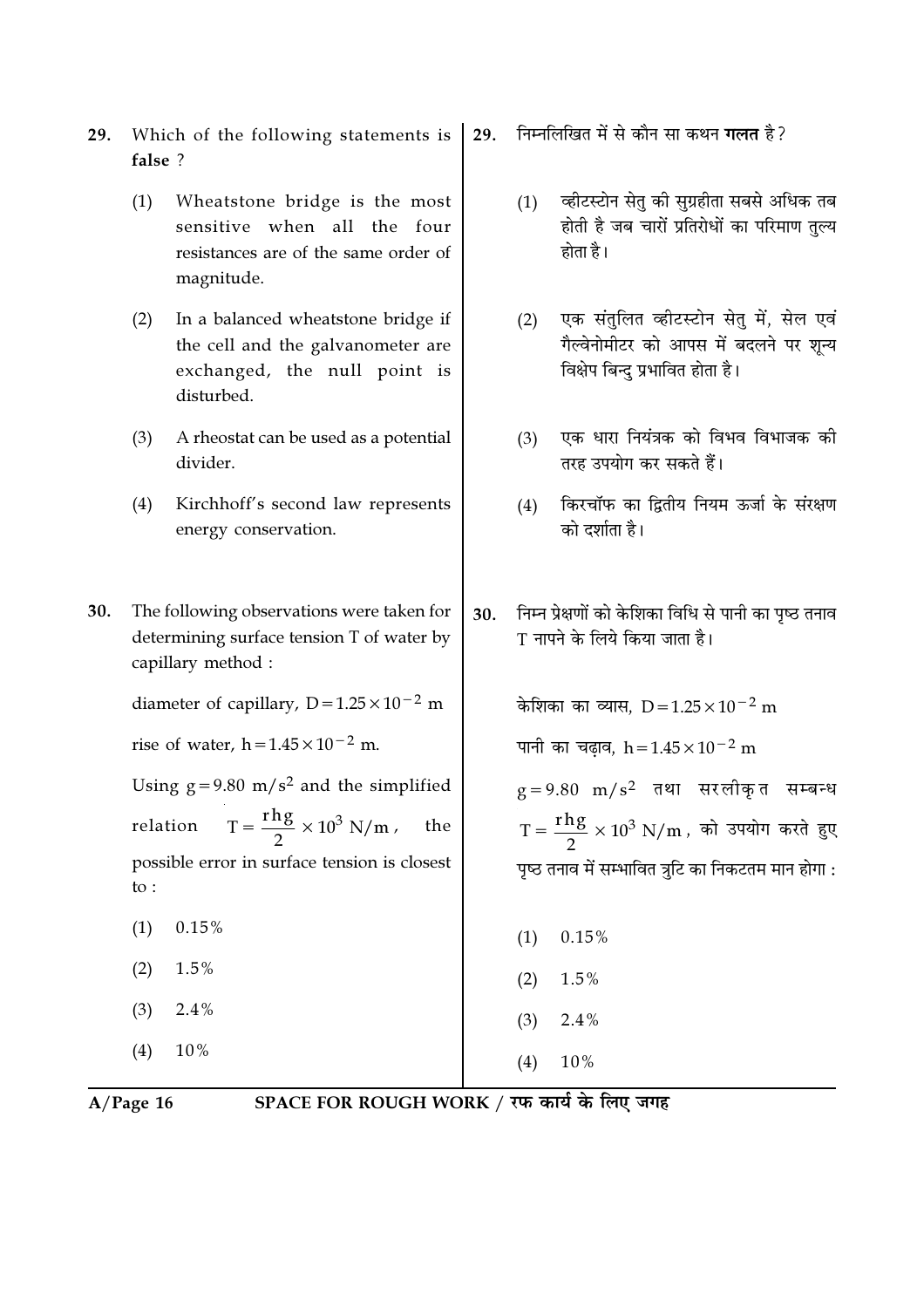31. Given

$$
C_{(graphite)} + O_2(g) \rightarrow CO_2(g) ;
$$
  
\n
$$
\Delta_r H^\circ = -393.5 \text{ kJ mol}^{-1}
$$
  
\n
$$
H_2(g) + \frac{1}{2}O_2(g) \rightarrow H_2O(l) ;
$$
  
\n
$$
\Delta_r H^\circ = -285.8 \text{ kJ mol}^{-1}
$$
  
\n
$$
CO_2(g) + 2H_2O(l) \rightarrow CH_4(g) + 2O_2(g)
$$
  
\n
$$
\Delta_r H^\circ = +890.3 \text{ kJ mol}^{-1}
$$

Based on the above thermochemical equations, the value of  $\Delta_r H^{\circ}$  at 298 K for the reaction

 $C_{(orophite)} + 2H_2(g) \rightarrow CH_4(g)$  will be :

- $(1)$  $-74.8$  kJ mol<sup>-1</sup>
- $(2)$  $-144.0 \text{ kJ} \text{ mol}^{-1}$
- $+74.8$  kJ mol<sup>-1</sup>  $(3)$
- $+144.0$  kJ mol<sup>-1</sup>  $(4)$

1 gram of a carbonate  $(M_2CO_3)$  on 32. treatment with excess HCl produces 0.01186 mole of  $CO<sub>2</sub>$ . The molar mass of  $M_2CO_3$  in g mol<sup>-1</sup> is :

- $(1)$ 118.6
- $(2)$ 11.86
- $(3)$ 1186
- $(4)$ 84.3

 $\Delta U$  is equal to : 33.

> $(1)$ Adiabatic work

 $(2)$ Isothermal work

- Isochoric work  $(3)$
- Isobaric work  $(4)$
- भाग  $B \overline{x}$ सायन विज्ञान
- **31. दिया गया है,**

 $\cdot$ 

C<sub>(graphite)</sub> + O<sub>2</sub>(g)  $\rightarrow$  CO<sub>2</sub>(g) ;<br> $\Delta_r$ H° = -393.5 kJ mol<sup>-1</sup>  $H_2(g) + \frac{1}{2}O_2(g) \rightarrow H_2O(l)$ ;  $\Delta_{r}H^{\circ}$  = -285.8 kJ mol<sup>-1</sup>  $\mathrm{CO}_2(\mathrm{g}) + 2\mathrm{H}_2\mathrm{O}(\mathrm{l}) \rightarrow \mathrm{CH}_4(\mathrm{g}) + 2\mathrm{O}_2(\mathrm{g})$  ;  $\Delta_r H^{\circ}$  = +890.3 kJ mol<sup>-1</sup> ऊपर दिये गये ऊष्मरासायनिक समीकरणों के आधार पर 298 K पर अभिक्रिया  $C_{(graphite)} + 2H_2(g) \rightarrow CH_4(g)$ के  $\Delta$ ,H° का मान होगा : (1)  $-74.8 \text{ kJ} \text{ mol}^{-1}$  $-144.0$  kJ mol<sup>-1</sup>  $(2)$  $+74.8$  kJ mol<sup>-1</sup>  $(3)$  $+144.0 \text{ kJ} \text{ mol}^{-1}$  $(4)$ एक कार्बोनेट ( $M_2CO_3$ ) के 1 ग्राम को HCl के

- 32. आधिक्य में अभिक्रित किया जाता है और उससे 0.01186 मोल  $CO_2$  पैदा होती है। M<sub>2</sub>CO<sub>3</sub> का मोलर द्रव्यमान g mol $^{-1}$  में है:
	- $(1)$ 118.6
	- 11.86  $(2)$
	- $(3)$ 1186
	- 84.3  $(4)$
- $\Delta$ U जिसके बराबर है. वह है: 33.
	- रुद्धोष्म कार्य  $(1)$
	- समतापी कार्य  $(2)$
	- सम-आयतनिक कार्य  $(3)$
	- समदाबी कार्य  $(4)$

 $A/Page 17$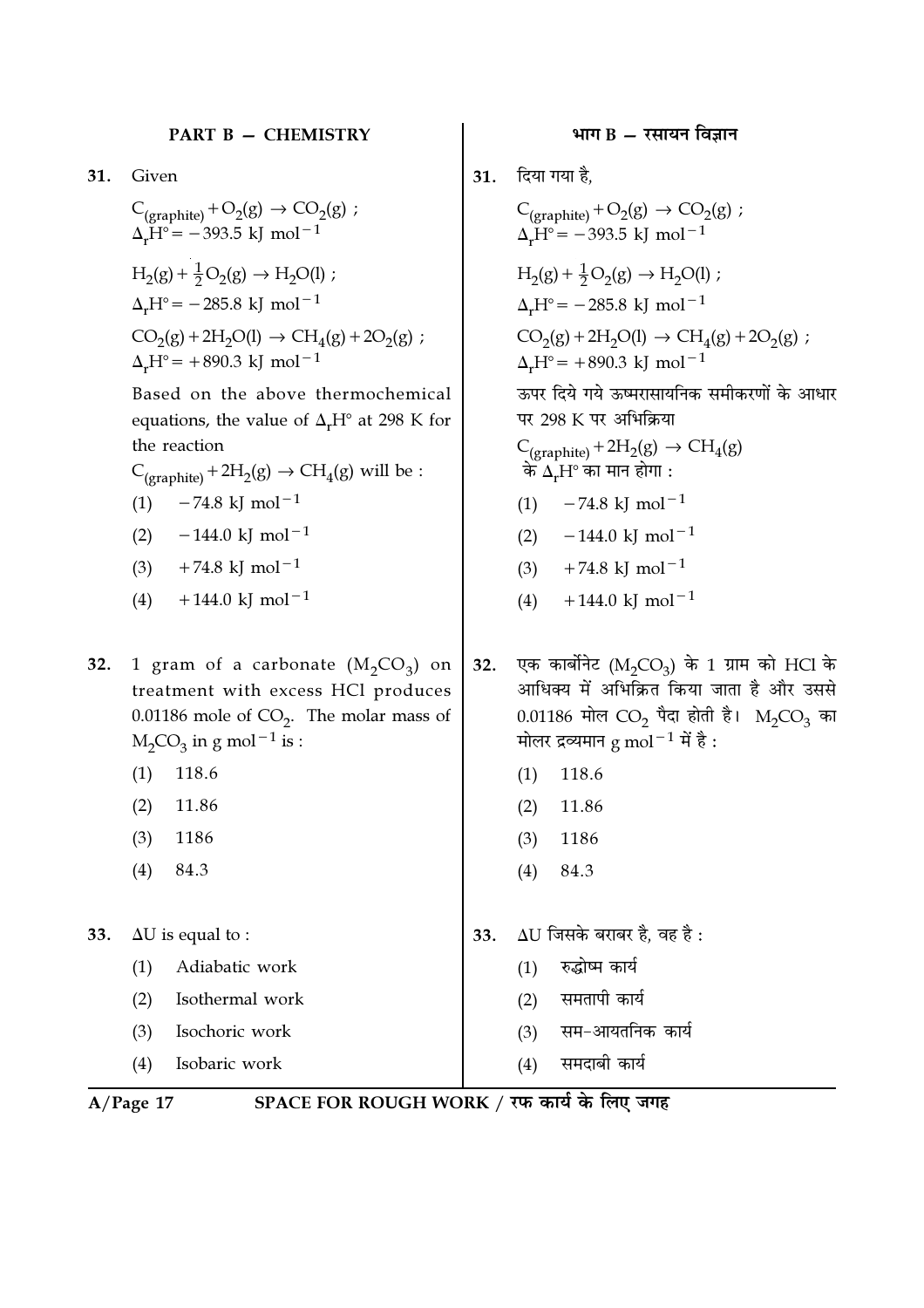- The Tyndall effect is observed only when 34. following conditions are satisfied :
	- The diameter of the dispersed  $(a)$ particles is much smaller than the wavelength of the light used.
	- $(b)$ The diameter of the dispersed particle is not much smaller than the wavelength of the light used.
	- The refractive indices of the  $(c)$ dispersed phase and dispersion medium are almost similar in magnitude.
	- The refractive indices of the  $(d)$ dispersed phase and dispersion medium differ greatly in magnitude.
	- $(1)$ (a) and  $(c)$
	- $(2)$  $(b)$  and  $(c)$
	- $(3)$  $(a)$  and  $(d)$
	- $(b)$  and  $(d)$  $(4)$
- 35. A metal crystallises in a face centred cubic structure. If the edge length of its unit cell is 'a', the closest approach between two atoms in metallic crystal will be :
	- $\sqrt{2}$  a  $(1)$  $(2)$  $(3)$  $2a$
	- $(4)$  $2\sqrt{2}$  a
- टिन्डल प्रभाव तभी दिखायी पड़ेगा जब निम्न शर्ते 34. संतुष्ट होती हैं :
	- परिक्षेपित कणों का व्यास. प्रयक्त प्रकाश के  $(a)$ तरंगदैर्घ्य की तुलना में बहुत छोटा हो।
	- परिक्षेपित कणों का व्यास, प्रयुक्त प्रकाश के  $(b)$ तरंगदैर्घ्य की तुलना में बहुत छोटा नहीं हो।
	- परिक्षेपित प्रावस्था तथा परिक्षेपण माध्यम के  $(c)$ अपवर्तनांक परिमाण लगभग एक जैसे हों।
	- परिक्षेपित प्रावस्था तथा परिक्षेपण माध्यम के  $(d)$ अपवर्तनांक परिमाण बहुत भिन्न हों।
	- (a) तथा  $(c)$  $(1)$
	- $(2)$ (b) तथा  $(c)$
	- $(3)$ (a) तथा  $(d)$
	- $(4)$ (b) तथा (d)
- एक धात फलक केन्द्रित घन संरचना में क्रिस्टलित 35. होती है। यदि इसके एकक सेल की कोर लम्बाई 'a' है, तो धात्विक क्रिस्टल में दो परमाणुओं के बीच सन्निकटतम दरी होगी :
	- $\sqrt{2}$  a  $(1)$
	- $(2)$
	- $(3)$  $2a$
	- $(4)$  $2\sqrt{2}$  a

 $A/Page$  18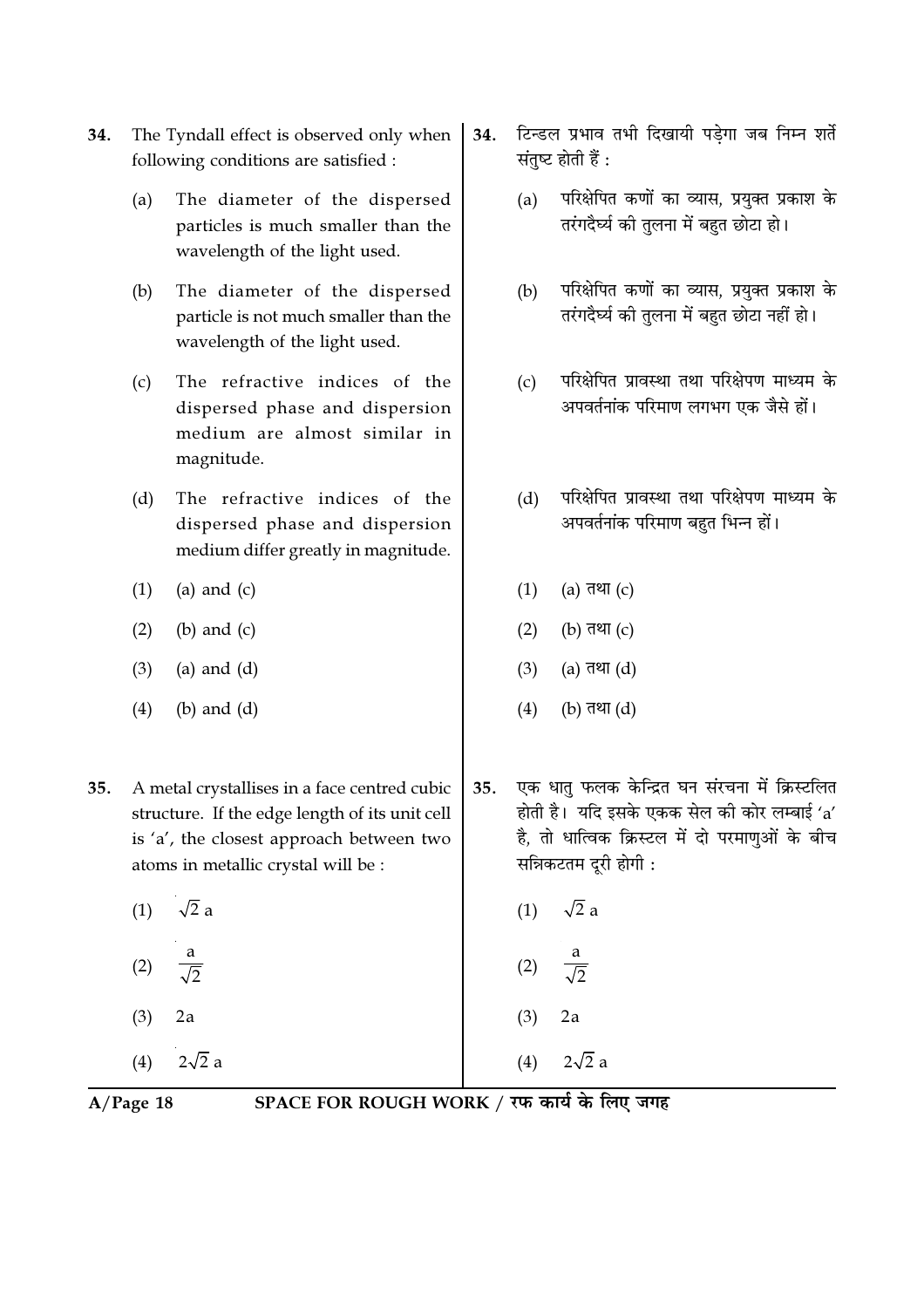| 36. | Given                                                                                                                                                                                                                                                                                                                                                                                                                                       | 36. | दिया गया है,                                                                                                                                                                                                                                                                                                                                                                                                                                                             |
|-----|---------------------------------------------------------------------------------------------------------------------------------------------------------------------------------------------------------------------------------------------------------------------------------------------------------------------------------------------------------------------------------------------------------------------------------------------|-----|--------------------------------------------------------------------------------------------------------------------------------------------------------------------------------------------------------------------------------------------------------------------------------------------------------------------------------------------------------------------------------------------------------------------------------------------------------------------------|
|     | $E_{Cl_2/Cl^-}^{\circ}$ = 1.36 V, $E_{Cr^{3+}/Cr}^{\circ}$ = -0.74 V                                                                                                                                                                                                                                                                                                                                                                        |     | $E_{Cl_2/Cl^-}^{\circ}$ = 1.36 V, $E_{Cr^{3+}/Cr}^{\circ}$ = -0.74 V                                                                                                                                                                                                                                                                                                                                                                                                     |
|     | $E_{Cr_2O_7^{2-}/Cr^{3+}}^{\circ}$ = 1.33 V, $E_{MnO_4^{2}/Mn^{2+}}^{\circ}$ = 1.51 V.                                                                                                                                                                                                                                                                                                                                                      |     | $E_{Cr_0Q_7^2/(Cr^{3+}}^{\circ} = 1.33 \text{ V}, E_{MnO_4^2/Mn^{2+}}^{\circ} = 1.51 \text{ V}.$                                                                                                                                                                                                                                                                                                                                                                         |
|     | Among the following, the strongest<br>reducing agent is :                                                                                                                                                                                                                                                                                                                                                                                   |     | निम्न में से प्रबलतम अपचायक है :                                                                                                                                                                                                                                                                                                                                                                                                                                         |
|     | $Cr^{3+}$<br>(1)                                                                                                                                                                                                                                                                                                                                                                                                                            |     | $Cr^{3+}$<br>(1)                                                                                                                                                                                                                                                                                                                                                                                                                                                         |
|     | $Cl^-$<br>(2)                                                                                                                                                                                                                                                                                                                                                                                                                               |     | $Cl^-$<br>(2)                                                                                                                                                                                                                                                                                                                                                                                                                                                            |
|     | (3)<br>Cr                                                                                                                                                                                                                                                                                                                                                                                                                                   |     | (3)<br>Cr                                                                                                                                                                                                                                                                                                                                                                                                                                                                |
|     | $Mn^{2+}$<br>(4)                                                                                                                                                                                                                                                                                                                                                                                                                            |     | $Mn^2$ <sup>+</sup><br>(4)                                                                                                                                                                                                                                                                                                                                                                                                                                               |
| 37. | The freezing point of benzene decreases<br>by $0.45^{\circ}$ C when $0.2$ g of acetic acid is<br>added to 20 g of benzene. If acetic acid<br>associates to form a dimer in benzene,<br>percentage association of acetic acid in<br>benzene will be :<br>( $K_f$ for benzene = 5.12 K kg mol <sup>-1</sup> )<br>(1)<br>74.6%<br>94.6%<br>(2)<br>(3)<br>64.6%<br>80.4%<br>(4)                                                                 | 37. | जब एसिटिक एसिड का 0.2 g बेंजीन के 20 g में<br>मिलाया जाता है तो बेंजीन का हिमांक 0.45℃ से कम<br>हो जाता है।  यदि एसिटिक एसिड बेंजीन में संगुणित<br>होकर डाइमर (द्वितय) बनाता है तो एसिटिक एसिड<br>का प्रतिशतता संगुणन होगा :<br>(बेंजीन के लिए K <sub>f</sub> = 5.12 K kg mol <sup>-1</sup> )<br>74.6%<br>(1)<br>94.6%<br>(2)<br>64.6%<br>(3)<br>80.4%<br>(4)                                                                                                            |
| 38. | The radius of the second Bohr orbit for<br>hydrogen atom is :<br>(Planck's Const. $h = 6.6262 \times 10^{-34}$ Js;<br>mass of electron = $9.1091 \times 10^{-31}$ kg;<br>charge of electron e= $1.60210 \times 10^{-19}$ C;<br>permittivity of vacuum<br>$\epsilon_0$ = 8.854185 × 10 <sup>-12</sup> kg <sup>-1</sup> m <sup>-3</sup> A <sup>2</sup> )<br>$0.529$ Å<br>(1)<br>$2.12 \text{ Å}$<br>(2)<br>$1.65$ Å<br>(3)<br>$4.76$ Å<br>(4) | 38. | हाइड्रोजन परमाणु के द्वितीय बोर कक्षा का अर्द्धव्यास<br>होगा :<br>(प्लैंक स्थिरांक h = 6.6262 × 10 <sup>-34</sup> Js;<br>इलेक्ट्रॉन का द्रव्यमान=9.1091×10 <sup>-31</sup> kg;<br>इलेक्ट्रॉन पर आवेश e = 1.60210 × 10 <sup>-19</sup> C;<br>निर्वात का परावैद्युतांक<br>$\epsilon_0$ = 8.854185 × 10 <sup>-12</sup> kg <sup>-1</sup> m <sup>-3</sup> A <sup>2</sup> )<br>$0.529 \text{ Å}$<br>(1)<br>$2.12 \text{ Å}$<br>(2)<br>$1.65$ Å<br>(3)<br>$4.76 \text{ Å}$<br>(4) |

A/Page 19 SPACE FOR ROUGH WORK / रफ कार्य के लिए जगह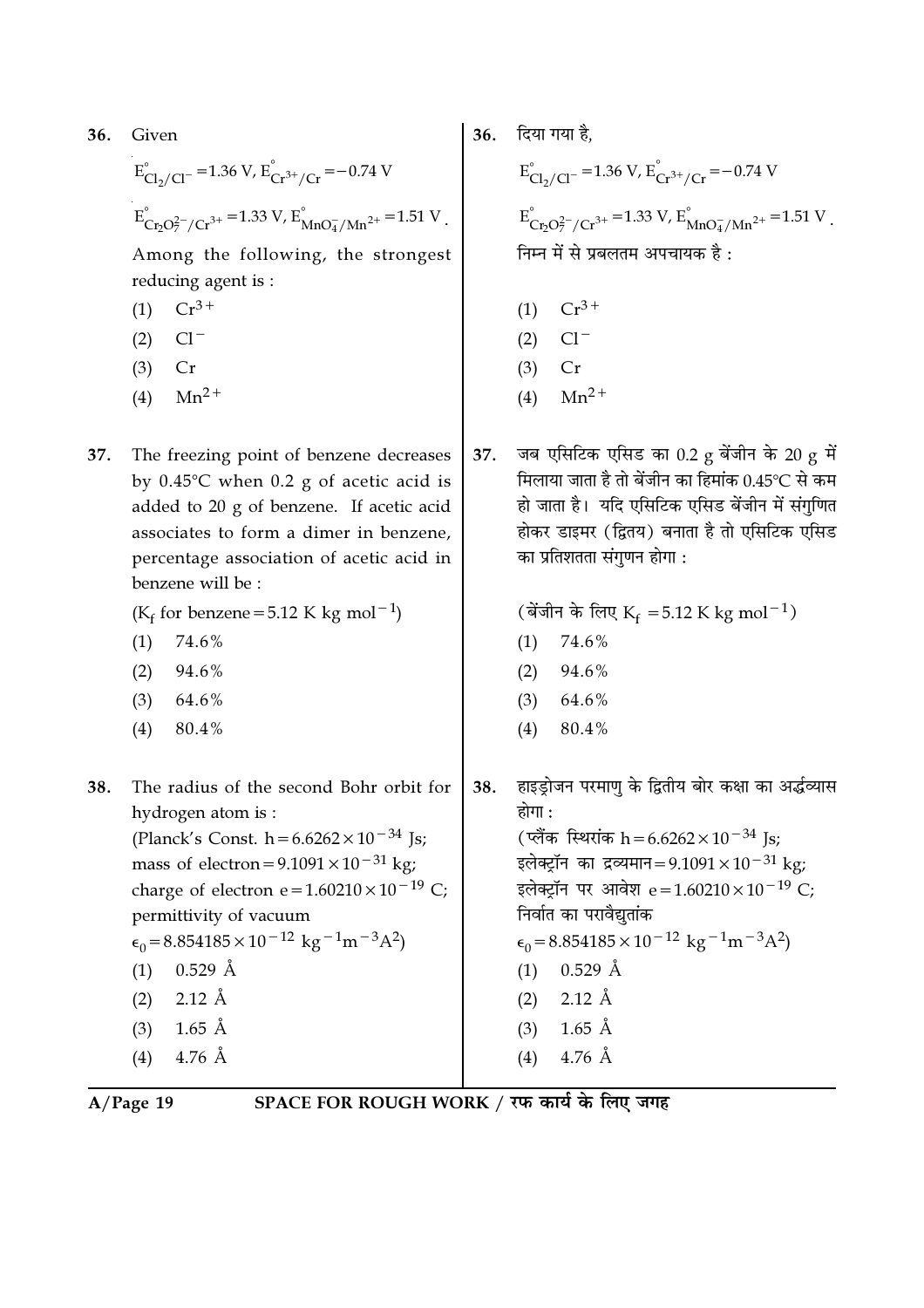39. Two reactions  $R_1$  and  $R_2$  have identical pre-exponential factors. Activation energy of R<sub>1</sub> exceeds that of R<sub>2</sub> by 10 kJ mol<sup>-1</sup>. If  $k_1$  and  $k_2$  are rate constants for reactions  $R_1$  and  $R_2$  respectively at 300 K, then  $ln(k_2/k_1)$  is equal to :

 $(R=8.314 \text{ J} \text{ mol}^{-1}\text{K}^{-1})$ 

- $(1)$ 6
- $(2)$  $\overline{4}$
- $(3)$ 8
- $(4)$ 12
- 40.  $pK_a$  of a weak acid (HA) and  $pK_b$  of a weak base (BOH) are 3.2 and 3.4, respectively. The pH of their salt (AB) solution is :
	- $(1)$ 7.0
	- $(2)$ 1.0
	- $(3)$  $7.2$
	- $(4)$ 6.9
- 41. Both lithium and magnesium display several similar properties due to the diagonal relationship; however, the one which is incorrect, is:
	- both form nitrides  $(1)$
	- $(2)$ nitrates of both Li and Mg yield NO<sub>2</sub> and  $O_2$  on heating
	- $(3)$ both form basic carbonates
	- both form soluble bicarbonates  $(4)$

दो अभिक्रियाओं,  $R_1$  तथा  $R_2$  के पूर्व चरघातांकी 39. गुणक एक जैसे हैं।  $R_1$  की संक्रियण ऊर्जा  $R_2$  के संक्रियण ऊर्जा से 10 kJ mol<sup>-1</sup> ज्यादा है। यदि अभिक्रिया R<sub>1</sub> तथा R<sub>2</sub> के लिए 300 K पर दर नियतांक क्रमश: k<sub>1</sub> तथा k<sub>2</sub> हों तो ln(k<sub>2</sub>/k<sub>1</sub>) निम्न में से किसके बराबर होगा ?

 $(R=8.314 \text{ J} \text{ mol}^{-1}\text{K}^{-1})$ 

- $(1)$
- $(2)$  $\overline{4}$
- $(3)$ 8
- $(4)$ 12
- एक दुर्बल अम्ल (HA) का  $pK_a$  तथा एक दुर्बल 40. क्षारक (BOH) का pK<sub>b</sub> क्रमश: 3.2 तथा 3.4 हैं। उनके लवण (AB) के विलयन का pH होगा :
	- $(1)$ 7.0
	- $(2)$ 1.0
	- $7.2$  $(3)$
	- $(4)$ 6.9
- विकर्ण सम्बन्ध के कारण, लीथियम तथा मैग्नीशियम 41. दोनों कई एक जैसे गुण प्रदर्शित करते हैं फिर भी, वह एक जो गलत है. है :
	- $(1)$  दोनों नाइट़ाइड बनाते हैं
	- लीथियम तथा मैग्नीशियम, दोनों के ही नाइट्रेट  $(2)$ गरम करने पर  $NO_2$  तथा  $O_2$  देते हैं
	- दोनों क्षारीय कार्बोनेट बनाते हैं  $(3)$
	- दोनों घुलनशील बाइकार्बोनेट बनाते हैं  $(4)$

 $A/Page$  20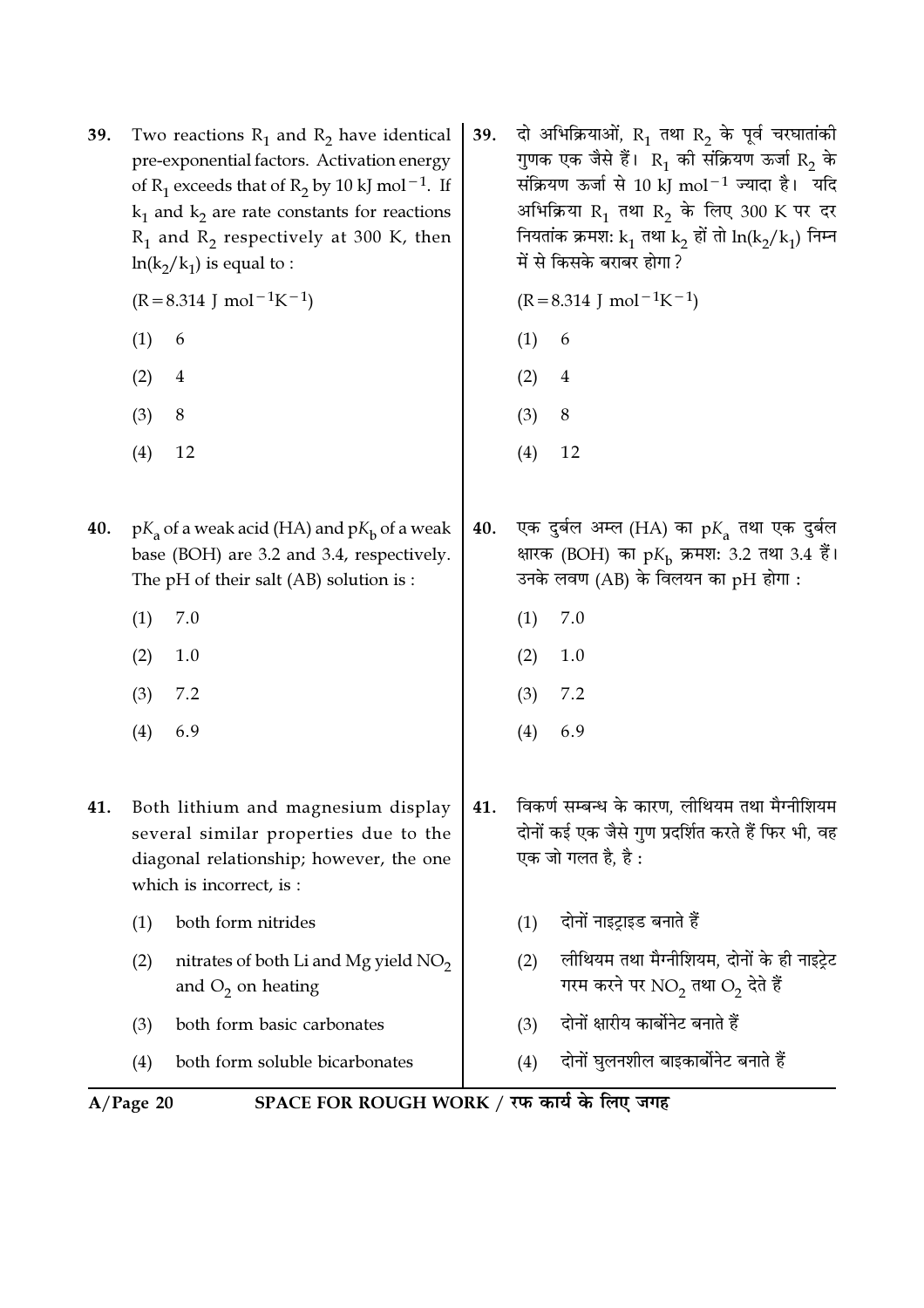| 42. | Which of the following species is not<br>paramagnetic ?                                   |     | 42. निम्न में से कौन सी स्पीशीज़ अनुचुम्बकीय नहीं है?                                |
|-----|-------------------------------------------------------------------------------------------|-----|--------------------------------------------------------------------------------------|
|     | (1)<br>O <sub>2</sub>                                                                     |     | (1)<br>O <sub>2</sub>                                                                |
|     | (2)<br>$B_2$                                                                              |     | (2)<br>$B_2$                                                                         |
|     | NO<br>(3)                                                                                 |     | NO<br>(3)                                                                            |
|     | CO<br>(4)                                                                                 |     | CO<br>(4)                                                                            |
| 43. | Which of the following reactions is an<br>example of a redox reaction?                    | 43. | निम्न में से कौन सी अभिक्रिया अपचयोपचय<br>(रिडॉक्स) अभिक्रिया का उदाहरण है?          |
|     | $XeF_6 + H_2O \rightarrow XeOF_4 + 2HF$<br>(1)                                            |     | $XeF_6 + H_2O \rightarrow XeOF_4 + 2HF$<br>(1)                                       |
|     | $XeF_6 + 2H_2O \rightarrow XeO_2F_2 + 4HF$<br>(2)                                         |     | (2) $XeF_6 + 2H_2O \rightarrow XeO_2F_2 + 4HF$                                       |
|     | $XeF_4 + O_2F_2 \rightarrow XeF_6 + O_2$<br>(3)                                           |     | (3) $XeF_4 + O_2F_2 \rightarrow XeF_6 + O_2$                                         |
|     | $XeF_2 + PF_5 \rightarrow [XeF]^+ PF_6^-$<br>(4)                                          |     | (4) $XeF_2 + PF_5 \rightarrow [XeF]^+ PF_6^-$                                        |
| 44. | A water sample has ppm<br>level<br>concentration of following anions                      | 44. | एक जल प्रतिदर्श में पी.पी.एम. (ppm) स्तर की<br>निम्न ऋणायनों की सान्द्रता है।        |
|     | $F^- = 10$ ; $SO_4^{2-} = 100$ ; $NO_3^- = 50$                                            |     | $F^- = 10$ ; $SO_4^{2-} = 100$ ; $NO_3^- = 50$                                       |
|     | The anion/anions that make/makes the<br>water sample unsuitable for drinking is/<br>are : |     | वह/वे ऋणायन जो जल प्रतिदर्श को पीने के लिए<br>अनुपयुक्त बनाता है/बनाते हैं, है/हैं : |
|     | (1)<br>only $F^-$                                                                         |     | मात्र $F^-$<br>(1)                                                                   |
|     | only $SO_4^{2-}$<br>(2)                                                                   |     | मात्र $SO_4^{2-}$<br>(2)                                                             |
|     | only $NO_3^-$<br>(3)                                                                      |     | मात्र $NO_3$<br>(3)                                                                  |
|     | both $SO_4^{2-}$ and $NO_3^-$<br>(4)                                                      |     | (4) $SO_4^{2-}$ तथा $NO_3^-$ दोनों                                                   |
| 45. | The group having isoelectronic species is :                                               | 45. | वह ग्रुप जिसमें समइलेक्ट्रॉनी स्पीशीज हैं, है:                                       |
|     | $Q^{2-}$ , F <sup>-</sup> , Na, Mg <sup>2+</sup><br>(1)                                   |     | $O^{2-}$ , F <sup>-</sup> , Na, Mg <sup>2+</sup><br>(1)                              |
|     | $O^-$ , F <sup>-</sup> , Na <sup>+</sup> , Mg <sup>2+</sup><br>(2)                        |     | $(2)$ O <sup>-</sup> , F <sup>-</sup> , Na <sup>+</sup> , Mg <sup>2+</sup>           |
|     | (3) $Q^2$ , F <sup>-</sup> , Na <sup>+</sup> , Mg <sup>2+</sup>                           |     | (3) $Q^{2-}$ , F <sup>-</sup> , Na <sup>+</sup> , Mg <sup>2+</sup>                   |
|     | (4) $O^-$ , F <sup>-</sup> , Na, Mg <sup>+</sup>                                          |     | (4) $O^-$ , F <sup>-</sup> , Na, Mg <sup>+</sup>                                     |
|     |                                                                                           |     |                                                                                      |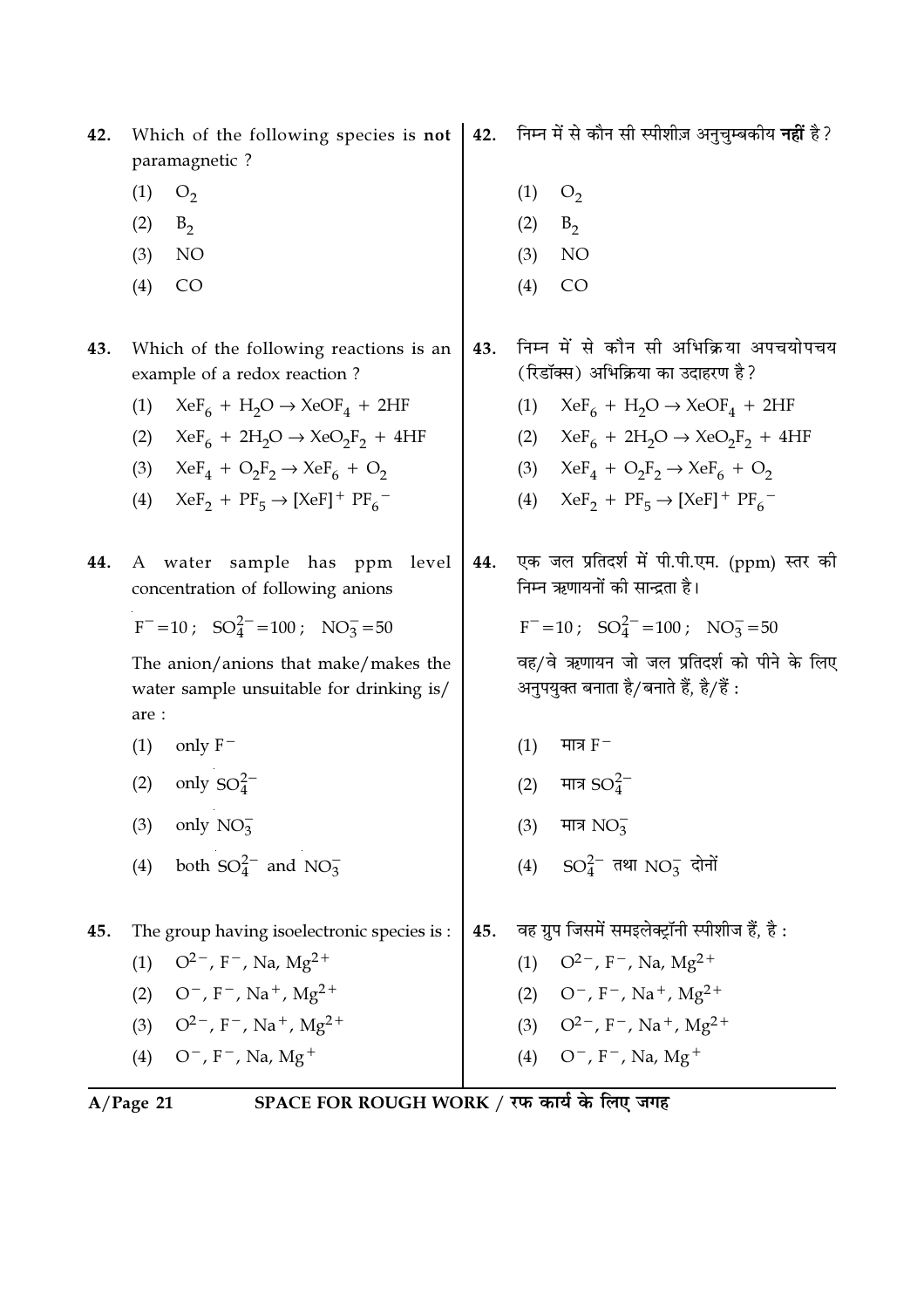| 46. | The products obtained when chlorine gas<br>reacts with cold and dilute aqueous NaOH<br>are :                                                                                                                                                  | 46. | जब क्लोरीन गैस ठंडे एवं तनु जलीय NaOH के साथ<br>अभिक्रिया करती है तो प्राप्त होने वाले उत्पाद होंगे :                                                                                                                               |
|-----|-----------------------------------------------------------------------------------------------------------------------------------------------------------------------------------------------------------------------------------------------|-----|-------------------------------------------------------------------------------------------------------------------------------------------------------------------------------------------------------------------------------------|
|     | $Cl^-$ and $ClO^-$<br>(1)                                                                                                                                                                                                                     |     | $Cl^-$ तथा $ClO^-$<br>(1)                                                                                                                                                                                                           |
|     | Cl <sup>-</sup> and $CIO_2^-$<br>(2)                                                                                                                                                                                                          |     | $Cl^-$ तथा $ClO_2^-$<br>(2)                                                                                                                                                                                                         |
|     | $ClO^{-}$ and $ClO_3^{-}$<br>(3)                                                                                                                                                                                                              |     | ClO <sup>-</sup> तथा ClO <sub>3</sub><br>(3)                                                                                                                                                                                        |
|     | $ClO2-$ and $ClO3-$<br>(4)                                                                                                                                                                                                                    |     | ClO <sub>2</sub> तथा ClO <sub>3</sub><br>(4)                                                                                                                                                                                        |
| 47. | In the following reactions, ZnO is<br>respectively acting as a/an :                                                                                                                                                                           | 47. | निम्न अभिक्रियाओं में, ZnO क्रमश: कार्य करेगा :                                                                                                                                                                                     |
|     | $ZnO + Na2O \rightarrow Na2ZnO2$<br>(a)                                                                                                                                                                                                       |     | $ZnO + Na2O \rightarrow Na2ZnO2$<br>(a)                                                                                                                                                                                             |
|     | (b)<br>$ZnO+CO_2 \rightarrow ZnCO_3$                                                                                                                                                                                                          |     | $ZnO+CO2 \rightarrow ZnCO3$<br>(b)                                                                                                                                                                                                  |
|     | acid and acid<br>(1)                                                                                                                                                                                                                          |     | अम्ल तथा अम्ल<br>(1)                                                                                                                                                                                                                |
|     | acid and base<br>(2)                                                                                                                                                                                                                          |     | (2)<br>अम्ल तथा क्षारक                                                                                                                                                                                                              |
|     | base and acid<br>(3)                                                                                                                                                                                                                          |     | (3)<br>क्षारक तथा अम्ल                                                                                                                                                                                                              |
|     | (4)<br>base and base                                                                                                                                                                                                                          |     | (4)<br>क्षारक तथा क्षारक                                                                                                                                                                                                            |
| 48. | Sodium salt of an organic acid 'X' produces<br>effervescence with conc. $H_2SO_4$ . 'X' reacts<br>with the acidified aqueous $CaCl2$ solution<br>to give a white precipitate which<br>decolourises acidic solution of $KMnO4$ .<br>$'X'$ is : | 48. | एक कार्बनिक अम्ल का सोडियम लवण 'X' सान्द्र<br>$H_2SO_4$ के साथ बुदबुदाहट देता है। 'X' अम्लीय<br>जलीय CaCl, के साथ अभिक्रिया करता है और<br>सफेद अवक्षेप देता है जो $\text{KMnO}_4$ के अम्लीय<br>विलयन को रंगहीन बना देता है। 'X' है: |
|     | CH <sub>3</sub> COONa<br>(1)                                                                                                                                                                                                                  |     | CH <sub>3</sub> COONa<br>(1)                                                                                                                                                                                                        |
|     | $Na_2C_2O_4$<br>(2)                                                                                                                                                                                                                           |     | $Na_2C_2O_4$<br>(2)                                                                                                                                                                                                                 |
|     | $C_6H_5COONa$<br>(3)                                                                                                                                                                                                                          |     | $C_6H_5COONa$<br>(3)                                                                                                                                                                                                                |
|     | HCOONa<br>(4)                                                                                                                                                                                                                                 |     | HCOONa<br>(4)                                                                                                                                                                                                                       |

 $\overline{A/Page 22}$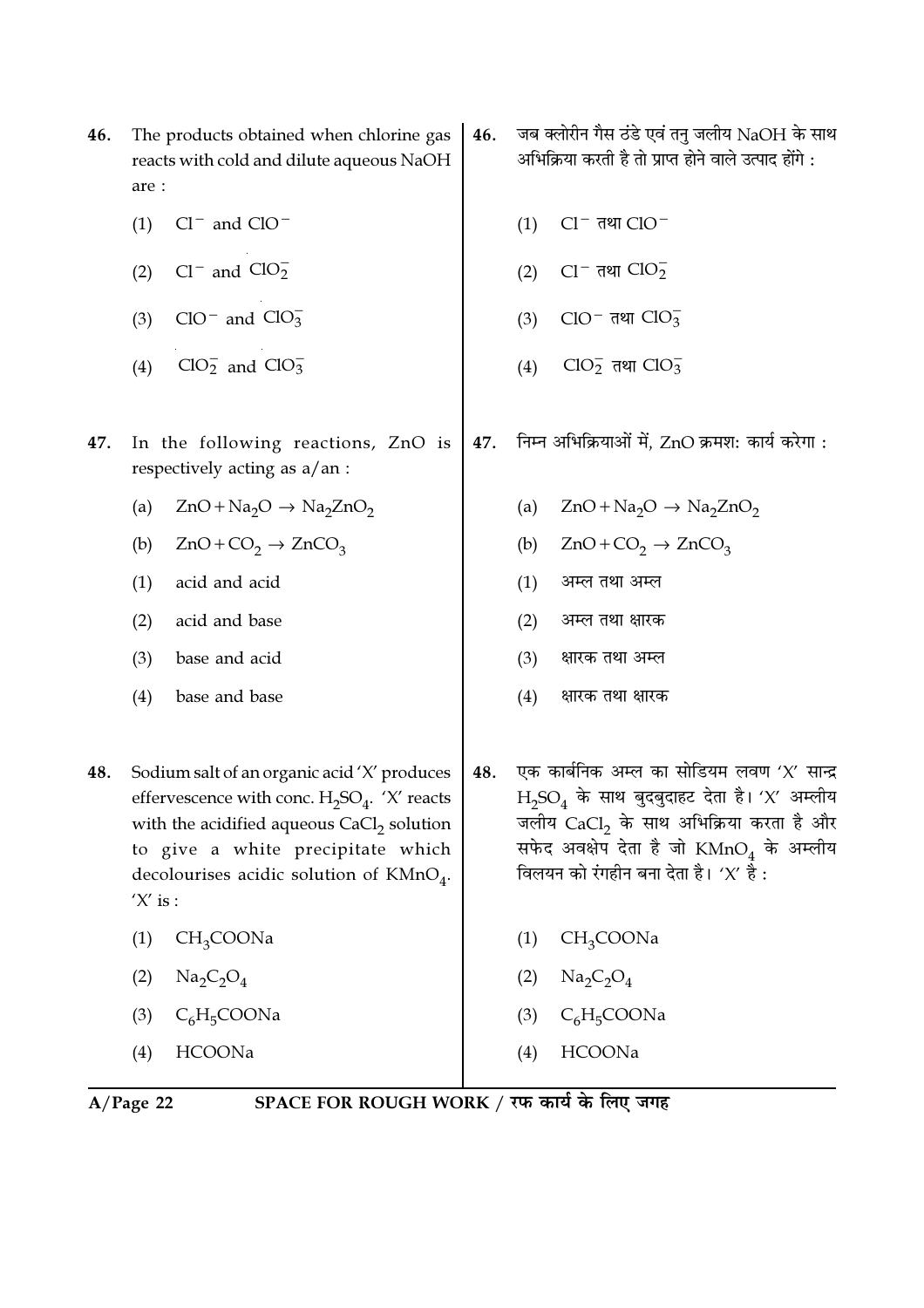49. The most abundant elements by mass in the body of a healthy human adult are : Oxygen (61.4%); Carbon (22.9%), Hydrogen (10.0%); and Nitrogen (2.6%). The weight which a 75 kg person would gain if all <sup>1</sup>H atoms are replaced by  ${}^{2}$ H atoms is :

(1) 7.5 kg

- (2) 10 kg
- (3) 15 kg
- (4) 37.5 kg
- 49. एक स्वस्थ मनुष्य के शरीर में मात्रा की दृष्टि से बहुतायत से मिलने वाले तत्व हैं : ऑक्सीजन (61.4%); कार्बन (22.9%), हाइड्रोजन (10.0%); तथा नाइट्रोजन (2.6%)। 75 kg वजन वाले एक व्यक्ति के शरीर से सभी  $^1\mathrm{H}$  परमाणुओं को  $^2\mathrm{H}$  परमाणुओं से बदल दिया जाय तो उसके भार में जो वृद्धि होगी, वह है :
	- (1) 7.5 kg
- (2) 10 kg
	- (3) 15 kg
		- (4) 37.5 kg
- 50.  $\rm~CoCl_{3}.6H_{2}O~$ के  $\rm 0.1~M$  विलयन के  $\rm 100~mL$  को  $\mathrm{AgNO}_{3}$  के आधिक्य में अभिकृत करने पर  $1.2\times10^{22}$  आयन अवक्षेपित होते हैं। संकुल है: 50. On treatment of 100 mL of 0.1 M solution of  $CoCl<sub>3</sub>.6H<sub>2</sub>O$  with excess  $AgNO<sub>3</sub>$ ;  $1.2 \times 10^{22}$  ions are precipitated. The complex is :
	- (1)  $[Co(H<sub>2</sub>O)<sub>6</sub>]Cl<sub>3</sub>$
	- (2)  $[Co(H_2O)_5Cl]Cl_2.H_2O$
	- (3)  $[Co(H_2O)_4Cl_2]Cl.2H_2O$

(4)  $[Co(H<sub>2</sub>O)<sub>3</sub>Cl<sub>3</sub>].3H<sub>2</sub>O$ 

- (1)  $[Co(H<sub>2</sub>O)<sub>6</sub>]Cl<sub>3</sub>$
- (2)  $[Co(H_2O)_5Cl]Cl_2.H_2O$
- (3)  $[Co(H_2O)_4Cl_2]Cl.2H_2O$
- (4)  $[Co(H<sub>2</sub>O)<sub>3</sub>Cl<sub>3</sub>].3H<sub>2</sub>O$

## A/Page 23 SPACE FOR ROUGH WORK / रफ कार्य के लिए जगह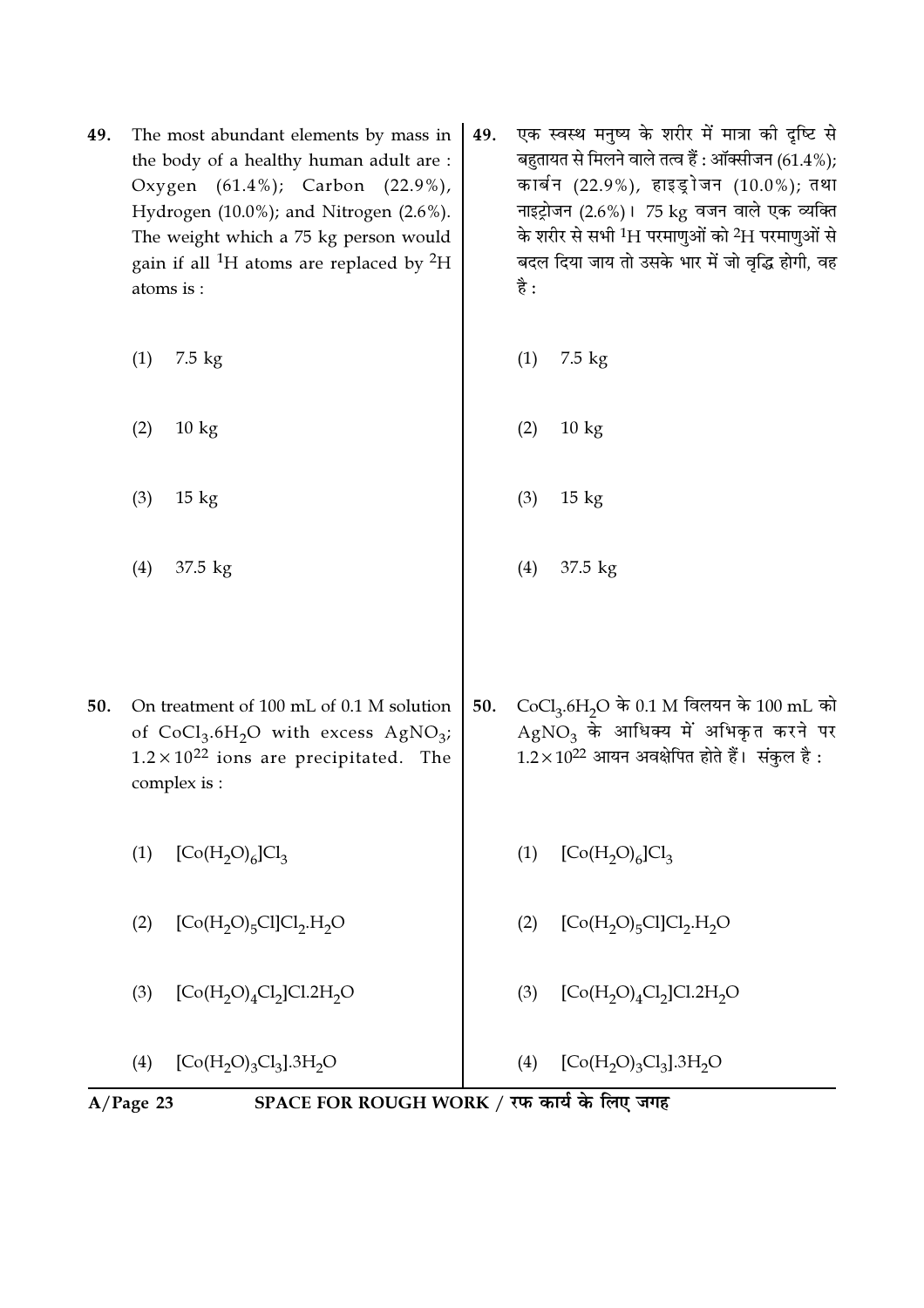51. Which of the following compounds will form significant amount of meta product during mono-nitration reaction?



Which of the following, upon treatment 52. with tert-BuONa followed by addition of bromine water, fails to decolourize the colour of bromine?



मोनोनाइट्रेशन अभिक्रिया में निम्न में से कौन सा यौगिक 51. *मेटा* उत्पाद की महत्वपूर्ण मात्रा उत्पन्न करेगा?



निम्न में से कौन, tert-BuONa के साथ अभिकृत 52. करने तथा ब्रोमीन जल के मिलाने पर, ब्रोमीन के रंग को रंगहीन करने में असमर्थ होता है ?





SPACE FOR ROUGH WORK / रफ कार्य के लिए जगह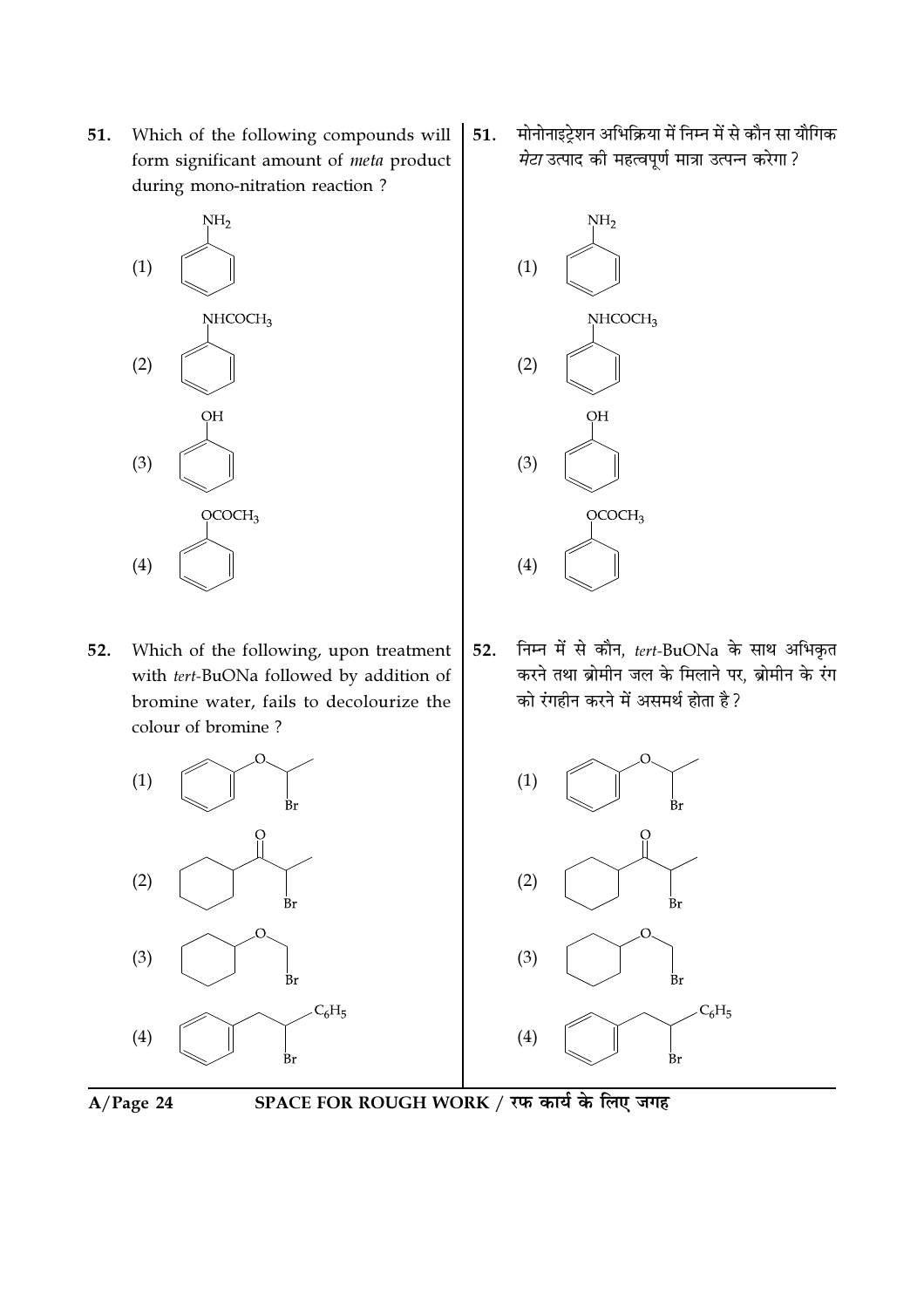- 53. The formation of which of the following polymers involves hydrolysis reaction?
	- $(1)$ Nylon 6, 6
	- $(2)$ Terylene
	- Nylon 6  $(3)$
	- $(4)$ Bakelite
- 54. Which of the following molecules is least resonance stabilized?



- 55. The increasing order of the reactivity of the following halides for the  $S_N1$  reaction  $is:$ 
	- $\begin{array}{c}\text{CH}_3\text{CHCH}_2\text{CH}_3\\\text{Cl}\end{array}$  $CH_3CH_2CH_2Cl$  $(I)$  $(II)$  $p - H_3$ CO – C<sub>6</sub>H<sub>4</sub> – CH<sub>2</sub>Cl  $(III)$  $(I) < (III) < (II)$  $(1)$  $(2)$  $(II) < (III) < (I)$  $(3)$  $(III) < (II) < (I)$  $(4)$  $(II) < (I) < (III)$

$$
A/Page 25
$$

- निम्न बहुलकों में से कौन से बहुलक में जल अपघटन 53. अभिक्रिया सन्निहित है?
	- नाइलॉन  $6, 6$  $(1)$
	- टेरीलीन  $(2)$
	- नाइलॉन  $6$  $(3)$
	- बेकेलाइट  $(4)$
- निम्न में से कौन सा अणु अनुनादिक रूप से न्यूनतम 54. स्थिर है ?



 $S_N1$  अभिक्रिया के लिए निम्न हैलाइडों की 55. अभिक्रियात्मकता का बढता क्रम है :

CH<sub>3</sub>CHCH<sub>2</sub>CH<sub>3</sub> CH<sub>3</sub>CH<sub>2</sub>CH<sub>2</sub>Cl  
\nCl  
\n(I) (II)  
\n
$$
p-H_3CO-C_6H_4-CH_2Cl
$$
  
\n(III)  
\n(1) (I) < (III) < (II)  
\n(2) (II) < (III) < (I)  
\n(3) (III) < (II) < (I)  
\n(4) (II) < (I) < (III)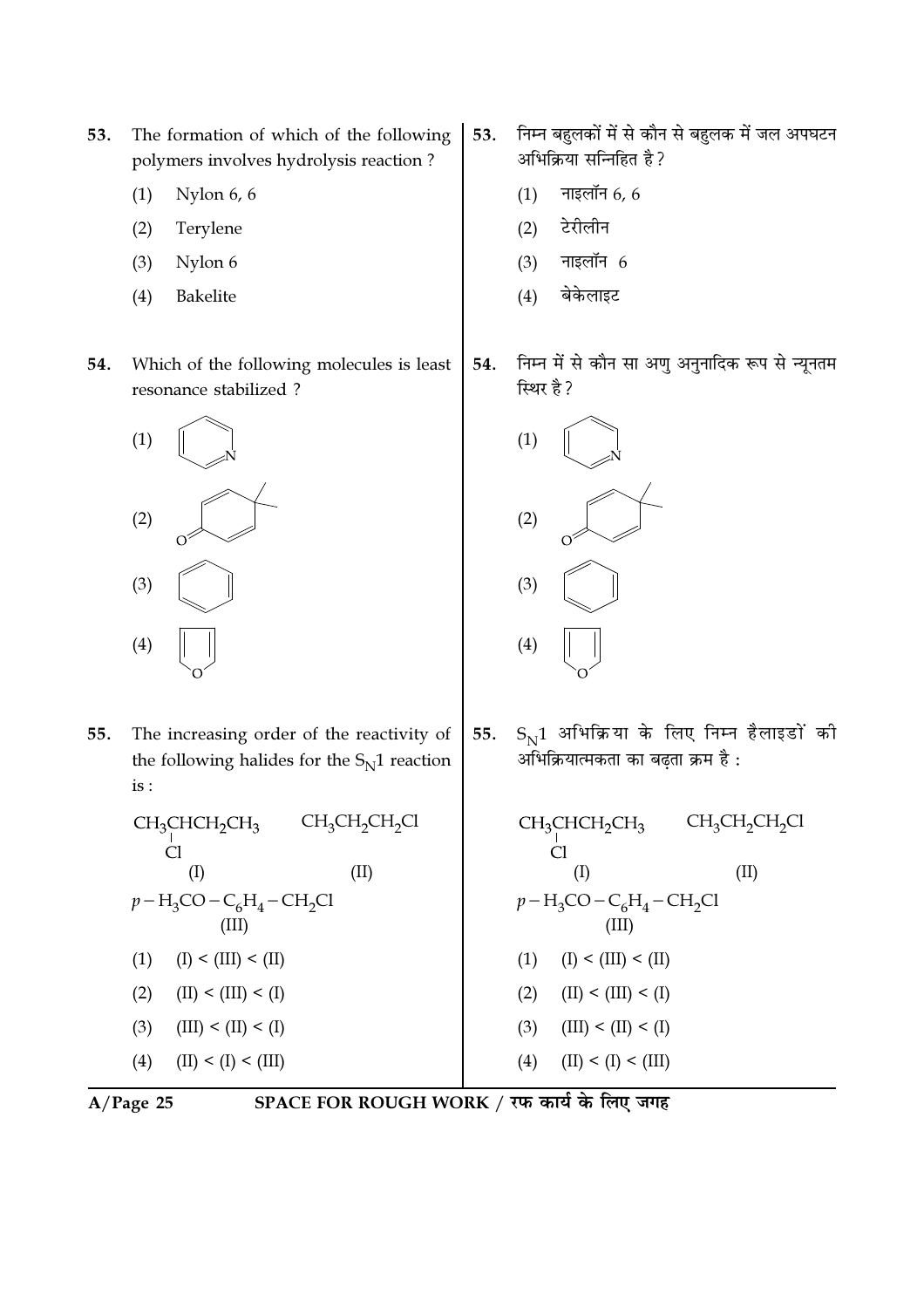56. The major product obtained in the following reaction is:



57. Which of the following compounds will behave as a reducing sugar in an aqueous KOH solution?





 $HOH<sub>2</sub>C$ CH<sub>2</sub>OH  $Q$  $(4)$ HO ÒH

 $A/Page$  26



निम्न अभिक्रिया में प्राप्त होने वाला मुख्य उत्पाद है : 56.



एक जलीय KOH विलयन में निम्न में से कौन सा 57. यौगिक एक अपचायक शर्करा के रूप में व्यवहार करेगा?







 $H_{\bigvee}$ 

ÒН

CH<sub>2</sub>OH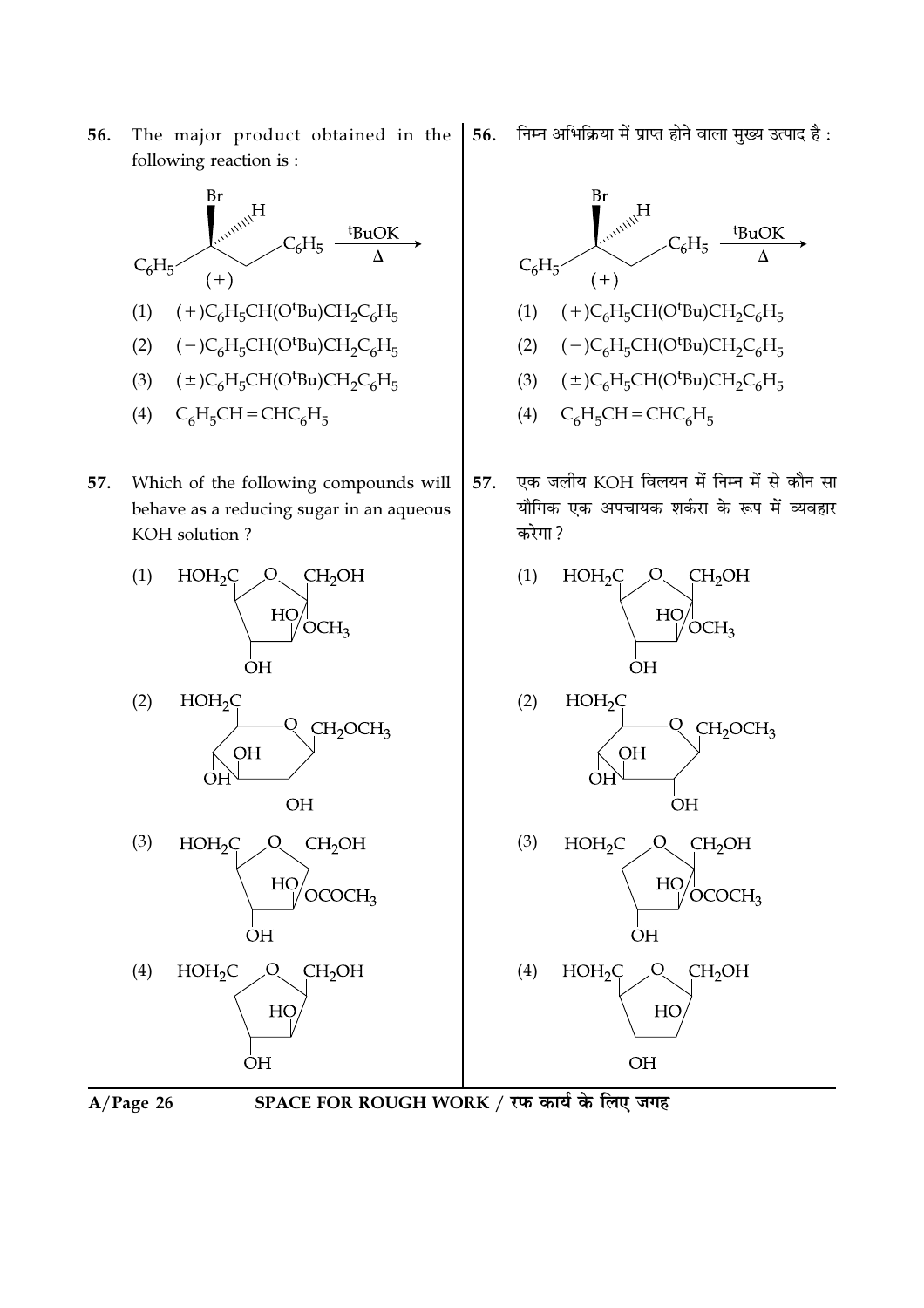- 58. 3-Methyl-pent-2-ene on reaction with HBr in presence of peroxide forms an addition product. The number of possible stereoisomers for the product is:
	- $(1)$ Two
	- $(2)$ Four
	- $(3)$ **Six**
	- $(4)$ Zero
- 59. The correct sequence of reagents for the following conversion will be :



- $CH<sub>3</sub>MgBr,$  $[Ag(NH_3)_2]^+OH^-$ ,  $(1)$  $H^+/CH_3OH$
- $[Ag(NH_3)_2]^+OH^-$ , CH<sub>3</sub>MgBr,  $(2)$  $H^+/CH_3OH$
- $[Ag(NH_3)_2]^+OH^-$ ,  $H^+/CH_3OH$ ,  $(3)$  $CH<sub>3</sub>MgBr$
- $CH_3MgBr, H^+/CH_3OH,$  $(4)$  $[Ag(NH_3)_2]^+OH^-$
- पराक्साइड की उपस्थिति में, 3-मेथिल-पेन्ट-2-ईन, 58. HBr के साथ अभिक्रिया करने पर एक संकलन उत्पाद बनाता है। उत्पाद के लिए सम्भव त्रिविम समावयवियों की संख्या होगी :
	- दो  $(1)$
	- $(2)$ चार
	- $(3)$ ন্ত:
	- $(4)$ शून्य
- निम्न रूपान्तरण के लिए अभिकर्मकों का सही क्रम 59. होगा :



- $[Ag(NH_3)_2]^+OH^-$ ,  $CH<sub>3</sub>MgBr,$  $(1)$  $H^+/CH_3OH$
- $[Ag(NH_3)_2]^+OH^-$ , CH<sub>3</sub>MgBr,  $(2)$  $H^+/CH_3OH$
- $[Ag(NH_3)_2]^+OH^-$ ,  $H^+/CH_3OH$ ,  $(3)$  $CH<sub>3</sub>MgBr$
- $H^+/CH_3OH$  $CH<sub>3</sub>MgBr,$  $(4)$  $[Ag(NH_3)_2]^+OH^-$
- SPACE FOR ROUGH WORK / रफ कार्य के लिए जगह  $A/Page$  27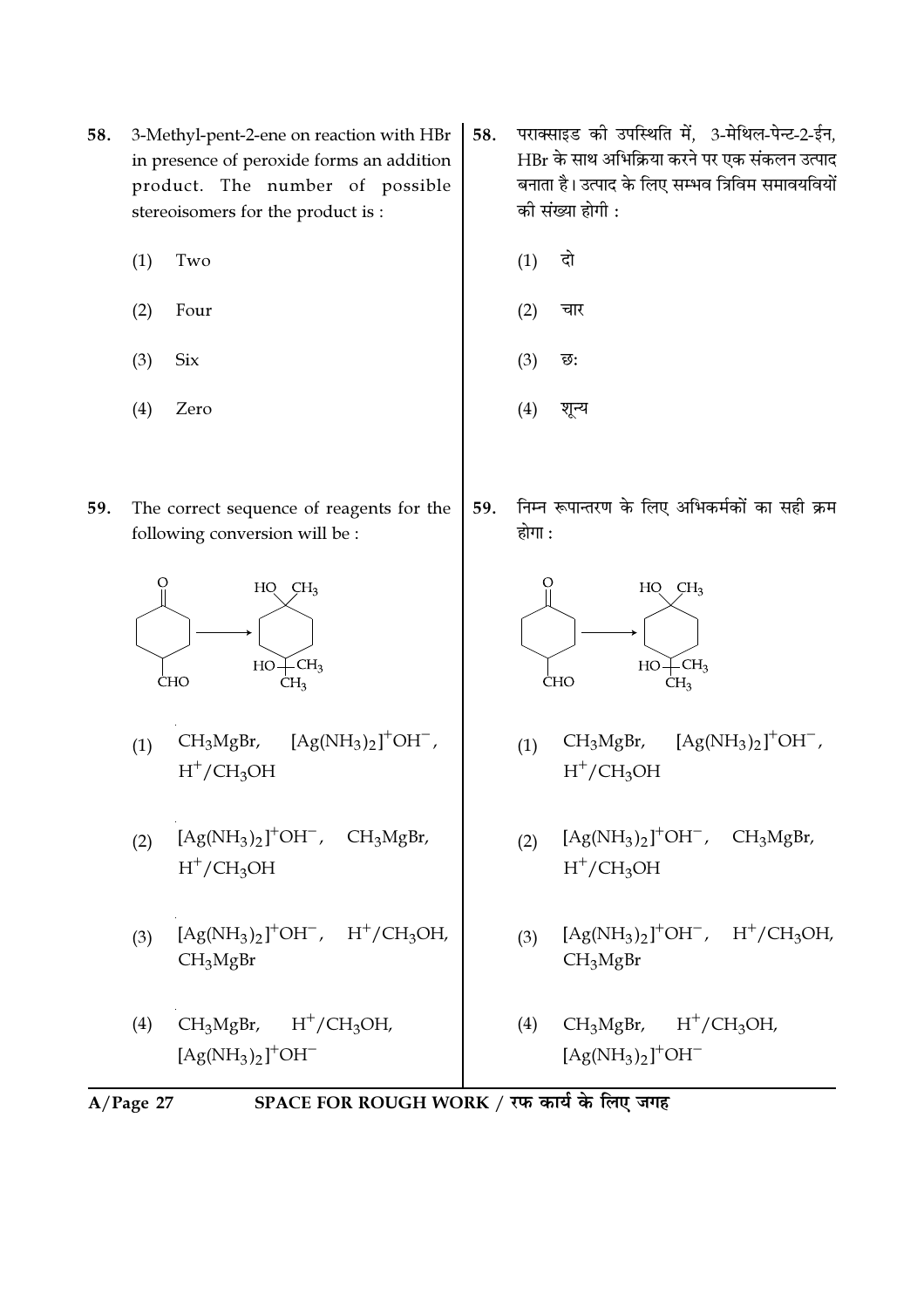

The major product obtained in the

following reaction is:

60.

60. निम्न अभिक्रिया में प्राप्त मुख्य उत्पाद है:



SPACE FOR ROUGH WORK / रफ कार्य के लिए जगह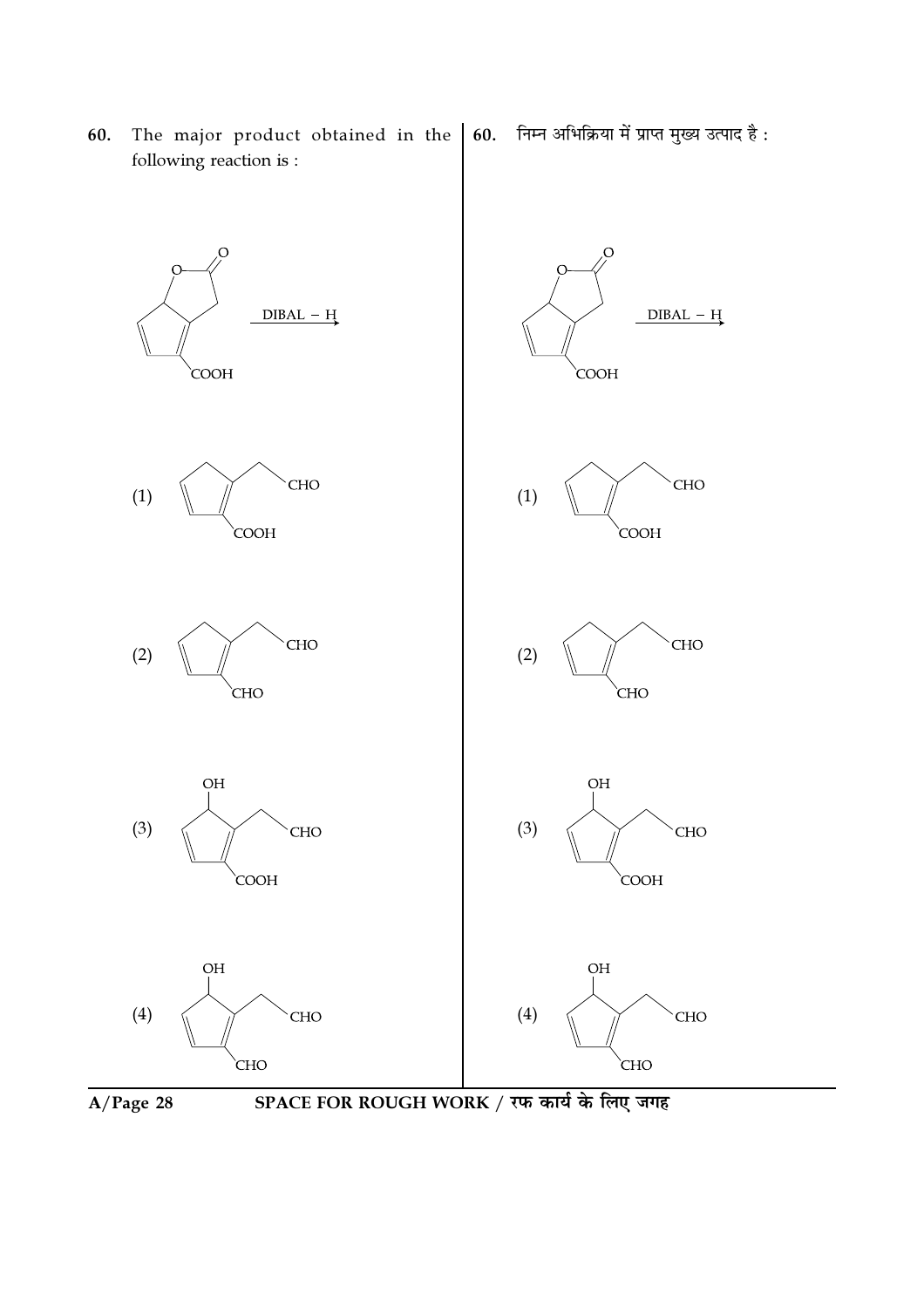|     | PART C - MATHEMATICS                                                                                                                                                                                                        |     | भाग $C$ – गणित                                                                                                                                                                                |
|-----|-----------------------------------------------------------------------------------------------------------------------------------------------------------------------------------------------------------------------------|-----|-----------------------------------------------------------------------------------------------------------------------------------------------------------------------------------------------|
| 61. | The function $f: \mathbf{R} \to \left[-\frac{1}{2}, \frac{1}{2}\right]$ defined<br>as $f(x) = \frac{x}{1 + x^2}$ , is :                                                                                                     |     | 61. फलन $f: \mathbf{R} \to \left[-\frac{1}{2},\frac{1}{2}\right],$ जो<br>$f(x) = \frac{x}{1+x^2}$ द्वारा परिभाषित है:                                                                         |
|     | (1)<br>injective but not surjective.<br>surjective but not injective.<br>(2)<br>neither injective nor surjective.<br>(3)<br>(4)<br>invertible.                                                                              |     | एकैकी है परन्तु आच्छादी नहीं है।<br>(1)<br>आच्छादी है परन्तु एकैकी नहीं है।<br>(2)<br>न तो आच्छादी और न ही एकैकी है।<br>(3)<br>व्युत्क्रमणीय है।<br>(4)                                       |
| 62. | If, for a positive integer n, the quadratic<br>equation,<br>$x(x+1) + (x+1)(x+2) + $<br>$+(x + \overline{n-1}) (x + n) = 10n$<br>has two consecutive integral solutions,<br>then $n$ is equal to :<br>(1)<br>9<br>10<br>(2) | 62. | यदि किसी धनपूर्णांक n के लिए, द्विघाती समीकरण<br>$x(x+1) + (x+1)(x+2) + $<br>$+(x + \overline{n-1}) (x + n) = 10n$<br>के दो क्रमिक पूर्णांकीय हल है, तो n बराबर है :<br>9<br>(1)<br>10<br>(2) |
| 63. | 11<br>(3)<br>12<br>(4)<br>Let $\omega$ be a complex number such that                                                                                                                                                        | 63. | 11<br>(3)<br>(4)<br>12<br>माना ω एक सम्मिश्र संख्या ऐसी है कि 2ω + 1 = z                                                                                                                      |
|     | $2\omega+1=z$ where $z=\sqrt{-3}$ . If<br>$\begin{vmatrix} 1 & 1 & 1 \\ 1 & -\omega^2 - 1 & \omega^2 \\ 1 & \omega^2 & \omega^7 \end{vmatrix} = 3k,$                                                                        |     | जहाँ $z = \sqrt{-3}$ है। यदि<br>$\begin{vmatrix} 1 & 1 & 1 \\ 1 & -\omega^2 - 1 & \omega^2 \\ 1 & \omega^2 & \omega^7 \end{vmatrix} = 3k$ $\frac{3}{6}$                                       |
|     | then k is equal to:<br>(1)<br>$\boldsymbol{Z}$<br>$- \, 1$<br>(2)<br>(3)<br>$\mathbf{1}$<br>(4)<br>$ \emph{z}$                                                                                                              |     | तो $k$ बराबर है :<br>(1)<br>$\boldsymbol{Z}$<br>(2)<br>$-1$<br>(3)<br>$\mathbf{1}$<br>(4)<br>$-z$                                                                                             |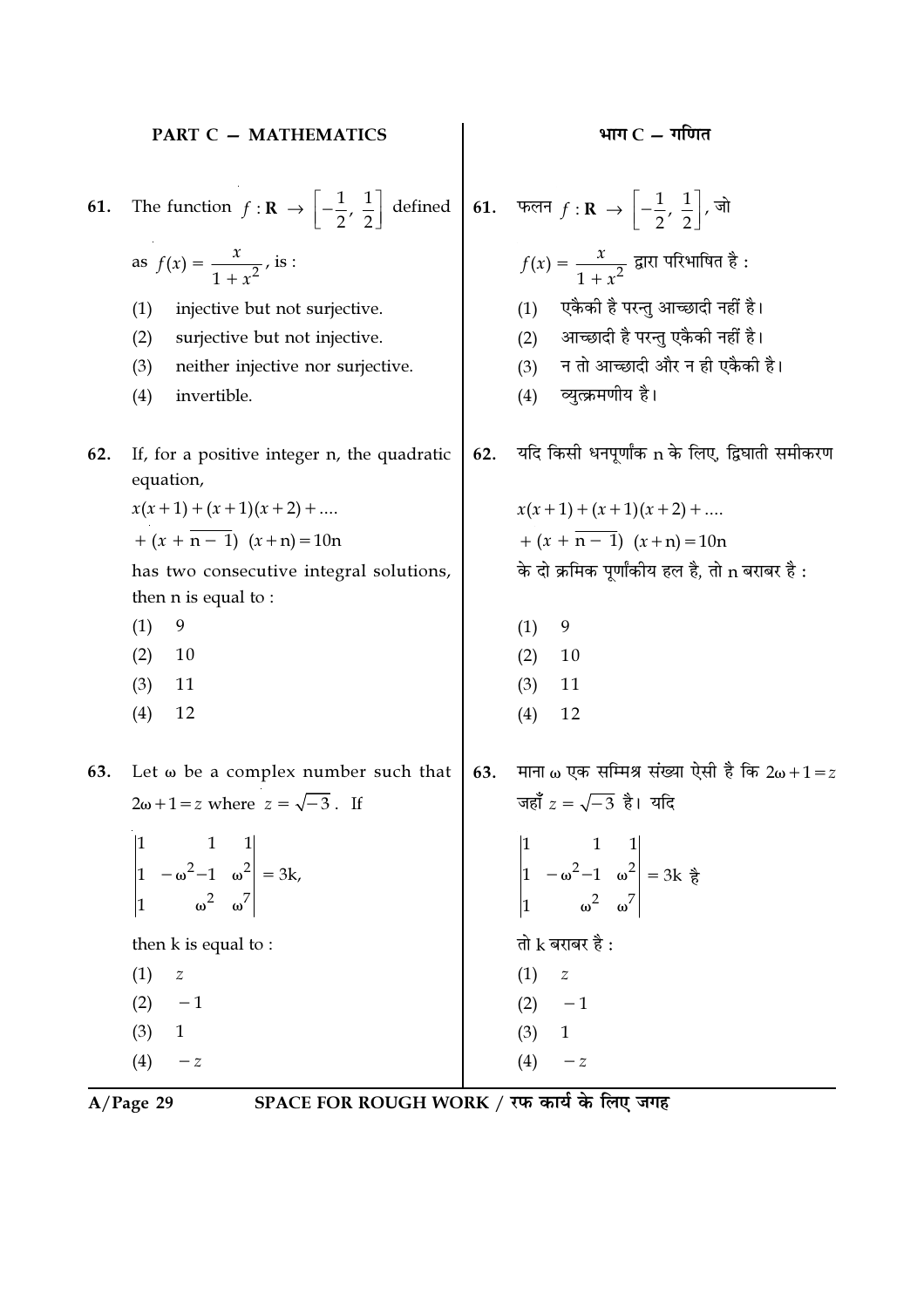| 64.                                                       | equal to:                                                                                          |     | If $A = \begin{bmatrix} 2 & -3 \\ -4 & 1 \end{bmatrix}$ , then adj (3A <sup>2</sup> +12A) is <b>64.</b> $\overline{a}$ and $A = \begin{bmatrix} 2 & -3 \\ -4 & 1 \end{bmatrix}$ $\overline{b}$ , $\overline{a}$ adj (3A <sup>2</sup> +12A)<br>बराबर है : |
|-----------------------------------------------------------|----------------------------------------------------------------------------------------------------|-----|----------------------------------------------------------------------------------------------------------------------------------------------------------------------------------------------------------------------------------------------------------|
|                                                           | (1) $\begin{bmatrix} 51 & 63 \\ 84 & 72 \end{bmatrix}$                                             |     | (1) $\begin{bmatrix} 51 & 63 \\ 84 & 72 \end{bmatrix}$                                                                                                                                                                                                   |
|                                                           | (2) $\begin{bmatrix} 51 & 84 \\ 63 & 72 \end{bmatrix}$                                             |     | (2) $\begin{bmatrix} 51 & 84 \\ 63 & 72 \end{bmatrix}$                                                                                                                                                                                                   |
|                                                           | (3) $\begin{bmatrix} 72 & -63 \\ -84 & 51 \end{bmatrix}$                                           |     | (3) $\begin{bmatrix} 72 & -63 \\ -84 & 51 \end{bmatrix}$                                                                                                                                                                                                 |
|                                                           | (4) $\begin{bmatrix} 72 & -84 \\ -63 & 51 \end{bmatrix}$                                           |     | (4) $\begin{bmatrix} 72 & -84 \\ -63 & 51 \end{bmatrix}$                                                                                                                                                                                                 |
| 65.                                                       | If S is the set of distinct values of 'b' for<br>which the following system of linear<br>equations | 65. | यदि S, 'b' को उन विभिन्न मानों का समुच्चय है जिनके<br>लिए निम्न रैखिक समीकरण निकाय                                                                                                                                                                       |
|                                                           | $x + y + z = 1$                                                                                    |     | $x + y + z = 1$                                                                                                                                                                                                                                          |
|                                                           | $x + ay + z = 1$                                                                                   |     | $x + ay + z = 1$                                                                                                                                                                                                                                         |
|                                                           | $ax + by + z = 0$                                                                                  |     | $ax + by + z = 0$                                                                                                                                                                                                                                        |
|                                                           | has no solution, then S is:                                                                        |     | का कोई हल नहीं है, तो $S$ :                                                                                                                                                                                                                              |
|                                                           | (1)<br>an infinite set                                                                             |     | एक अपरिमित समुच्चय है<br>(1)                                                                                                                                                                                                                             |
|                                                           | a finite set containing two or more<br>(2)<br>elements                                             |     | एक परिमित समुच्चय है जिसमें दो या अधिक<br>(2)<br>अवयव हैं                                                                                                                                                                                                |
|                                                           | a singleton<br>(3)                                                                                 |     | एक ही अवयव वाला समुच्चय है<br>(3)                                                                                                                                                                                                                        |
|                                                           | (4)<br>an empty set                                                                                |     | एक रिक्त समुच्चय है<br>(4)                                                                                                                                                                                                                               |
| SPACE FOR ROUGH WORK / रफ कार्य के लिए जगह<br>$A/Page$ 30 |                                                                                                    |     |                                                                                                                                                                                                                                                          |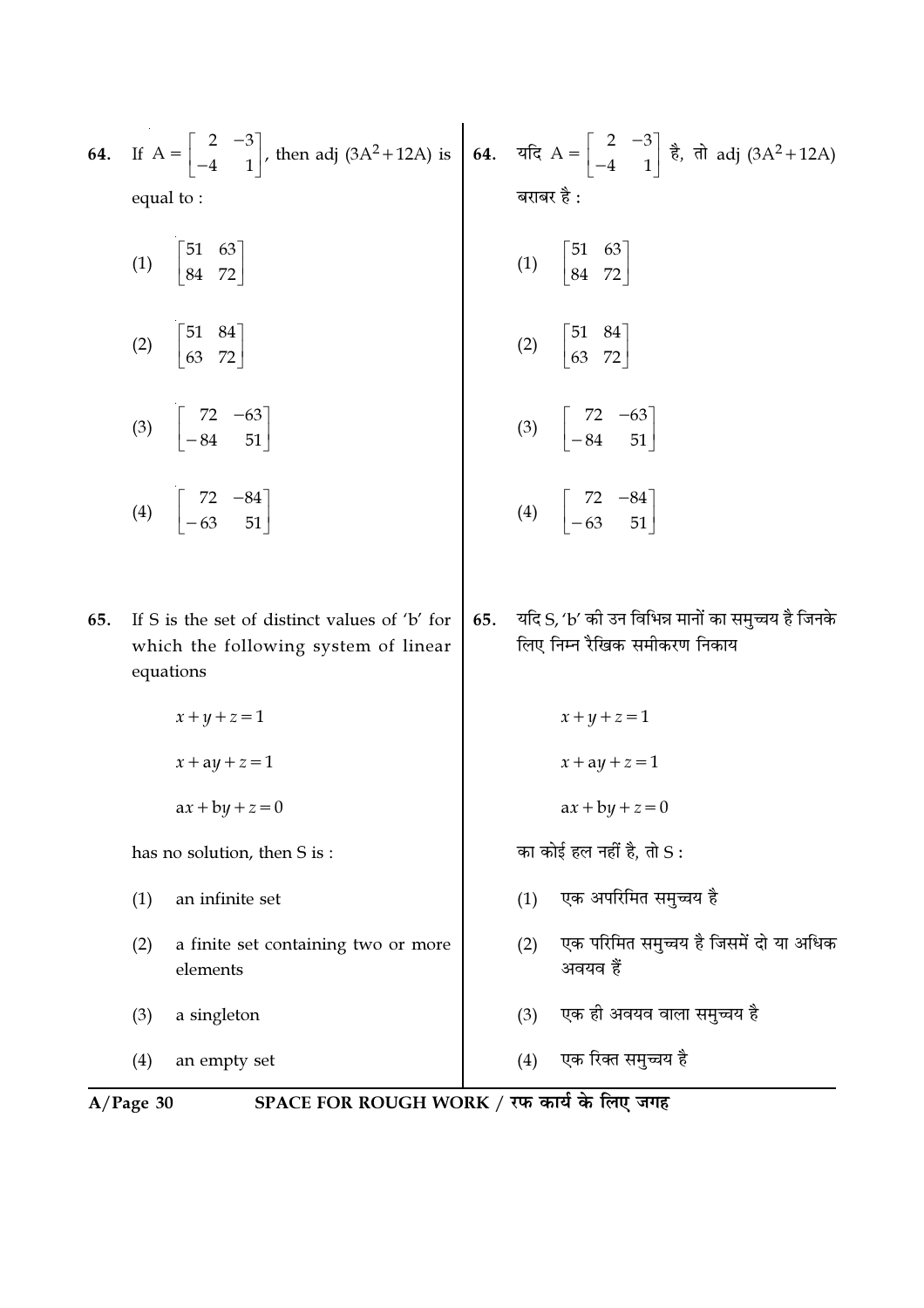- A man X has 7 friends, 4 of them are ladies 66. and 3 are men. His wife Y also has 7 friends, 3 of them are ladies and 4 are men. Assume X and Y have no common friends. Then the total number of ways in which X and Y together can throw a party inviting 3 ladies and 3 men, so that 3 friends of each of X and Y are in this party, is :
	- $(1)$ 468
	- $(2)$ 469
	- $(3)$ 484
	- 485  $(4)$

The value of 67.

$$
(21C_1 - 10C_1) + (21C_2 - 10C_2) +
$$
  
\n
$$
(21C_3 - 10C_3) + (21C_4 - 10C_4) + \dots +
$$
  
\n
$$
(21C_{10} - 10C_{10})
$$
 is :  
\n
$$
(1) \quad 2^{21} - 2^{10}
$$
  
\n
$$
(2) \quad 2^{20} - 2^9
$$
  
\n
$$
(3) \quad 2^{20} - 2^{10}
$$
  
\n
$$
(4) \quad 2^{21} - 2^{11}
$$

- 68. For any three positive real numbers  $a, b$  and  $c,$  $9(25a^2 + b^2) + 25(c^2 - 3ac) = 15b(3a + c).$ Then:
	- $(1)$  b, c and a are in A.P.  $(2)$ a, b and c are in A.P.  $(3)$ a, b and c are in G.P.
	- $(4)$ b, c and a are in G.P.
- एक व्यक्ति $X$  के 7 मित्र हैं. जिनमें 4 महिलाएँ हैं तथा 66. 3 पुरुष हैं, उसकी पत्नी Y के भी 7 मित्र हैं, जिनमें 3 महिलाएँ तथा  $4$  पुरुष हैं। यह माना गया कि X तथा Y का कोई उभयनिष्ठ (common) मित्र नहीं है। तो उन तरीकों की संख्या जिनमें X तथा Y एक साथ 3 महिलाओं तथा 3 पुरुषों को पार्टी पर बुलाएं कि  $X$  तथा  $Y$  प्रत्येक के तीन–तीन मित्र आयें, है :
	- $(1)$ 468
	- $(2)$ 469
	- $(3)$ 484
	- $(4)$ 485
- 67.  $(2^1C_1 {^{10}C_1}) + (2^1C_2 {^{10}C_2}) +$  $(21C_3 - 10C_3) + (21C_4 - 10C_4) + ..... +$ <br> $(21C_{10} - 10C_{10})$  का मान है :
	- $(1)$   $2^{21} 2^{10}$
	- $2^{20} 2^9$  $(2)$
	- $2^{20} 2^{10}$  $(3)$
	- $2^{21} 2^{11}$  $(4)$
- किन्हीं तीन धनात्मक वास्तविक संख्याओं a, b तथा  $\rm c$ 68. के लिए  $9(25a^2 + b^2) + 25(c^2 - 3ac) = 15b(3a + c)$ है, तो : (1) b,  $c$  तथा a समांतर श्रेढी में हैं (2)  $a, b$  तथा  $c$  समांतर श्रेढी में हैं a,  $b$  तथा  $c$  गुणोत्तर श्रेढी में हैं  $(3)$ b, c तथा a गुणोत्तर श्रेढी में हैं  $(4)$

$$
A/Page 31
$$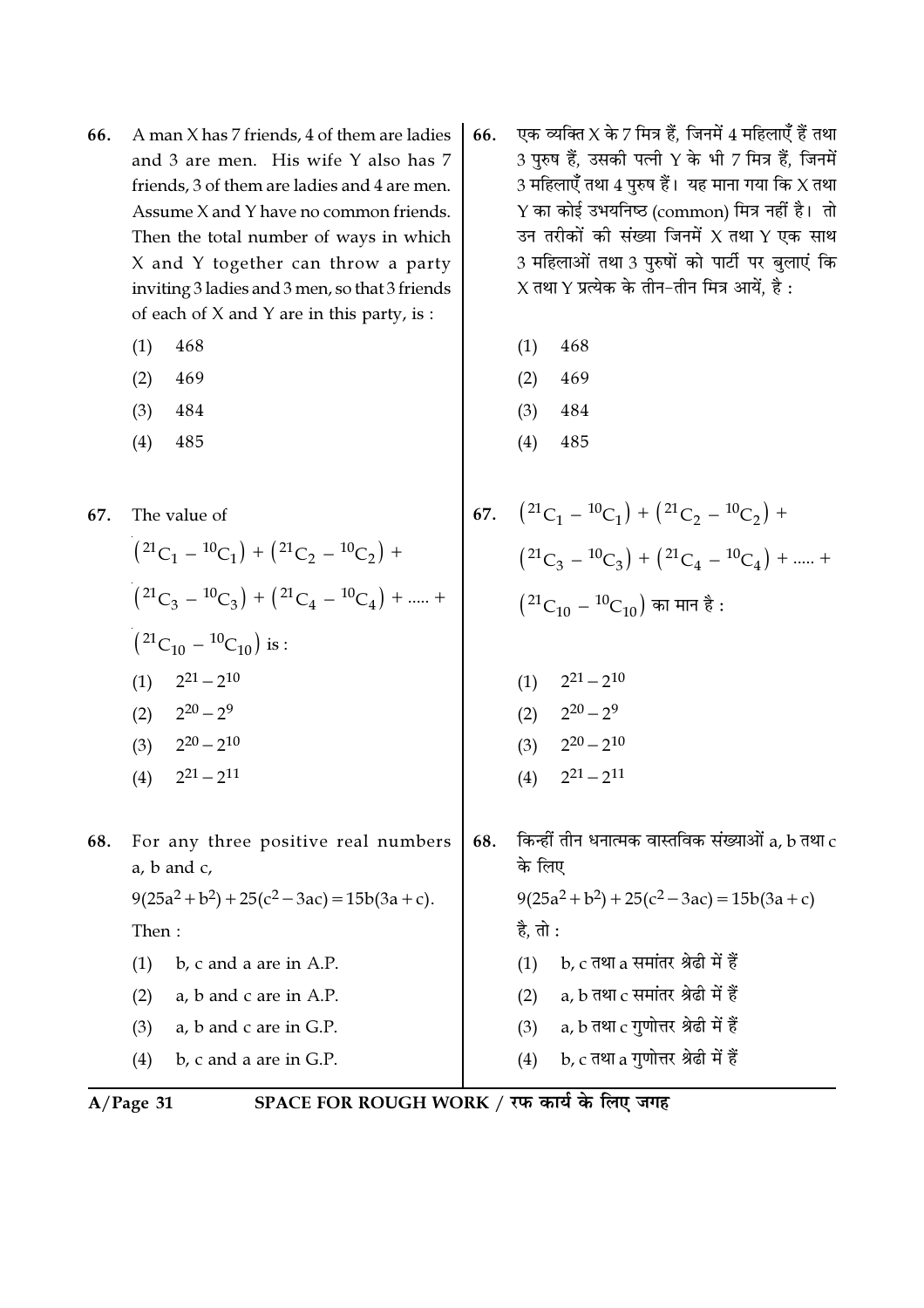| 69. | Let a, b, c $\in$ <b>R</b> . If $f(x) = ax^2 + bx + c$ is such                           | 69. | माना a, b, c $\epsilon \mathbf{R}$ । यदि $f(x) = ax^2 + bx + c$ ऐसा है                                           |
|-----|------------------------------------------------------------------------------------------|-----|------------------------------------------------------------------------------------------------------------------|
|     | that $a+b+c=3$ and                                                                       |     | कि $a+b+c=3$ है तथा सभी $x, y \in \mathbb{R}$ के लिए                                                             |
|     | $f(x+y)=f(x)+f(y)+xy, \forall x, y \in \mathbf{R}$ ,                                     |     | $f(x+y) = f(x) + f(y) + xy$                                                                                      |
|     | $\overline{10}$<br>then $\sum f(n)$ is equal to :<br>$n=1$                               |     | है, तो $\sum_{n=0}^{10} f(n)$ बराबर है:<br>$n=1$                                                                 |
|     | 165<br>(1)                                                                               |     | 165<br>(1)                                                                                                       |
|     | 190<br>(2)                                                                               |     | (2)<br>190                                                                                                       |
|     | (3)<br>255                                                                               |     | 255<br>(3)                                                                                                       |
|     | (4)<br>330                                                                               |     | (4)<br>330                                                                                                       |
| 70. | $\lim_{x \to \frac{\pi}{2}} \frac{\cot x - \cos x}{(\pi - 2x)^3}$ equals :               | 70. | $\lim_{x\to\frac{\pi}{2}} \frac{\cot x - \cos x}{\left(\pi - 2x\right)^3}$ बराबर है :                            |
|     | $\frac{1}{16}$<br>(1)                                                                    |     | $\frac{1}{16}$<br>(1)                                                                                            |
|     | $\frac{1}{8}$<br>(2)                                                                     |     | (2) $\frac{1}{8}$                                                                                                |
|     |                                                                                          |     |                                                                                                                  |
|     | $\frac{1}{4}$<br>(3)                                                                     |     | (3) $\frac{1}{4}$                                                                                                |
|     | $\frac{1}{24}$<br>(4)                                                                    |     | $\frac{1}{24}$<br>(4)                                                                                            |
| 71. | If for $x \in \left(0, \frac{1}{4}\right)$ , the derivative of                           |     | 71. यदि $x \in \left(0, \frac{1}{4}\right)$ के लिए $\tan^{-1} \left( \frac{6x\sqrt{x}}{1-\alpha x^3} \right)$ का |
|     | $\tan^{-1}\left(\frac{6x\sqrt{x}}{1-9x^3}\right)$ is $\sqrt{x} \cdot g(x)$ , then $g(x)$ |     | अवकलन $\sqrt{x} \cdot g(x)$ है, तो $g(x)$ बराबर है :                                                             |
|     | equals :                                                                                 |     |                                                                                                                  |
|     | $\frac{3x\sqrt{x}}{1-9x^3}$<br>(1)                                                       |     | (1) $\frac{3x\sqrt{x}}{1-9x^3}$                                                                                  |
|     | (2) $\frac{3x}{1-9x^3}$                                                                  |     | (2) $\frac{3x}{1-9x^3}$                                                                                          |
|     | $\frac{3}{1+9x^3}$<br>(3)                                                                |     | (3) $\frac{3}{1+9x^3}$                                                                                           |
|     | $\frac{9}{1+9x^3}$<br>(4)                                                                |     | $\frac{9}{1+9x^3}$<br>(4)                                                                                        |
|     |                                                                                          |     |                                                                                                                  |

 $\overline{A/Page 32}$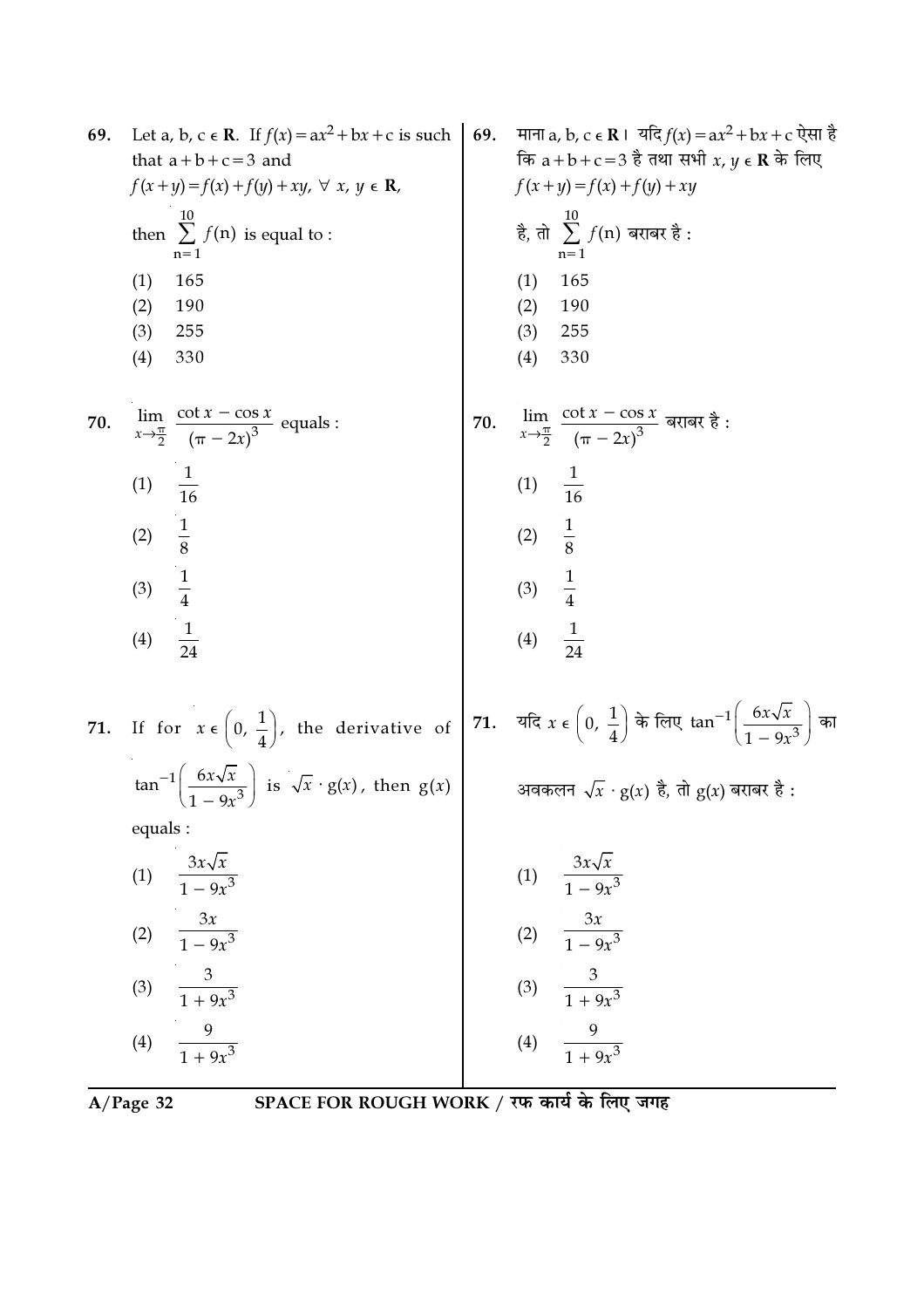72. The normal to the curve  $y(x-2)(x-3) = x+6$  at the point where the curve intersects the y-axis passes through the point :

| (1) | $\left(\frac{1}{2},\right)$<br>$\frac{1}{2}$ |
|-----|----------------------------------------------|
| (2) | $\left(\frac{1}{2},\,-\frac{1}{3}\right)$    |
| (3) | $\left(\frac{1}{2},\,\frac{1}{3}\right)$     |
| (4) |                                              |

- Twenty meters of wire is available for 73. fencing off a flower-bed in the form of a circular sector. Then the maximum area (in sq. m) of the flower-bed, is:
	- $(1)$ 10
	- $(2)$ 25
	- $(3)$ 30
	- $(4)$ 12.5

 $I_n = \int \tan^n x \, dx, (n > 1).$ 74. Let

 $I_4 + I_6 = a \tan^5 x + bx^5 + C$ , where C is a constant of integration, then the ordered pair  $(a, b)$  is equal to :

(1)  $\left(\frac{1}{5}, 0\right)$ (2)  $\left(\frac{1}{5}, -1\right)$ (3)  $\left(-\frac{1}{5}, 0\right)$ (4)  $\left(-\frac{1}{5}, 1\right)$ 

वक्र  $y(x-2)(x-3) = x+6$  के उस बिंदु पर, जहाँ 72. वक्र y-अक्ष को काटती है, खींचा गया अभिलंब निम्न में से किस बिंदु से होकर जाता है?

(1) 
$$
\left(\frac{1}{2}, \frac{1}{2}\right)
$$
  
\n(2)  $\left(\frac{1}{2}, -\frac{1}{3}\right)$   
\n(3)  $\left(\frac{1}{2}, \frac{1}{3}\right)$   
\n(4)  $\left(-\frac{1}{2}, -\frac{1}{2}\right)$ 

एक फूलों की क्यारी, जो एक वृत्त के त्रिज्य खंड के 73. रूप में है. की घेराबंदी करने के लिए बीस मीटर तार उपलब्ध है। तो फूलों की क्यारी का अधिकतम क्षेत्रफल (वर्ग मी. में), है:

- $(1)$ 10
- $(2)$ 25
- $(3)$ 30
- $(4)$ 12.5

माना  $I_n = \int \tan^n x \, dx$ ,  $(n > 1)$  है। यदि 74.  $I_4 + I_6 = a \tan^5 x + bx^5 + C \; \xi$ , जहाँ C एक .<br>समाकलन अचर है, तो क्रमित युग्म (a, b) बराबर है:

> (1)  $\left(\frac{1}{5}, 0\right)$ (2)  $\left(\frac{1}{5}, -1\right)$ (3)  $\left(-\frac{1}{5}, 0\right)$ (4)  $\left(-\frac{1}{5}, 1\right)$

 $A/Page$  33

SPACE FOR ROUGH WORK / रफ कार्य के लिए जगह

 $If$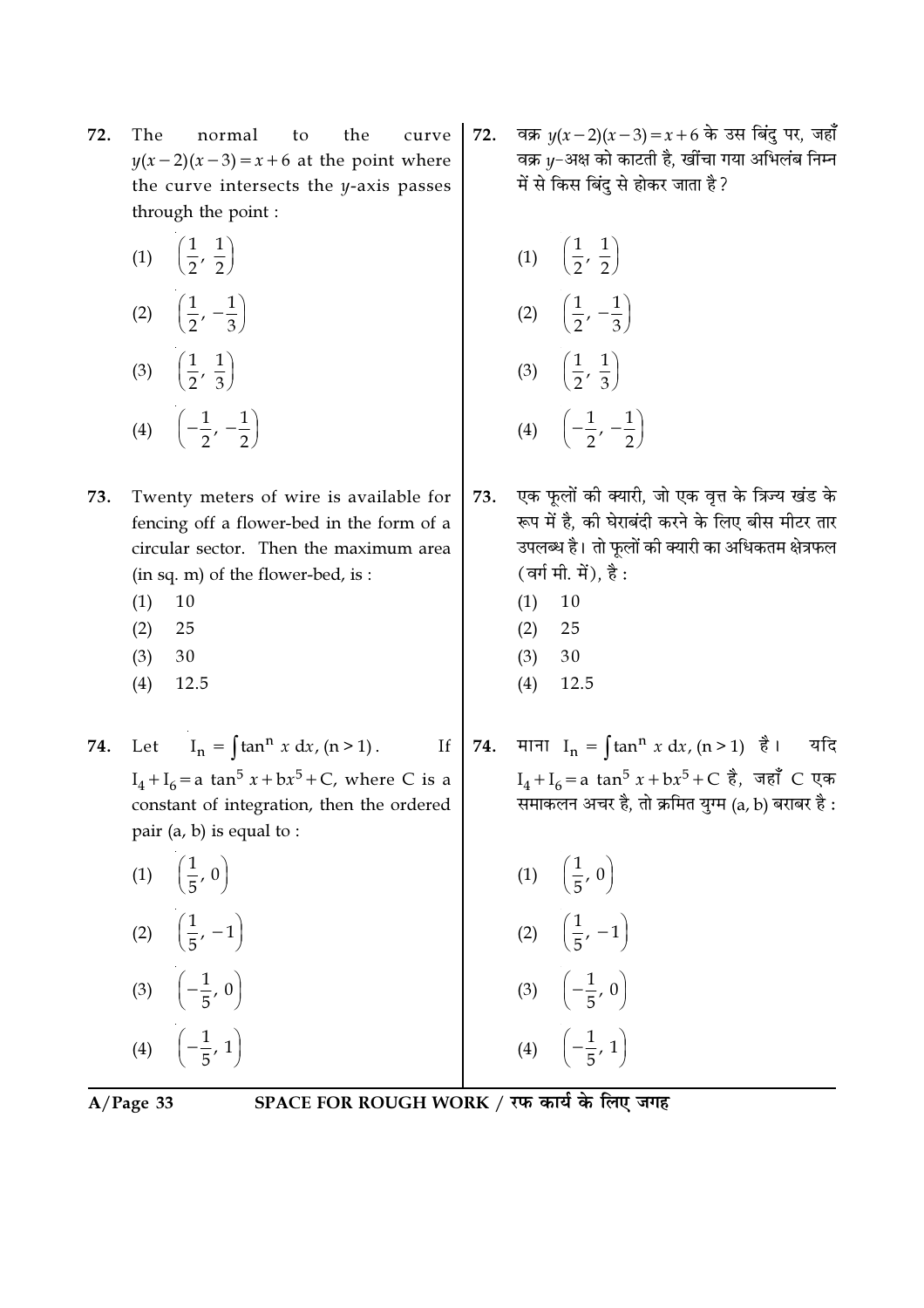| 75. | $\int_{\frac{\pi}{4}}^{\frac{3\pi}{4}} \frac{dx}{1 + \cos x}$ is equal to :<br>The integral                                                                                         |     | 75. समाकल $\int_{\pi}^{\frac{3\pi}{4}} \frac{dx}{1 + \cos x}$ बराबर है :                                                  |
|-----|-------------------------------------------------------------------------------------------------------------------------------------------------------------------------------------|-----|---------------------------------------------------------------------------------------------------------------------------|
|     | (1)<br>$\overline{2}$<br>(2)<br>$\overline{4}$<br>$-1$<br>(3)<br>$- \, 2$<br>(4)                                                                                                    |     | (1)<br>$\overline{2}$<br>(2) 4<br>(3) $-1$<br>(4) $-2$                                                                    |
| 76. | The area (in sq. units) of the region<br>$\{(x, y) : x \ge 0, x+y \le 3, x^2 \le 4y \text{ and }$<br>$y \le 1 + \sqrt{x}$ is :                                                      | 76. | क्षेत्र $\{(x, y) : x \ge 0, x+y \le 3, x^2 \le 4y \}$ तथा<br>$y \leq 1 + \sqrt{x}$ } का क्षेत्रफल (वर्ग इकाइयों) में है: |
|     | (1) $\frac{3}{2}$                                                                                                                                                                   |     | (1) $\frac{3}{2}$<br>(2) $\frac{7}{3}$<br>(3) $\frac{5}{2}$<br>(4) $\frac{59}{12}$                                        |
|     |                                                                                                                                                                                     |     |                                                                                                                           |
|     | (2) $\frac{7}{3}$<br>(3) $\frac{5}{2}$<br>(4) $\frac{59}{12}$                                                                                                                       |     |                                                                                                                           |
|     |                                                                                                                                                                                     |     |                                                                                                                           |
|     | 77. If $(2 + \sin x) \frac{dy}{dx} + (y + 1)\cos x = 0$ and $77.$ $\frac{d\pi}{dx} + (y + 1)\cos x = 0$ $\frac{d\pi}{dx} + (y + 1)\cos x = 0$ $\frac{d\pi}{dx} + (y + 1)\cos x = 0$ |     |                                                                                                                           |
|     | $y(0) = 1$ , then $y\left(\frac{\pi}{2}\right)$ is equal to :                                                                                                                       |     | $y(0)=1$ है, तो $y\left(\frac{\pi}{2}\right)$ बराबर है :                                                                  |
|     | $-\frac{2}{3}$<br>(1)                                                                                                                                                               |     | $-\frac{2}{3}$<br>(1)                                                                                                     |
|     | $-\frac{1}{3}$<br>(2)                                                                                                                                                               |     | $-\frac{1}{3}$<br>(2)                                                                                                     |
|     | $rac{4}{3}$<br>(3)                                                                                                                                                                  |     | $\frac{4}{3}$<br>$\frac{1}{3}$<br>(3)                                                                                     |
|     | $\frac{1}{3}$<br>(4)                                                                                                                                                                |     | (4)                                                                                                                       |

 $\overline{A/Page 34}$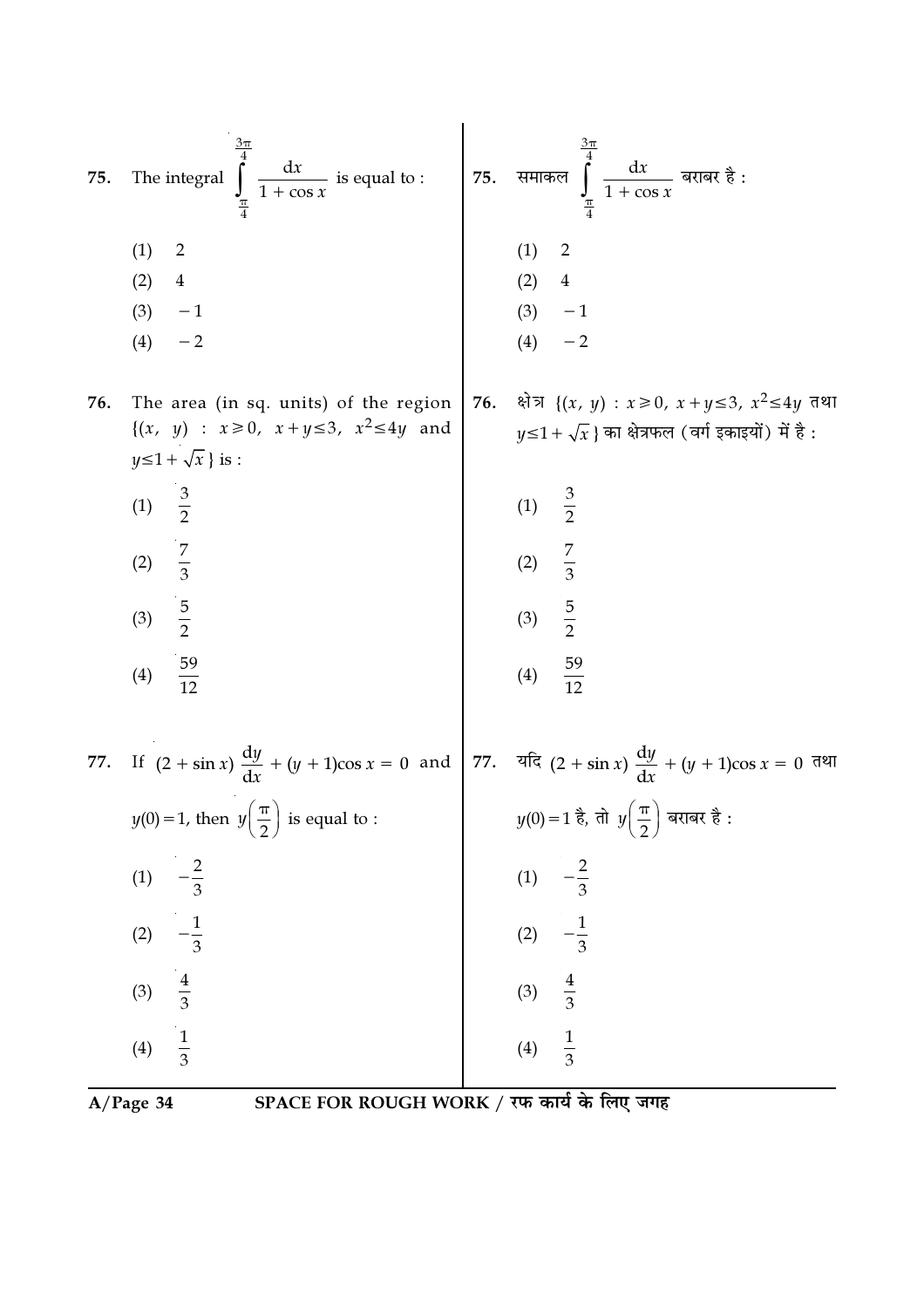- Let k be an integer such that the triangle 78. with vertices  $(k, -3k)$ ,  $(5, k)$  and  $(-k, 2)$ has area 28 sq. units. Then the orthocentre of this triangle is at the point:
	- (1)  $\left(1, \frac{3}{4}\right)$ (2)  $\left(1, -\frac{3}{4}\right)$ (3)  $\left(2, \frac{1}{2}\right)$ (4)  $\left(2, -\frac{1}{2}\right)$
- 79. The radius of a circle, having minimum area, which touches the curve  $y = 4 - x^2$ and the lines,  $y = |x|$  is :
	- (1)  $2(\sqrt{2}-1)$
	- (2)  $4(\sqrt{2}-1)$
	- (3)  $4(\sqrt{2}+1)$
	- (4)  $2(\sqrt{2}+1)$
- 80. The eccentricity of an ellipse whose centre is at the origin is  $\frac{1}{2}$ . If one of its directrices is  $x = -4$ , then the equation of the normal
	- to it at  $\left(1, \frac{3}{2}\right)$  is : (1)  $4x - 2y = 1$ (2)  $4x + 2y = 7$  $x + 2y = 4$  $(3)$  $(4)$  $2y - x = 2$
- $A/Page$  35

माना k एक ऐसा पूर्णांक है कि त्रिभुज, जिसके शीर्ष 78. (k, -3k), (5, k) तथा (-k, 2) हैं, का क्षेत्रफल 28 वर्ग इकाई है, तो त्रिभुज के लंब-केन्द्र जिस बिंदु पर है, वह है :

(1) 
$$
\left(1, \frac{3}{4}\right)
$$
  
\n(2)  $\left(1, -\frac{3}{4}\right)$   
\n(3)  $\left(2, \frac{1}{2}\right)$   
\n(4)  $\left(2, -\frac{1}{2}\right)$ 

- न्यूनतम क्षेत्रफल वाले ऐसे वृत्त, जो वक्र  $y = 4 x^2$ 79. तथा रेखाओं  $y = |x|$  को स्पर्श करता है, की त्रिज्या है:
	- (1)  $2(\sqrt{2}-1)$

$$
(2) \qquad 4(\sqrt{2}-1)
$$

- (3)  $4(\sqrt{2}+1)$
- (4)  $2(\sqrt{2} + 1)$
- एक दीर्घवृत्त, जिसका केन्द्र मूल बिन्दु पर है, की 80. उत्केन्द्रता  $\frac{1}{2}$  है। यदि उसकी एक नियता  $x = -4$  है, तो उसके बिंदु  $\left(1, \frac{3}{2}\right)$  पर उसके अभिलंब का समीकरण है $\cdot$ (1)  $4x - 2y = 1$ (2)  $4x + 2y = 7$ 
	- (3)  $x + 2y = 4$
- $(4)$  $2y - x = 2$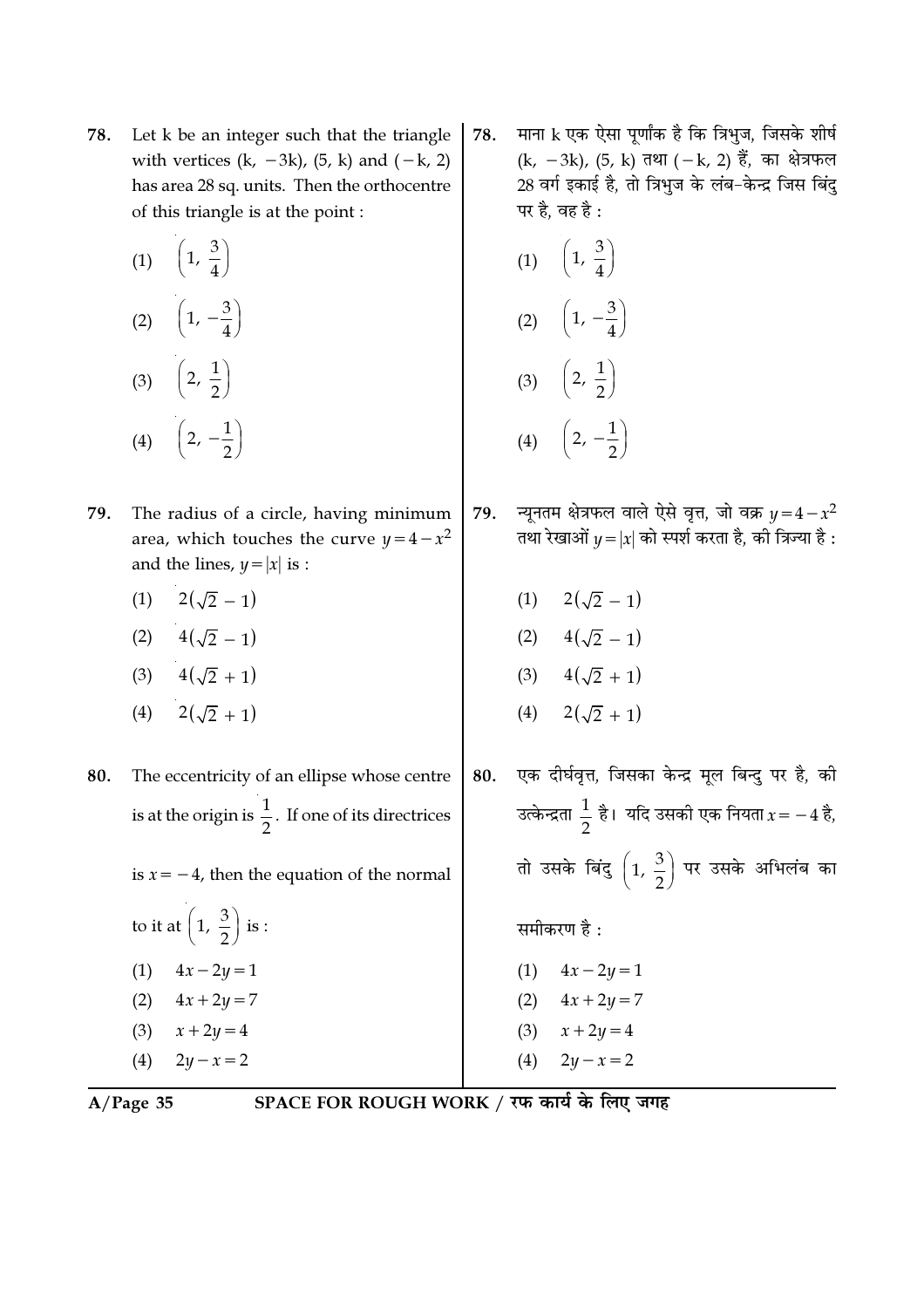- A hyperbola passes through the point 81.  $P(\sqrt{2}, \sqrt{3})$  and has foci at ( $\pm 2$ , 0). Then the tangent to this hyperbola at P also passes through the point :
	- $(1)$  $(2\sqrt{2}, 3\sqrt{3})$
	- $(\sqrt{3}, \sqrt{2})$  $(2)$
	- $(-\sqrt{2}, -\sqrt{3})$  $(3)$
	- $(3\sqrt{2}, 2\sqrt{3})$  $(4)$

The distance of the point  $(1, 3, -7)$  from 82. the plane passing through the point  $(1, -1, -1)$ , having normal perpendicular to both the lines  $\frac{x-1}{1} = \frac{y+2}{-2} = \frac{z-4}{3}$ and  $\frac{x-2}{2} = \frac{y+1}{1} = \frac{z+7}{1}$ , is:  $(1)$  $(2)$  $(3)$  $(4)$ 

83. If the image of the point  $P(1, -2, 3)$  in the plane,  $2x + 3y - 4z + 22 = 0$  measured parallel to the line,  $\frac{x}{1} = \frac{y}{4} = \frac{z}{5}$  is Q, then PQ is equal to:  $(1)$  $2\sqrt{42}$  $(2)$  $\sqrt{42}$  $(3)$  $6\sqrt{5}$  $(4)$  $3\sqrt{5}$ 

 $A/Page$  36

SPACE FOR ROUGH WORK / रफ कार्य के लिए जगह

- एक अतिपरवलय बिंदु  $P(\sqrt{2}, \sqrt{3})$  से होकर जाता 81. है. तथा उसकी नाभियाँ (±2,0) पर हैं. तो अतिपरवलय के बिंद P पर खींची गई स्पर्शरेखा जिस बिंद से होकर जाती है. वह है :
	- $(1)$   $(2\sqrt{2}, 3\sqrt{3})$
	- (2)  $(\sqrt{3}, \sqrt{2})$
	- (3)  $(-\sqrt{2}, -\sqrt{3})$
	- (4)  $(3\sqrt{2}, 2\sqrt{3})$

एक समतल जो बिंदु (1,  $-1$ ,  $-1$ ) से होकर जाता है 82. तथा जिसका अभिलंब दोनों रेखाओं  $\frac{x-1}{1} = \frac{y+2}{-2} = \frac{z-4}{3}$  $\frac{x-2}{2} = \frac{y+1}{-1} = \frac{z+7}{-1}$  पर लंब है, की बिंदु  $(1, 3, -7)$  से दरी है: (1)  $\frac{10}{\sqrt{83}}$  $(2)$  $\frac{10}{\sqrt{74}}$  $(3)$  $\frac{20}{\sqrt{74}}$  $(4)$ यदि बिंदु  $P(1, -2, 3)$  का 83. समतल  $2x + 3y - 4z + 22 = 0$  में वह प्रतिबिंब जो रेखा

 $\frac{x}{1} = \frac{y}{4} = \frac{z}{5}$  के समांतर है, Q है, तो PQ बराबर

 $(1)$  $2\sqrt{42}$  $(2)$  $\sqrt{42}$  $6\sqrt{5}$  $(3)$  $(4)$  $3\sqrt{5}$ 

है :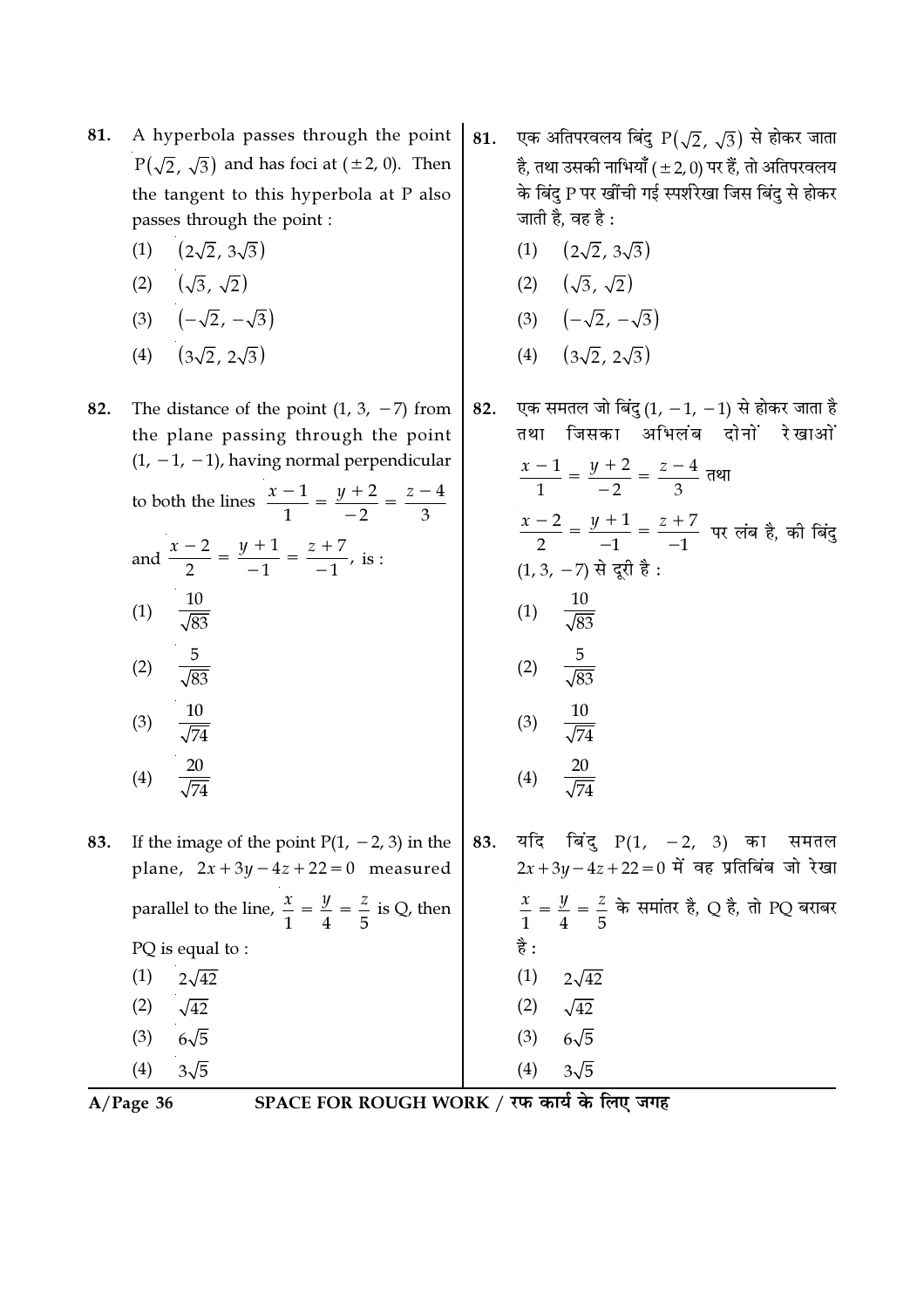| 84. | Let $\overrightarrow{a} = 2\hat{i} + \hat{j} - 2\hat{k}$ and $\overrightarrow{b} = \hat{i} + \hat{j}$ . 84. माना $\overrightarrow{a} = 2\hat{i} + \hat{j} - 2\hat{k}$ तथा $\overrightarrow{b} = \hat{i} + \hat{j} + \hat{k}$ |     |                                                                                                                                                                                          |
|-----|------------------------------------------------------------------------------------------------------------------------------------------------------------------------------------------------------------------------------|-----|------------------------------------------------------------------------------------------------------------------------------------------------------------------------------------------|
|     | Let c be a vector such that $\begin{vmatrix} \rightarrow & \rightarrow \\ c & -a \end{vmatrix} = 3$ ,                                                                                                                        |     | माना c एक ऐसा सदिश है कि $\begin{vmatrix} \rightarrow & \rightarrow \\ C & -a \end{vmatrix} = 3$ ,                                                                                       |
|     | $\left \left(\begin{array}{cc} \rightarrow & \rightarrow \\ a & \times \end{array}\right) \times \begin{array}{c} \rightarrow \\ c \end{array}\right  = 3$ and the angle between                                             |     | $\left  \left( \overrightarrow{a} \times \overrightarrow{b} \right) \times \overrightarrow{c} \right  = 3$ तथा $\overrightarrow{c}$ और $\overrightarrow{a} \times \overrightarrow{b}$ के |
|     | $\overrightarrow{c}$ and $\overrightarrow{a} \times \overrightarrow{b}$ be 30°. Then $\overrightarrow{a} \cdot \overrightarrow{c}$ is<br>equal to:                                                                           |     | बीच का कोण 30° है, तो $\overrightarrow{a}$ $\overrightarrow{c}$ बराबर है :                                                                                                               |
|     | (1)<br>$\overline{2}$                                                                                                                                                                                                        |     | (1)<br>$\overline{2}$                                                                                                                                                                    |
|     | 5<br>(2)                                                                                                                                                                                                                     |     | 5<br>(2)                                                                                                                                                                                 |
|     | $\frac{1}{8}$<br>(3)                                                                                                                                                                                                         |     | $\frac{1}{8}$<br>(3)                                                                                                                                                                     |
|     | $\frac{25}{8}$<br>(4)                                                                                                                                                                                                        |     | $\frac{25}{8}$<br>(4)                                                                                                                                                                    |
| 85. | A box contains 15 green and 10 yellow<br>balls. If 10 balls are randomly drawn,<br>one-by-one, with replacement, then the<br>variance of the number of green balls<br>drawn is :                                             | 85. | एक बक्से में 15 हरी तथा 10 पीली गेंदें हैं। यदि<br>एक-एक करके यादृच्छया, प्रतिस्थापना सहित,<br>10 गेंदें निकाली जाएँ, तो हरी गेंदों की संख्या का<br>प्रसरण है :                          |
|     | (1)<br>$\boldsymbol{6}$                                                                                                                                                                                                      |     | $\left( 1\right)$<br>$\boldsymbol{6}$                                                                                                                                                    |
|     | (2)<br>$\overline{4}$                                                                                                                                                                                                        |     |                                                                                                                                                                                          |
|     | $\frac{6}{25}$<br>(3)                                                                                                                                                                                                        |     | (2) 4<br>(3) $\frac{6}{25}$<br>(4) $\frac{12}{5}$                                                                                                                                        |
|     | $\frac{12}{5}$<br>(4)                                                                                                                                                                                                        |     |                                                                                                                                                                                          |

 $\overline{A/Page 37}$ 

SPACE FOR ROUGH WORK / रफ कार्य के लिए जगह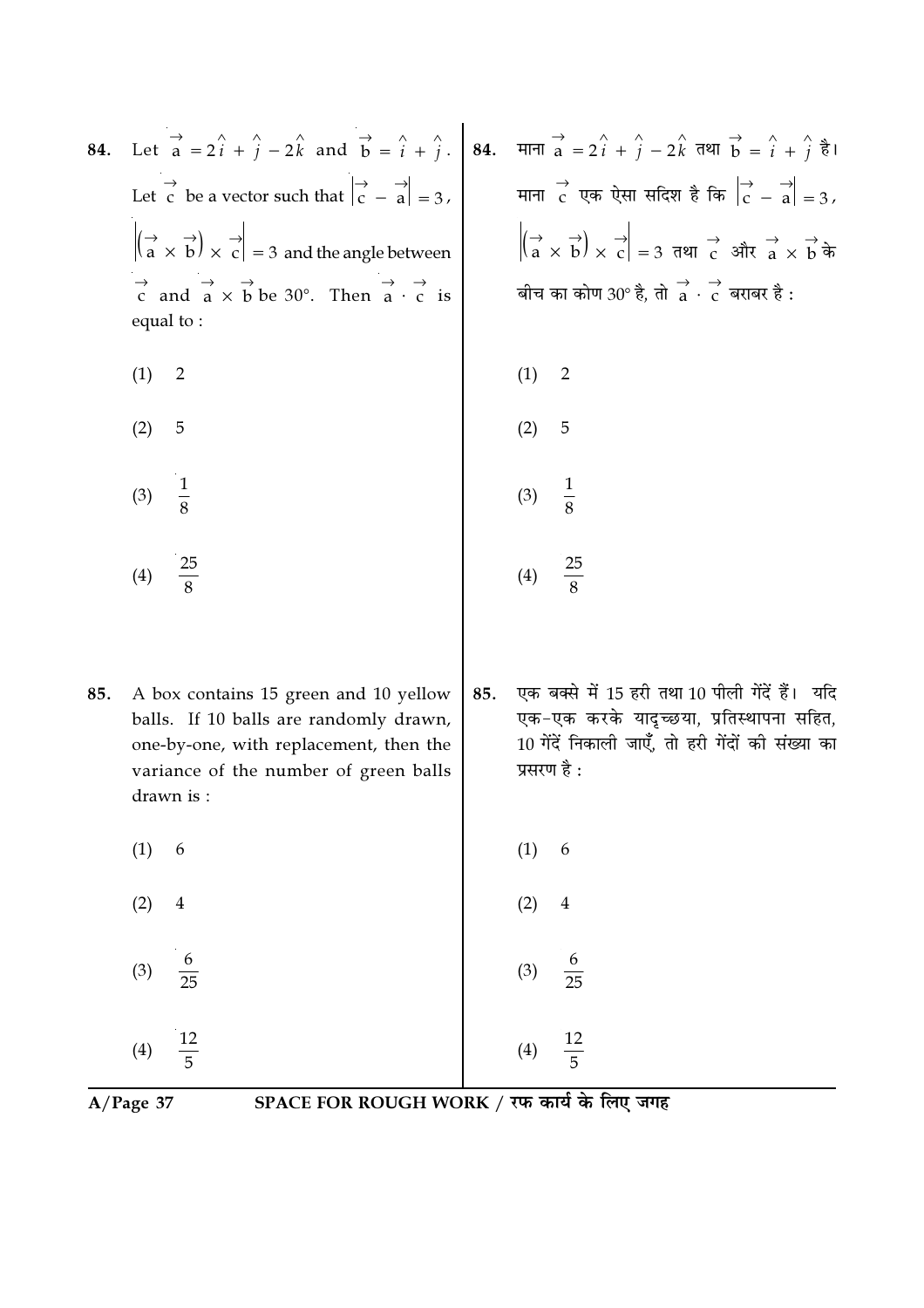For three events A, B and C, 86. P(Exactly one of A or B occurs)  $= P(Exactly one of B or C occurs)$ = P(Exactly one of C or A occurs) =  $\frac{1}{4}$  and  $P(All$ the three events occur simultaneously) =  $\frac{1}{16}$ .

Then the probability that at least one of the events occurs, is:

 $(1)$  $(2)$  $(3)$  $\frac{7}{32}$  $(4)$ 

If two different numbers are taken from 87. the set  $\{0, 1, 2, 3, \ldots, 10\}$ ; then the probability that their sum as well as absolute difference are both multiple of 4, is :

12  $(1)$  $\overline{55}$ 14  $(2)$  $\overline{45}$  $(3)$ 

तीन घटनाओं  $A$ ,  $B$  तथा  $C$  के लिए 86.  $P(A \n3497B)$  में से केवल एक घटित होती है)  $=$  P(B अथवा C में से केवल एक घटित होती है)  $=$  P(C अथवा $A$  में से केवल एक घटित होती है) =  $\frac{1}{4}$  तथा P(सभी तीन घटनाएँ एक साथ घटित होती हैं) =  $\frac{1}{16}$  है,

तो प्रायिकता कि कम से कम एक घटना घटित हो, है :

 $(1)$  $(2)$  $(3)$  $(4)$ 

यदि समुच्चय {0, 1, 2, 3, ......, 10} में से दो विभिन्न 87. संख्याएँ निकाली गईं, तो उनके योगफल तथा उनके अंतर के निरपेक्ष मान, दोनों के चार के गुणक होने की प्रायिकता है:

12  $(1)$  $\overline{55}$  $(2)$  $(3)$  $(4)$ 

 $A/Page$  38

 $(4)$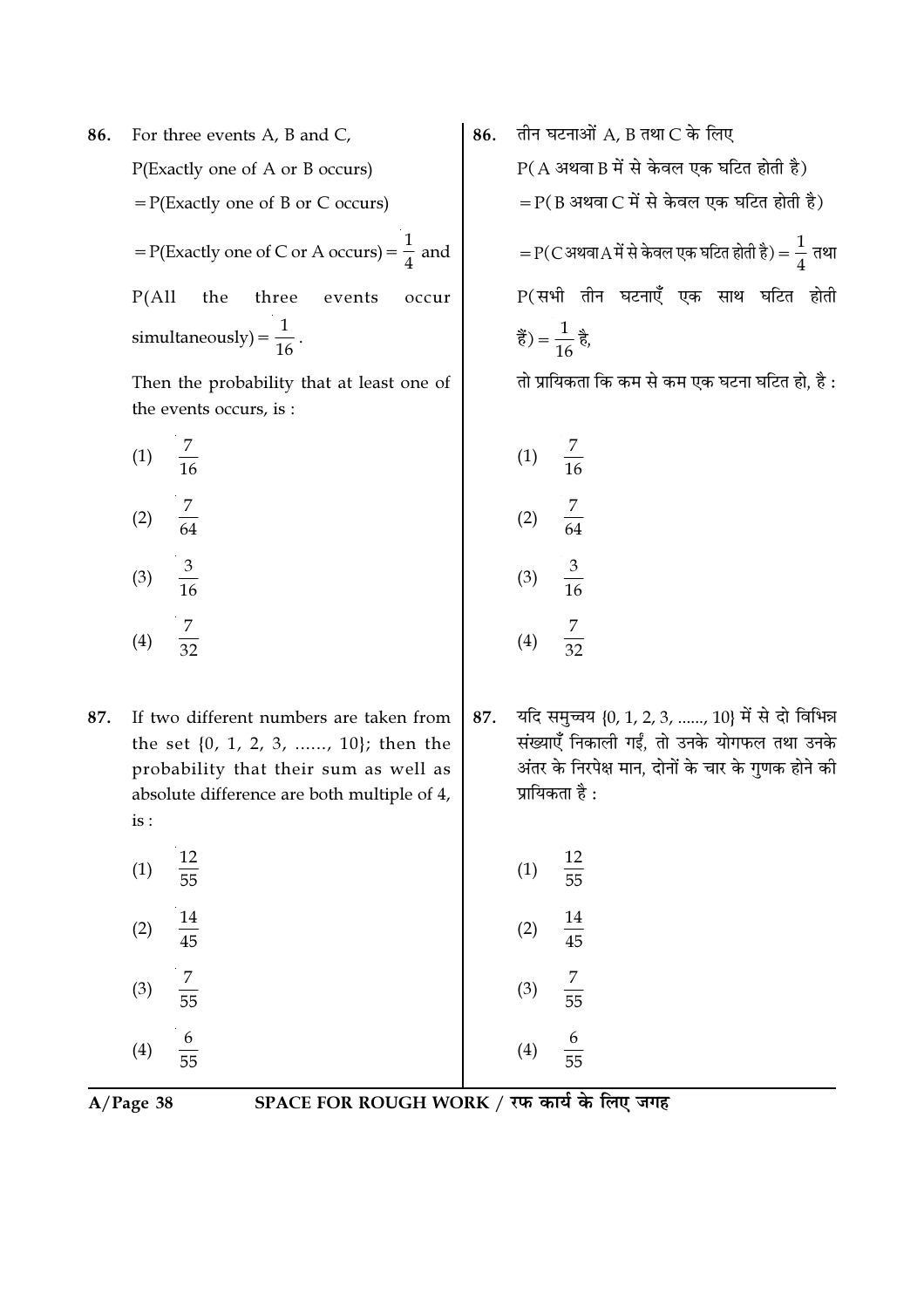| 88. If $5(\tan^2 x - \cos^2 x) = 2\cos 2x + 9$ , then the |
|-----------------------------------------------------------|
| value of $\cos 4x$ is :                                   |

| (1) | 1<br>3              |
|-----|---------------------|
| (2) | $\overline{2}$<br>g |
| (3) | 9                   |
| (4) | З<br>5              |

Let a vertical tower AB have its end A on 89. the level ground. Let C be the mid-point of AB and P be a point on the ground such that  $AP = 2AB$ . If  $\angle BPC = \beta$ , then tan  $\beta$  is equal to:

| (1) | 1<br>$\overline{4}$             |
|-----|---------------------------------|
| (2) | $\overline{2}$<br>$\frac{1}{9}$ |
| (3) | 4<br>$\overline{9}$             |
| (4) | 6<br>7                          |

90. The following statement  $(p\rightarrow q)\rightarrow [(-p\rightarrow q)\rightarrow q]$  is : equivalent to  $\sim p \rightarrow q$  $(1)$  $(2)$ equivalent to  $p\rightarrow\sim q$ 

a fallacy  $(3)$ 

 $(4)$ a tautology

 $-000-$ 

SPACE FOR ROUGH WORK / रफ कार्य के लिए जगह

यदि 5(tan<sup>2</sup>  $x - \cos^2 x$ ) = 2cos 2x + 9, तो 88.  $\cos 4x$  का मान है :

(1) 
$$
\frac{1}{3}
$$
  
\n(2)  $\frac{2}{9}$   
\n(3)  $-\frac{7}{9}$   
\n(4)  $-\frac{3}{5}$ 

1

 $\overline{4}$ 

 $\frac{2}{9}$ 

 $\frac{4}{9}$ 

 $(1)$ 

 $(2)$ 

 $(3)$ 

 $(4)$ 

 $(2)$ 

 $(3)$ 

 $(4)$ 

निम्न कथन

 $(p\rightarrow q)\rightarrow[(\sim p\rightarrow q)\rightarrow q]$ : (1) ~p→q के समतुल्य है

p→~q के समतुल्य है

एक हेत्वाभास (fallacy) है

एक पुनरुक्ति (tautology) है

 $-000-$ 

90.

माना एक ऊर्ध्वाधर मीनार AB ऐसी है कि उसका 89. सिरा A भूमि पर है। माना AB का मध्य बिंदु C है तथा भूमि पर स्थित बिंदु P ऐसा है कि  $AP = 2AB$ यदि ∠BPC =  $\beta$  है, तो tan  $\beta$  बराबर है: